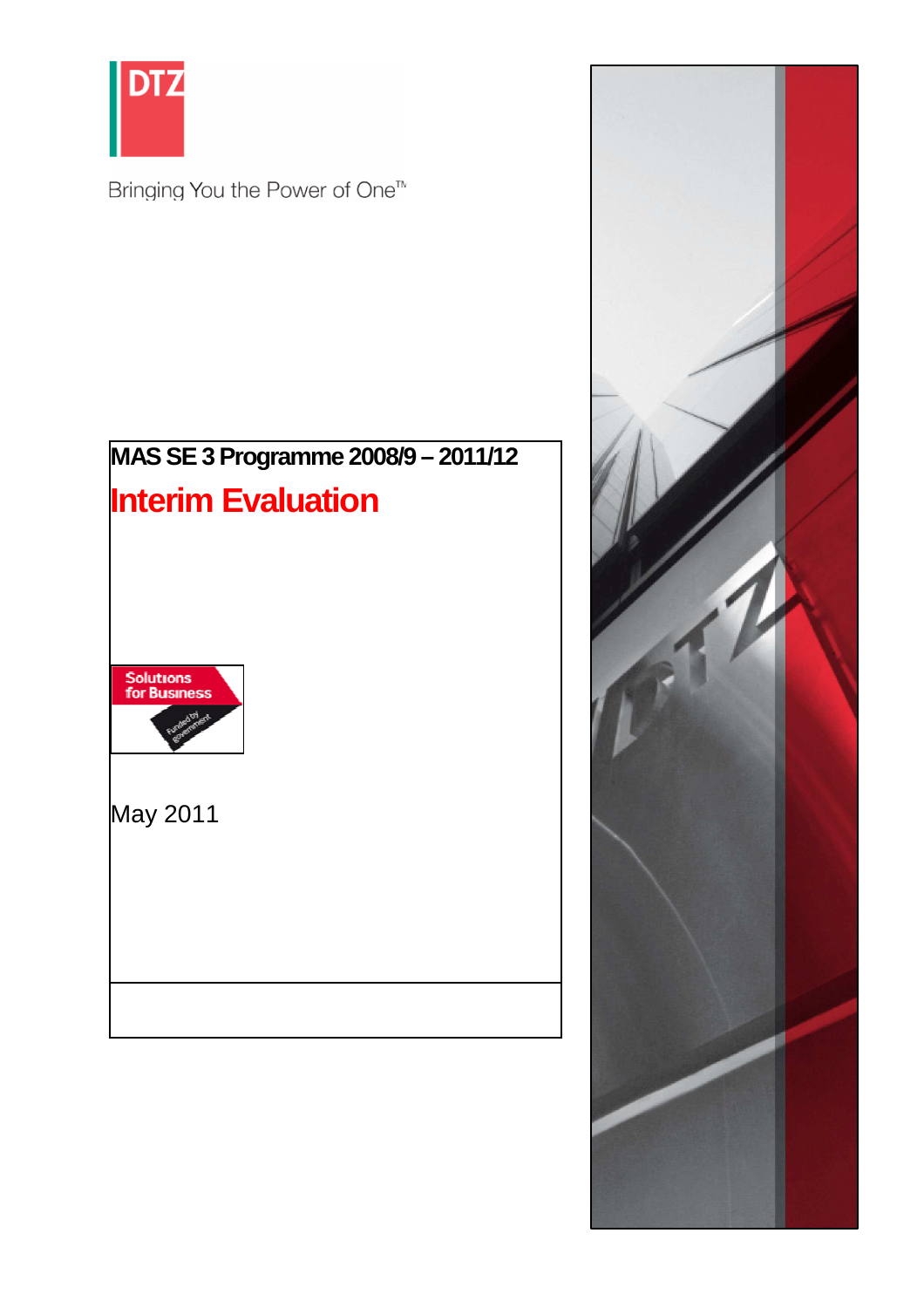## **Table of Contents**

**Key Contact:** 

Georgia Siora DTZ Director Head of Economic Development and Regeneration

Georgia.Siora@dtz.com

M: 07771 756385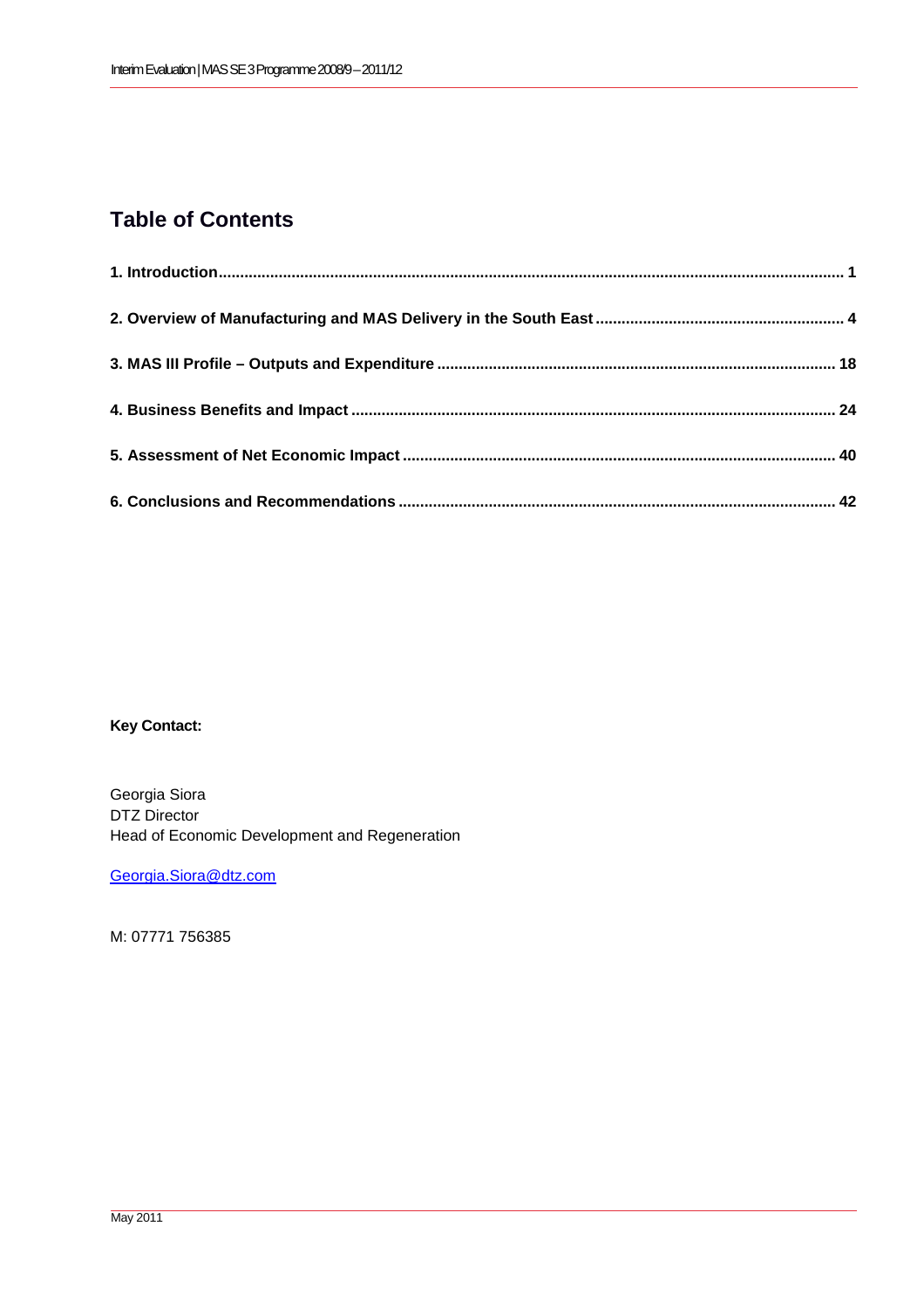## **Executive Summary**

The South East is one of the largest manufacturing regions in the UK, home to various technologies ranging from aerospace to healthcare. The value of the sector in the region is reflected in manufacturing GVA being the second highest in the country.

The manufacturing sector is dominated by SMEs that face significant challenges and struggle to sustain long-term improvement achievements and get easy access to affordable advice on technological advancement issues in an increasingly globalised economy. The Manufacturing Advisory Service, MAS, has been a public sector funded flagship programme for over 8 years offering business support for manufacturing companies aiming to achieve significant improvements in their productivity and competitiveness.

In the South East, MAS has been delivered by the EEF, The Manufacturers Organisation, since 2002. The current contract is in its third iteration and was awarded to EEF following procurement through an OJEU. Advice is provided through a core team of advisors, finance, marketing and administrative support. For the provision of specialist advice e.g. low carbon and environmental technologies or targeting of specific sectors, MAS SE has its own specialists and has been supported by third parties (through sub-contracting arrangements) including Olive Consulting, the Farnborough Aerospace Consortium, Giraffe Innovation and Bang Creations.

SEEDA has invested £6m on the MAS SE III through a 3-year contract (2009 - 2012), primarily for providing support over this period to 3,600 manufacturers in order to generate £300m of value added to the manufacturing in the region. In addition to this, a Grant of £538,260 was awarded to MAS SE (through BIS via SEEDA) in order to extend the services that MAS offers to manufacturers in the region in response to the Low Carbon Industrial Strategy and Advanced Manufacturing packages. Through the delivery of a series of products including lean thinking and value stream, MAS SE has been significant in addressing a wide range of issues and focusing mainly on innovative, high growth potential companies in both traditional and advance manufacturing technology groups in order to achieve a lasting impact and transformation.

The overall evaluation is positive. The programme has maintained its success in a number of areas and has made improvements in others despite a challenging economic environment and changing operational environment. To date approximately 68% of public funding has been used:

- To support 2,748 businesses, representing 76.4% of the original target; 720 of these have received Level 4 support, indicating that some business process and performance indicators have improved or are expected to improve in the future;

- To upskill over 2500 individuals – 100.4% over the original target;

- To leverage client income of £818,797 – 19.9% of the public investment up to this stage; and,

- To generate approximately £232million of value added to date.

In comparison with the previous contract, resources of this contract have focused on programme delivery whilst expenditure on PR and marketing has reduced significantly.

Furthermore, it is estimated that gross impact of £125,796,568 has been generated to date. Against public spend of £4,108,856 to date this represents a 31:1 return. If estimated increase in impact accounts only for Quality, Cost and Delivery (QCD) impact and no increase in turnover, impact equivalent to approximately £50m in total has been generated to date (since April 2009), representing a 12:1 return. This compares with 6:1 return reported in the previous evaluation report covering the previous 2005/2007 contract. It is understandable that the implementation of some recommendations made by MAS will be implemented by businesses in the future, in particular recommendations related to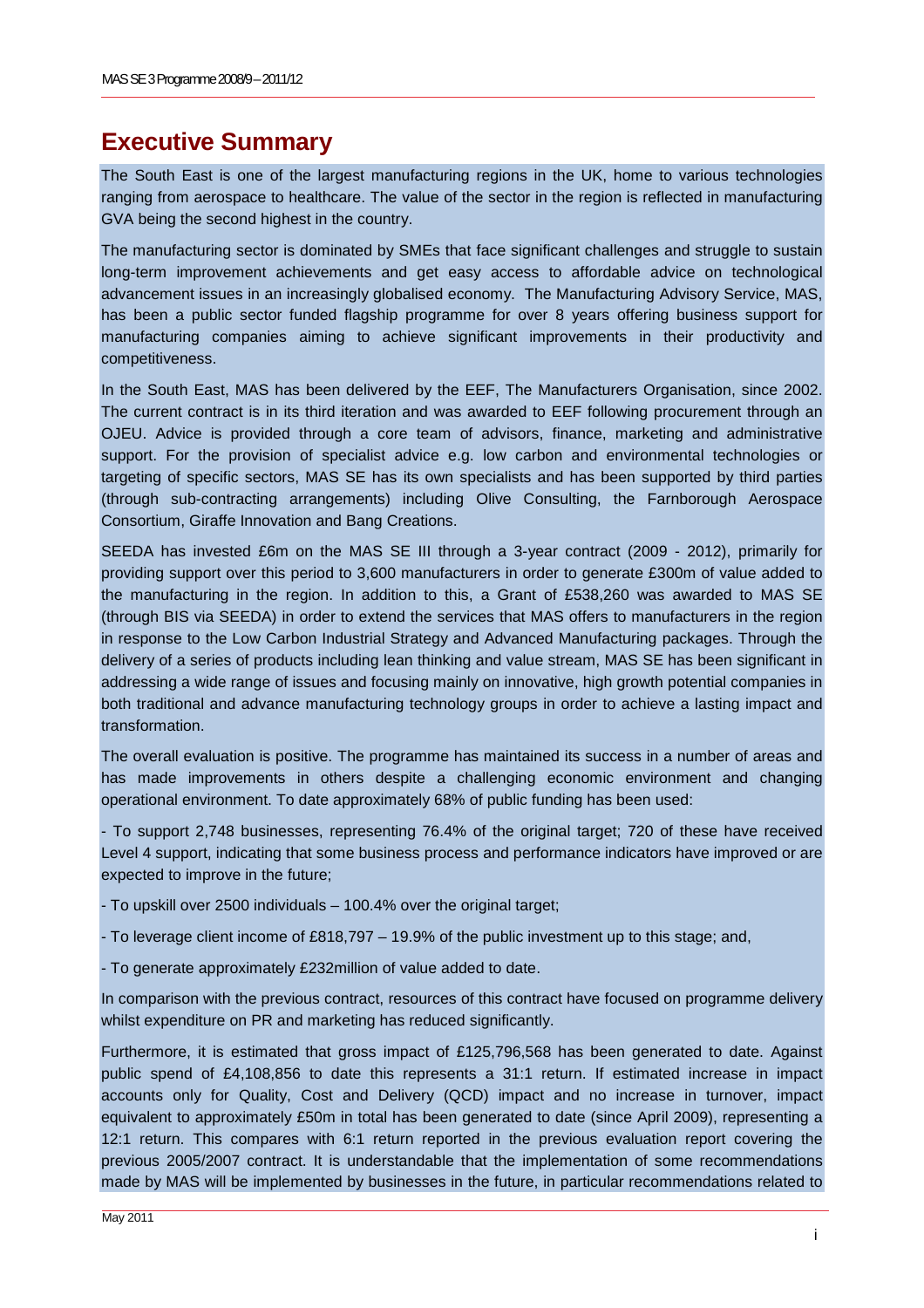the more complex environmental management issues. If annual savings and impacts for businesses derived from the implementation of these recommendations were recorded, the impact of MAS would be higher. Financial gains for businesses would, for example, derive in the future from:

- Carbon savings  $(CO<sub>2</sub>)$
- Energy efficiency (kWh)
- Waste management
- Water resource control

However, no information on these *potential* benefits is currently fully captured, since support focuses mainly on advice and provision of recommendations rather than following up with implementation and recording of impact.

Nevertheless, significant business improvement gains from MAS support and advice have been reported by businesses surveyed as part of this evaluation. These improvements include: development of staff skills, the productivity of people and adoption of learning although improved delivery and equipment efficiency were also cited as important. According to the survey, the majority of businesses expect these benefits to last for 4-5 years.

The business survey also indicated that 91.7% of respondents would recommend MAS to others (only 8.3% would not do so). The previous evaluation of MAS SE (for the 2005-07 contract) showed that 80% would recommend MAS to another business.

In addition, 82% of businesses surveyed stated that their expectations were met or exceeded by the MAS support - only 10% of all respondents believed that MAS SE assistance did not meet their expectations. The competence of advisors was highlighted as a key factor in driving up business satisfaction with MAS. The previous evaluation reported that 82% of businesses were either satisfied or very satisfied with the support received and 90% rated the effectiveness of the intervention as good or excellent in meeting company needs.

Finally, the business survey indicated that company expectations were much more likely to be met and exceeded for those that received Level 4 support. More specifically, the survey showed that Level 4 interventions delivered more pronounced benefits (compared to those that have received Level 2 support) and were more likely to report creation/safeguarding of jobs and improved turnover. Most significantly, deadweight estimate of MAS advice was found to be relatively low among Level 4 recipients i.e. 23%, compared with 60% amongst Level 2 recipients of MAS support. Furthermore, Level 4 recipients of the MAS support were more likely than Level 2 to involve their supply chain in implementation of the recommendations of the MAS advice.

The evaluation also identified a few areas that would require consideration by MAS SE in the future. For example, the survey has found that the value for money perception of businesses is not particularly high and this may drive downwards satisfaction levels with MAS SE. Within this context, there may be scope for MAS SE to explore further the causes of these perceptions.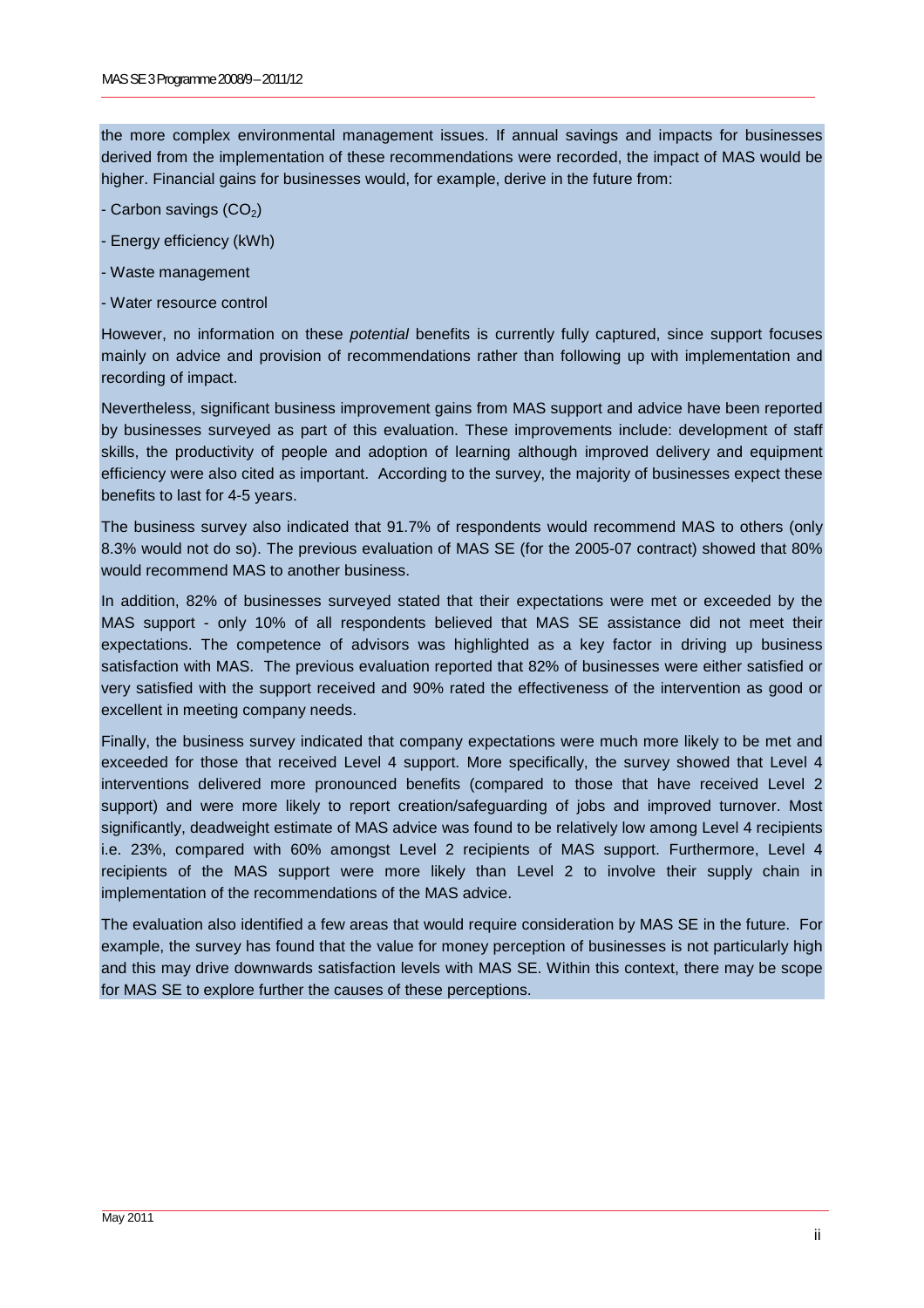## **1. Introduction**

1.1 The South East of England Development Agency (hereafter SEEDA) commissioned DTZ in February 2011 to undertake the interim evaluation of the MAS South East Programme (hereafter MAS SE).

## **The Evaluation Brief**

- 1.2 The interim evaluation of the third phase of the programme, MAS SE 3 programme covering the latest contract period between April 2009 and March 2012, aims to provide an independent interim assessment of the programme's achievements in the South East and its impact to date.
- 1.3 The key objectives of this evaluation are clearly specified as follows:
	- To provide an independent view of the MAS achievements, its effectiveness and impact
	- To assess the impact of MAS at individual company level by looking at value added and any other wider outcomes
	- To explore whether following the MAS intervention companies are progressing further the 'lean' agenda
	- To explore whether 'primary' companies are involving supply companies in the MAS programmes
	- To measure the contribution the MAS programme has made/is making in terms of an economic impact on the Southeast GVA
	- To assess any wider outcomes that have been achieved at this stage in the programme
	- To identify any design improvements that could be incorporated in the programme
	- To uncover any lessons learnt that can be fed back into the intervention
	- To make key recommendations that could contribute to the development of future services within the manufacturing sector
	- To gather evidence to inform the discussion for the continued development of the MAS programme
- 1.4 Key questions that this evaluation is addressing therefore, relate to the achievements and impact to date of MAS SE 3 to date, evidence of strategic added value and sustainability, and value for money, and can be summarised as follows:
	- Who/what is MAS SE? (i.e. background and operational characteristics)
	- Has it achieved against its objectives?
	- What are the benefits and impact to date? Would these achievements have taken place in the absence of the MAS SE structures and funding intervention?
	- Has MAS SE achieved the right things? How relevant has its provision to business in the sector (now and in the future) been? Is this model effective in relation to the needs of the sector in the South East and in the light of global trends?
	- Does the assistance lead to sustainable and self-sustained solutions?
	- What can we learn from the areas where things work well?
	- Does it offer value for money? What has been the return on investment for SEEDA's/public funding?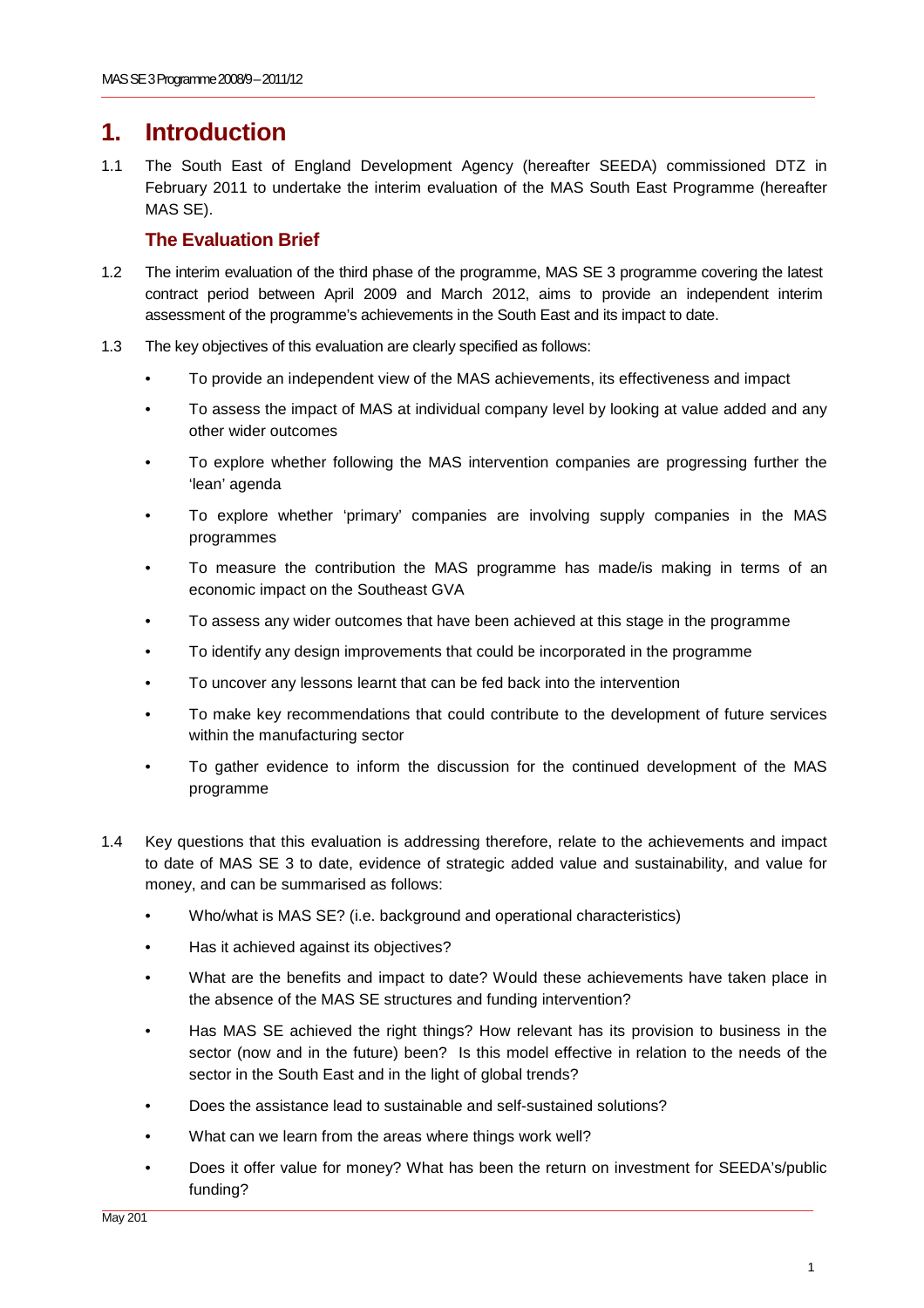- 1.5 Section 4 of the report sets out in detail the regional and sector context within which MAS III is delivered. However, it needs to be recognised that this evaluation is taking place at a critical time in the lifetime of MAS SE (and MAS in general) given a number of drivers influencing the future direction in business support processes including:
	- Changing arrangements in relation to managing, providing and facilitating the provision of the manufacturing advisory service (MAS) nationally across England, with the new MAS aiming to replace the existing service currently provided through the 9 English regional development agencies for an initial term of three (3) years commencing in 2011 but with an option for BIS to extend the contract for a further 3 years by increments of 1 year.
	- The introduction of conceptual and delivery models of Technology Innovation Centres (or Maxwell Centres) – that would provide capabilities at Technology Readiness Levels 4 to 7, bridging research and technology commercialisation and de-risking the process for business.
	- The changing/evolving nature of public funding mechanisms and processes including limited funds in general, the disappearance of RDAs but also some uncertainty about the role and priorities to be dealt with by Regional Growth Fund and ERDF/European funding and the role of LEPs/Chambers of Commerce in the business support infrastructure at local and sub-regional levels.
	- The funding and operational approach to the green and low carbon agendas including the role of the Green Investment Bank.

## **Methodology**

- 1.6 Between March and April 2011, a combination of qualitative and quantitative research methods was deployed to meet the objectives of the evaluation. These included:
	- **Desk-based review of policy documents, monitoring reports and management and financial information** provided by the SEEDA and the MAS management teams.
	- **Interviews with Key Stakeholders.** Consultations with SEEDA and MAS SE management and advisors were held. These consultations were used to assess the strengths and weaknesses of the MAS SE programme and to discuss possible areas of improvement. A list of the stakeholders who were consulted is included in **Appendix 1**.
	- **Survey of MAS users.** As part of the evaluation process, a telephone survey of 125 businesses that received Level 2 and/or Level 4 assistance from MAS SE was undertaken. All 125 businesses were contacted by telephone. Businesses were asked about issues such as:
		- The reason for first contacting MAS SE
		- Their experience from working with MAS SE and whether they would recommend the programme to others
		- The impact of support, including any quantifiable impact in employment and turnover
		- The persistence/sustainability of the benefits arising from the implementation of the advice received
	- A copy of the questionnaire used for the survey is included in **Appendix 2**.
	- As indicated in SEEDA's specification for the consultants' work programme, Level 2 and Level 4 interventions are the main focus of this evaluation. Therefore, within the resources available, the primary research undertaken for this evaluation does not cover interventions at Levels 1, 3 and 5. Nor does it explore performance issues related to assistance provided for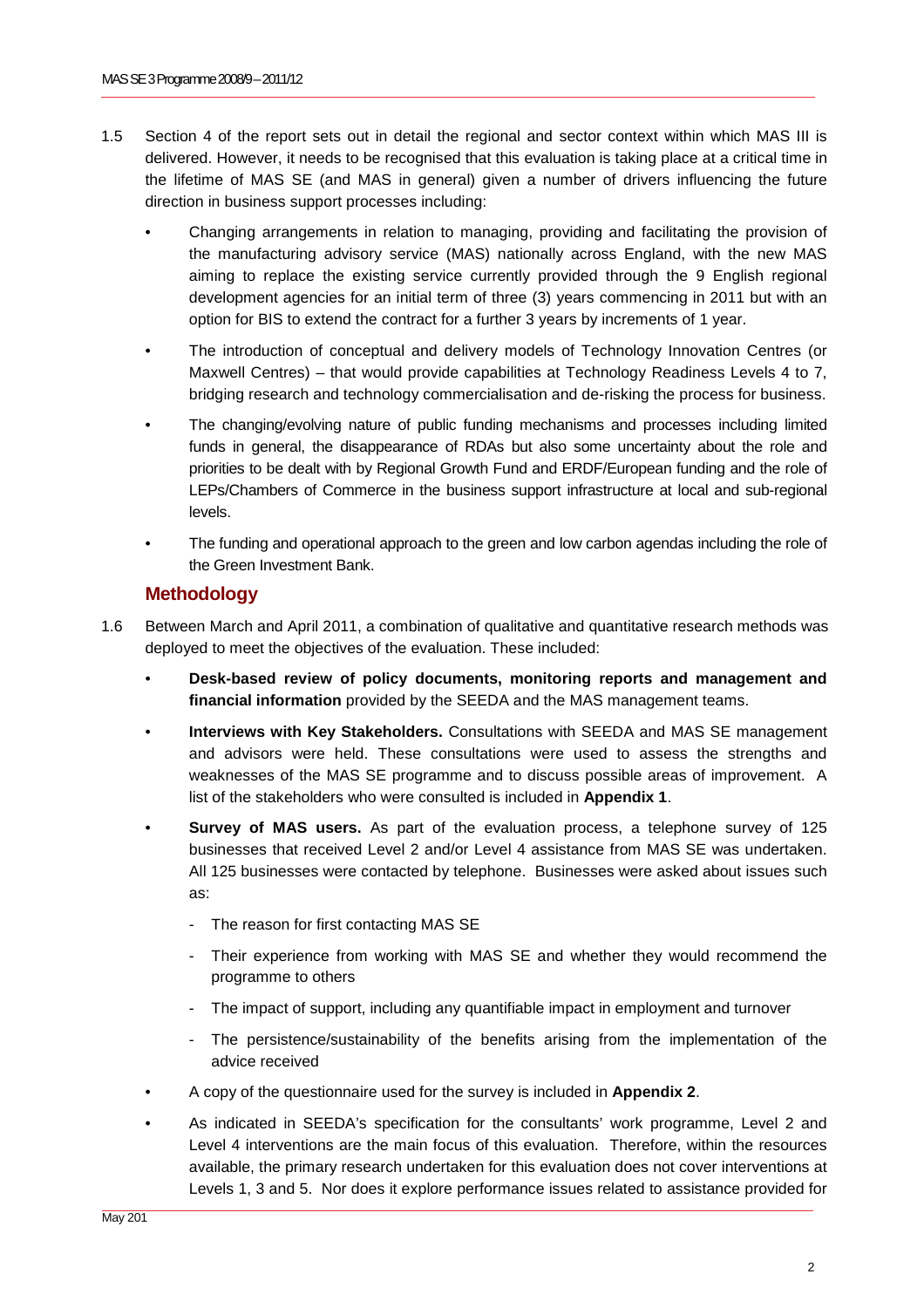skills development. However, it draws upon the findings of satisfaction surveys already undertaken by MAS SE.

The report also includes more detailed examples of work undertaken by MAS SE with companies. The case studies with companies that received assistance from the programme are an important element of the work delivered by MAS SE and provide a description of the work undertaken by the advisors and the specific issues that a company seeks to address.

## **Structure of the report**

- 1.7 The remainder of this report is structured as follows:
	- Section 2 provides an overview of the manufacturing sector in the South East and the MAS SE approach to delivering the MAS programme. It also includes findings from the business survey relating to MAS SE delivery approach.
	- Section 3 reviews the expenditure profile and outputs of MAS SE to date against original targets and objectives.
	- Section 4 presents achievements of the MAS 3 programme to date and its effectiveness drawing upon the survey findings and interviews with key stakeholders.
	- Section 5 provides estimates of the programme's net impact and return on public investment.
	- Section 6 summarises key findings and provides an overall assessment of the programme.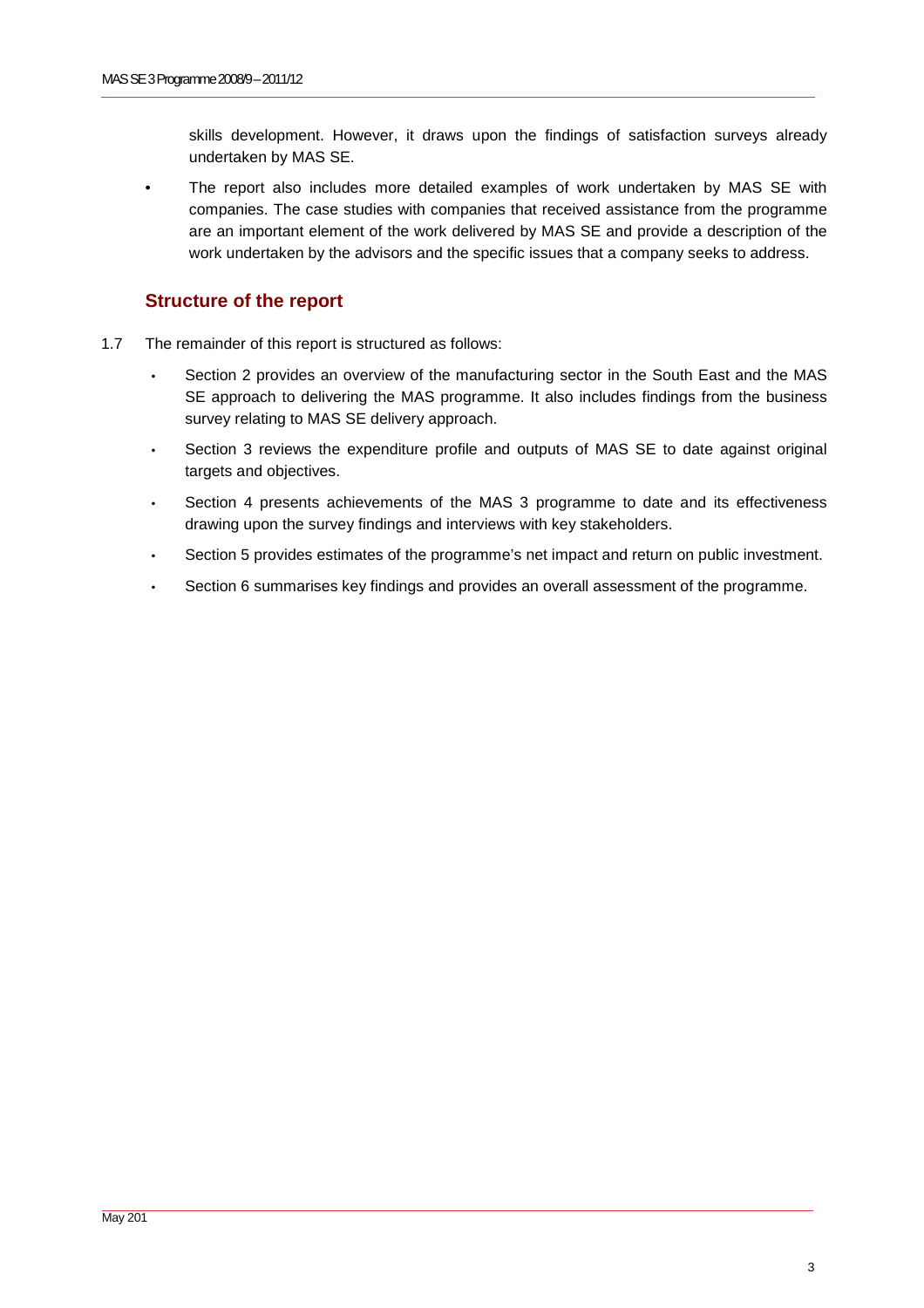## **2. Overview of Manufacturing and MAS Delivery in the South East**

## **Manufacturing in the South East**

2.1 The South East is one of the largest manufacturing regions in the UK, employing 260,100 manufacturing workers in 2009 according to the Business Register and Employment Survey.



**Figure 2.1: Manufacturing Employees in the South East** 

2.2 Figure 2.2 indicates that only London has a lower location quotient in manufacturing than the South East. This is more likely a reflection of the relative strengths of other sectors in the South East (as shown in Figure 2.3) but most importantly it may reflect the standard definition of manufacturing followed by the Standard Industrial Classification.<sup>1</sup>



 **Figure 2.2: Location Quotients (Sector Specialism) in Manufacturing in All Regions**

**Source:** Business Register and Employment Survey 2009

l <sup>1</sup> The modern definition of manufacturing is that used by the Institute for Manufacturing, Cambridge University and it covers the full cycle of activities from research, design and development, production, logistics, and service provision to end of product life management. This definition makes a strong distinction between **production** (the physical processes of making, bending, etc.) and **manufacturing** (the overarching process of getting raw materials to goods and their associated services).

May 201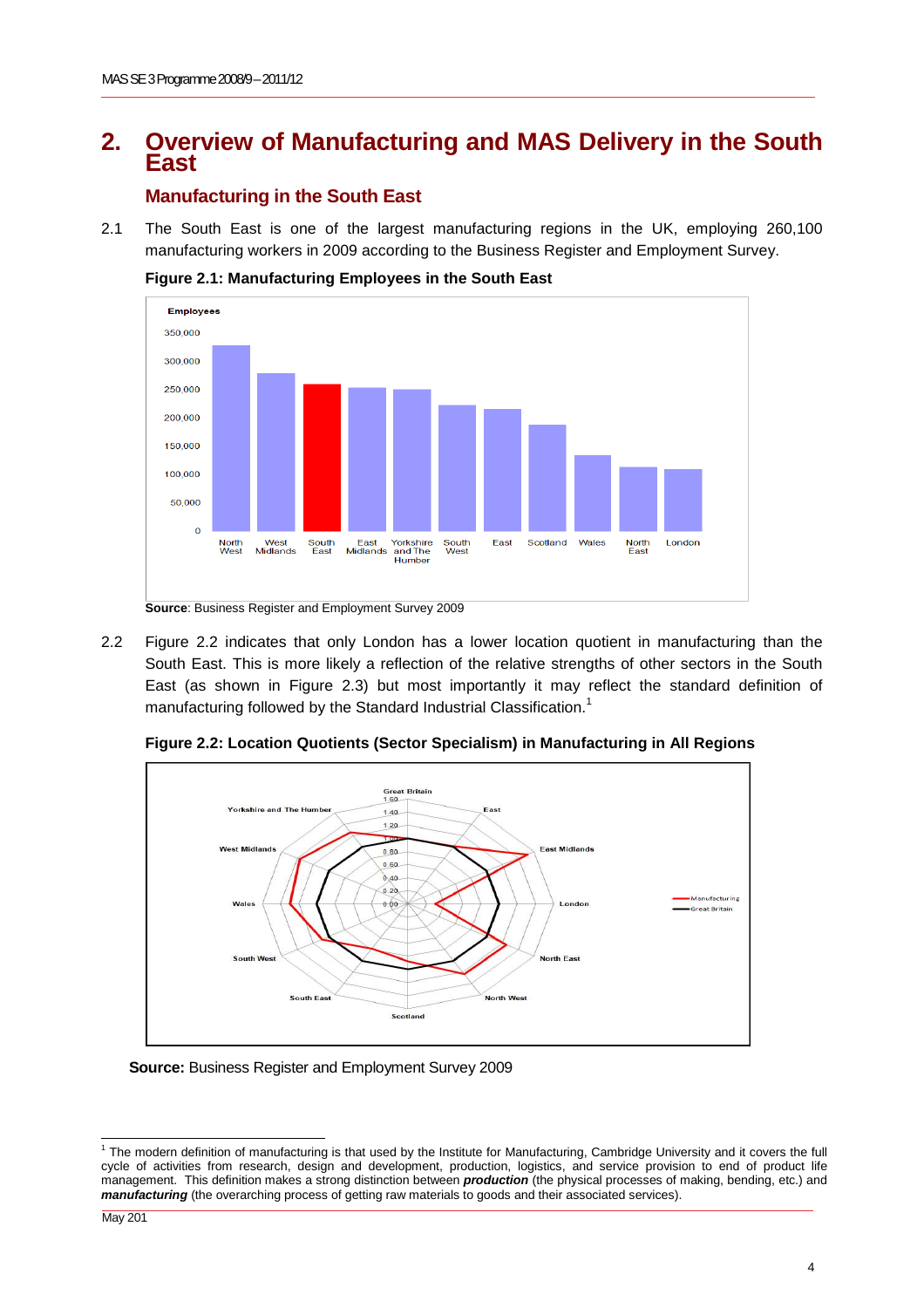

**Figure 2.3: Location Quotients (Sector Specialism) in the South East** 

**Source**: Business Register and Employment Survey 2009

- 2.3 This does not detract from the importance of the sector in the South East evidenced by the GVA contribution of the sector, R&D expenditure and the absolute employment numbers. For example, according to the latest ONS data, in 2008, manufacturing was the third largest contributing sector to workplace based GVA in the South East with £18,422m, behind real estate/renting/business activities (£51,915m) and wholesale/retail/motor repair (£24,293m). According to the same data, manufacturing GVA is higher in the SE than in all other regions except the North West
- 2.4 According to the Office for National Statistics, in 2009, £15.6 billion was spent on R&D performed within UK businesses, a decrease of 2.5 per cent at cash (current) price compared with the 2008 total. Total R&D expenditure in 2009 represented 1.1 per cent of GDP, in line with recent years.<sup>2</sup> in the same year, 91.9% of UK business R&D expenditure was carried out in England, down from 93.5% in 2008. Business enterprises alone spent almost £10.1 billion in 2009, 64.5 per cent of the total. **The UK regions with the largest R&D expenditure were: the East of England (24.9% of the total); the South East (23.%) and the North West (13.1%).**
- 2.5 In terms of sectors, there was more R&D reported within manufacturing (73.9% of all R&D expenditure in the UK; 73.6% in the South East) than any other sector businesses. Within manufacturing in the South East, chemicals represent 52.9% of R&D expenditure in manufacturing in the region<sup>3</sup> (higher than the UK equivalent figure of 43.7%), followed by electrical machinery, representing 16.3% of R&D reported by manufacturing companies (the equivalent national figure is 11.5% for this sector).
- 2.6 As shown by Figure 2.4, review of gross domestic expenditure on R&D as percentage of total workplace based GVA also indicates that the South East retains a position in the top, second only to the East of England. Furthermore, Figure 2.5 presents business enterprise as % of the regional GVA and can be used as an additional indicator to demonstrate the importance attached on R&D by businesses in the South East.

#### **Figure 2.4: Gross Domestic expenditure on R&D as % of total workplace based GVA**

 2 ONS Statistical Bulletin, UK Business Enterprise Research and Development 2009 (Issued in December 2010).

<sup>&</sup>lt;sup>3</sup> Government Office Region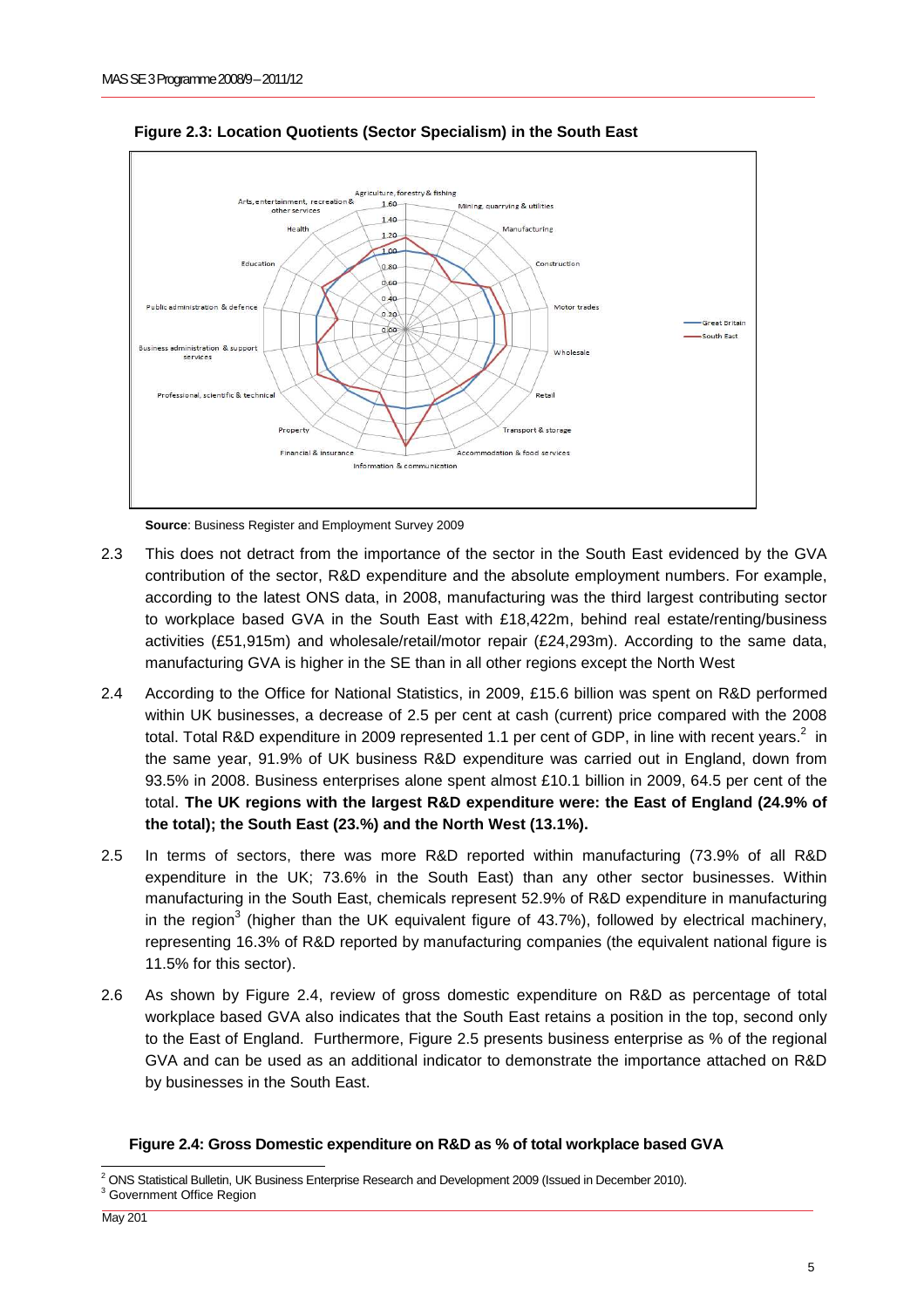| $\sqrt{2}$ |           |                      |                      | <b>Region/Country</b>             |      |                                   |         |        |               |                      |
|------------|-----------|----------------------|----------------------|-----------------------------------|------|-----------------------------------|---------|--------|---------------|----------------------|
|            | <b>UK</b> | <b>North</b><br>East | <b>North</b><br>West | Yorkshirl<br>e &<br><b>Humber</b> | East | West<br>Midlands Midlands England | East of | London | South<br>East | <b>South</b><br>West |
| :001       | 2.0       | 0.9                  | 2.2                  | 1.1                               | 2.1  | 1.5                               | 4.5     | 1.1    | 3.3           | 2.1                  |
| :002       | 2.0       | 0.9                  | 2.2                  | 1.1                               | 2.1  | 1.4                               | 4.2     | 1.2    | 3.1           | 2.2                  |
| :003       | 1.9       | 1.0                  | 2.0                  | 1.0                               | 1.8  | 1.4                               | 4.3     | 1.1    | 3.0           | 2.2                  |
| :004       | 1.9       | 1.3                  | 2.2                  | 1.0                               | 1.9  | 1.3                               | 3.8     | 1.1    | 2.8           | 2.3                  |
| .005       | 2.0       | 1.3                  | 2.3                  | 1.0                               | 2.0  | 1.3                               | 4.8     | 1.0    | 2.8           | 2.1                  |
| :006       | 1.9       | 1.3                  | 2.0                  | 1.1                               | 1.8  | 1.4                               | 4.4     | 1.1    | 2.9           | 2.1                  |
| :007       | 2.0       | 1.4                  | 2.3                  | 1.1                               | 1.9  | 1.5                               | 4.6     | 1.1    | 2.9           | 1.9                  |
| 2008       | 2.0       | 1.3                  | 2.2                  | 1.1                               | 1.7  | 1.3                               | 4.4     | 1.1    | 2.9           | 2.0                  |
| :009       | 2.1       | 1.4                  | 2.3                  | 1.2                               | 1.9  | 1.4                               | 4.6     | 1.1    | 3.0           | 2.1                  |

Survey, DETINI

#### **Figure 2.5: Business Enterprise R&D as % of GVA**



- 2.7 In terms of employment numbers, as indicated in Figure 2.1, the South East is one of the largest manufacturing regions in the UK, employing 260,100 workers. The region's dominant sub-sectors in manufacturing in 2009 include:
	- Manufacture of fabricated metal products, except machinery and equipment employing 32,800 people
	- Manufacture of computer, electronic and optical products employing 26,500 people
	- Manufacture of machinery and equipment employing 26,000
	- Printing and reproduction of recorded media employing 18,200
	- Other manufacturing employing 16,900
- 2.8 The region is in fact home to important manufacturing technologies such as aerospace, motor sport, marine, and healthcare as well as an extensive regional supplier infrastructure and is renowned for being a major contributor to productivity growth and a lead driver of innovation, developing and manufacturing many and varied products.<sup>4</sup>

 4 MAS SE 2010 Business Plan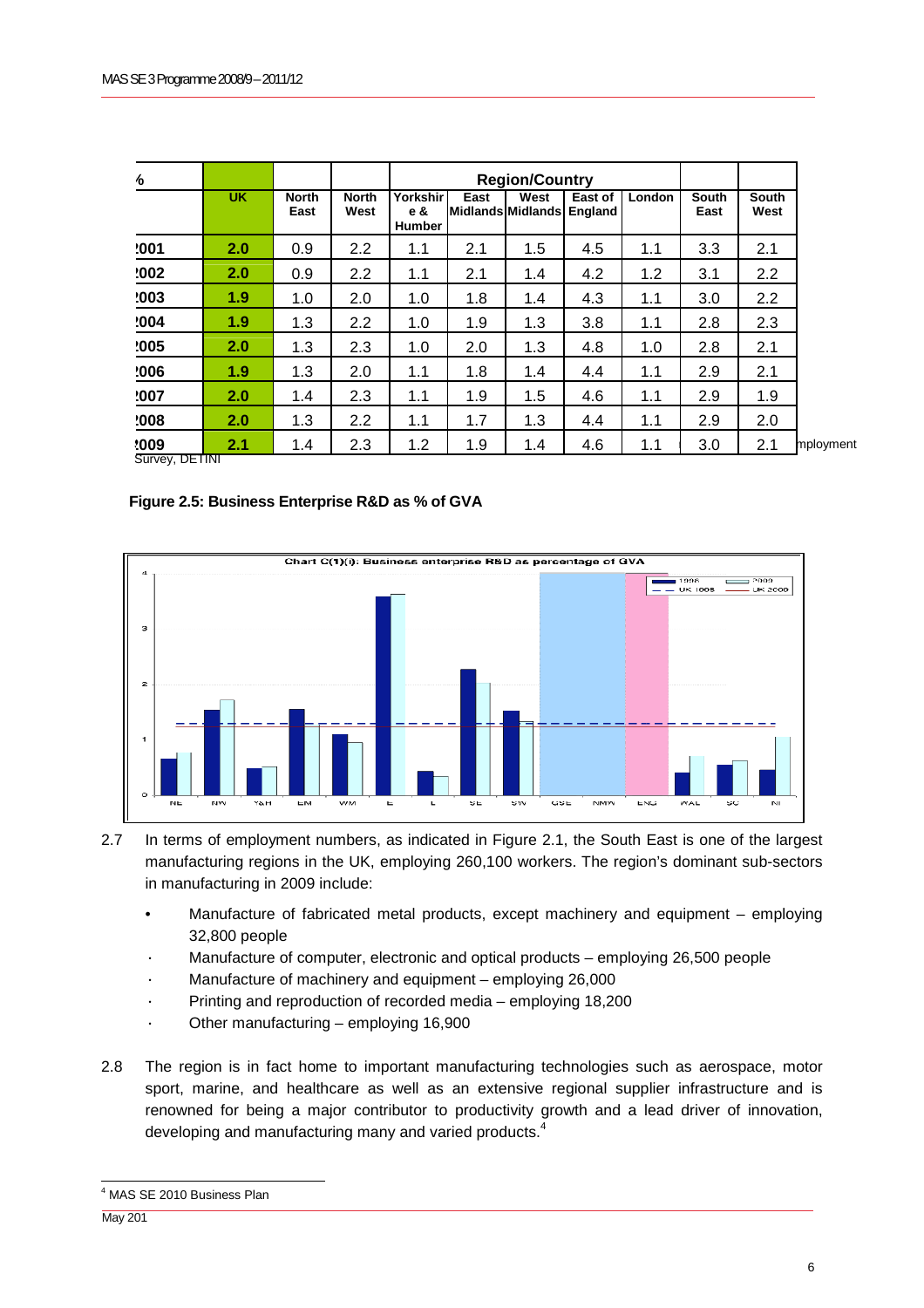2.9 Figure 2.6 indicates there were approximately 22,500 businesses in the manufacturing sector in the South East in 2008<sup>5</sup>. As the numbers indicate, there has been a reduction of 5% in the number of businesses since 2006. This followed an earlier decline between 1998 and 2005 of 8% in the number of manufacturing businesses in the region.

**Figure 2.6: Number of Manufacturing Businesses in the South East by Number of Employee** 

| <b>Date</b>                                       | $1 - 10$ | $11 - 49$ | 50-199 | 200 or<br>more | No. of<br><b>Businesses</b> |
|---------------------------------------------------|----------|-----------|--------|----------------|-----------------------------|
| 998                                               | 79%      | 15%       | 5%     | 1%             | 26,040                      |
| :005                                              | 81%      | 14%       | 4%     | 1%             | 23,990                      |
| .006                                              | 82%      | 13%       | 4%     | 1%             | 23,619                      |
| :008                                              | 81%      | 14%       | 4%     | 1%             | 22,482                      |
| 6 Change in<br><i>vusinesses</i><br>$998 - 2005$  | -5%      | $-17%$    | $-24%$ | $-29\%$        | -8%                         |
| 6 Change in<br><i>vusinesses</i><br>$2006 - 2008$ | -6%      | 2%        | $-6%$  | $-13%$         | $-5%$                       |

**Source:** ABI Workplace Analysis 2008

2.10 The majority of manufacturing businesses in the South East (81%) employ less than 10 employees. As demonstrated by Figure 2.7, out of all the regions, only London has a greater proportion of its manufacturing base that employs less than 10 people.



**Figure 2.7: Size of Manufacturing Business by Region** 

## **MAS South East**

2.11 MAS has been a public sector funded flagship programme for over 8 years offering business support for manufacturing companies aiming to achieve significant improvements in their productivity and competitiveness. MAS has been retained as one of this government's key vehicles for promoting

**Source:** ABI Workplace Analysis 2008

 5 The latest comparable ABI estimate for number of businesses is for 2008. The 2010 estimate from UK Business, Size and Activity database (ONS) - based on the Inter Departmental Business Register (IDBR) that contains information on VAT traders and PAYE employers in a statistical register indicates that in 2010 there were some 18,805 enterprises in production sector in the South East (99% of this sector are manufacturers).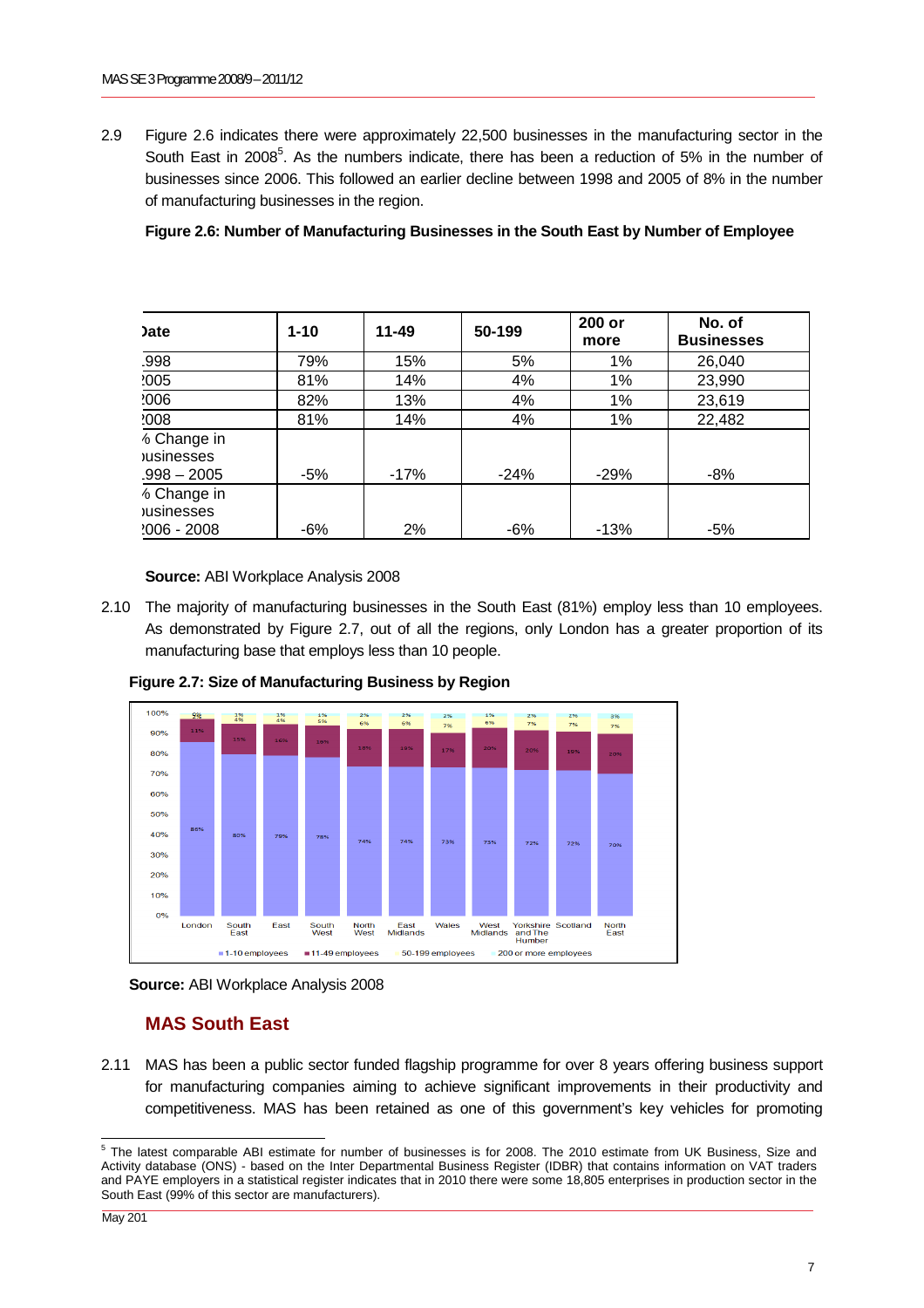business improvement alongside Growth Hubs and Technology and Innovation Centres (Local Growth White Paper 2010) following planned consolidation of the 29 Solutions for Business (SfB) offerings.

2.12 Over the years, the core role of MAS has extended from a focus on business transformation and innovation through adoption of lean principles to lean enterprise, strategy, supply chain, low carbon, advanced manufacturing, and supplier sourcing. In recent years, MAS has helped manufacturers survive the recession and emerge stronger by helping them to enter low carbon supply chains, e.g. nuclear, renewable energy, low carbon vehicles; to develop new low carbon products e.g. low carbon vehicle components, or the low carbon calculator developed by MAS SE with Carbon Footprint (see below); and also focus more on Advanced Manufacturing.

#### **Service Offer**

2.13 The 2010 MAS SE Business Plan sets out the following Vision:

MAS South East will continue to make a significant impact on the efficiency and productivity of manufacturing in the South East, through a deep understanding of the changing and future needs of the sector and by integrating our services with our Business Support Partners to raise the region's manufacturers to the best in class.

- 2.14 In order to deliver this vision, MAS SE set the following strategic objectives:
	- To continue to embed lean manufacturing to all parts of the modern manufacturing value chain. This remains the `Core Service'.
	- To deliver, with key strategic partners in business support, an integrated and holistic development package for South East manufacturers. Additional services will:
		- Ensure that clients have strategic intent and that the MAS and partners' interventions enable this to be realised. (Strategic Support).
		- Ensure that clients have the skills throughout the workforce to enable them to prosper, and that they have long term skills deployment and development plans in place. (Skills Support).
		- Improve the awareness and adoption of innovative and technology based solutions for all aspects of manufacturing operations. (Technology and New Product Development Support).
		- Make sure clients have the most appropriate tools, techniques and skills available to them that take advantage of the low carbon economy. (Sustainability Support).
- 2.15 More specifically, MAS SE currently offers the following core services in line with MAS guidelines:
	- Lean thinking
	- Value stream and process mapping
	- 5 S and 6 Sigma
	- Team building
	- Improving layouts and space utilisation
	- Reducing Waste (Waste Improvement Plans WIP)
	- Improving quality and delivery
	- Materials and production innovation
	- A programme of visits to best practice exemplars
	- Assistance in finding supplies, services or equipment
	- Assistance to companies who want to improve their resource efficiency
	- Assistance to companies developing and/or introducing new products
	- Assistance to companies for working within a supply base or with supply chains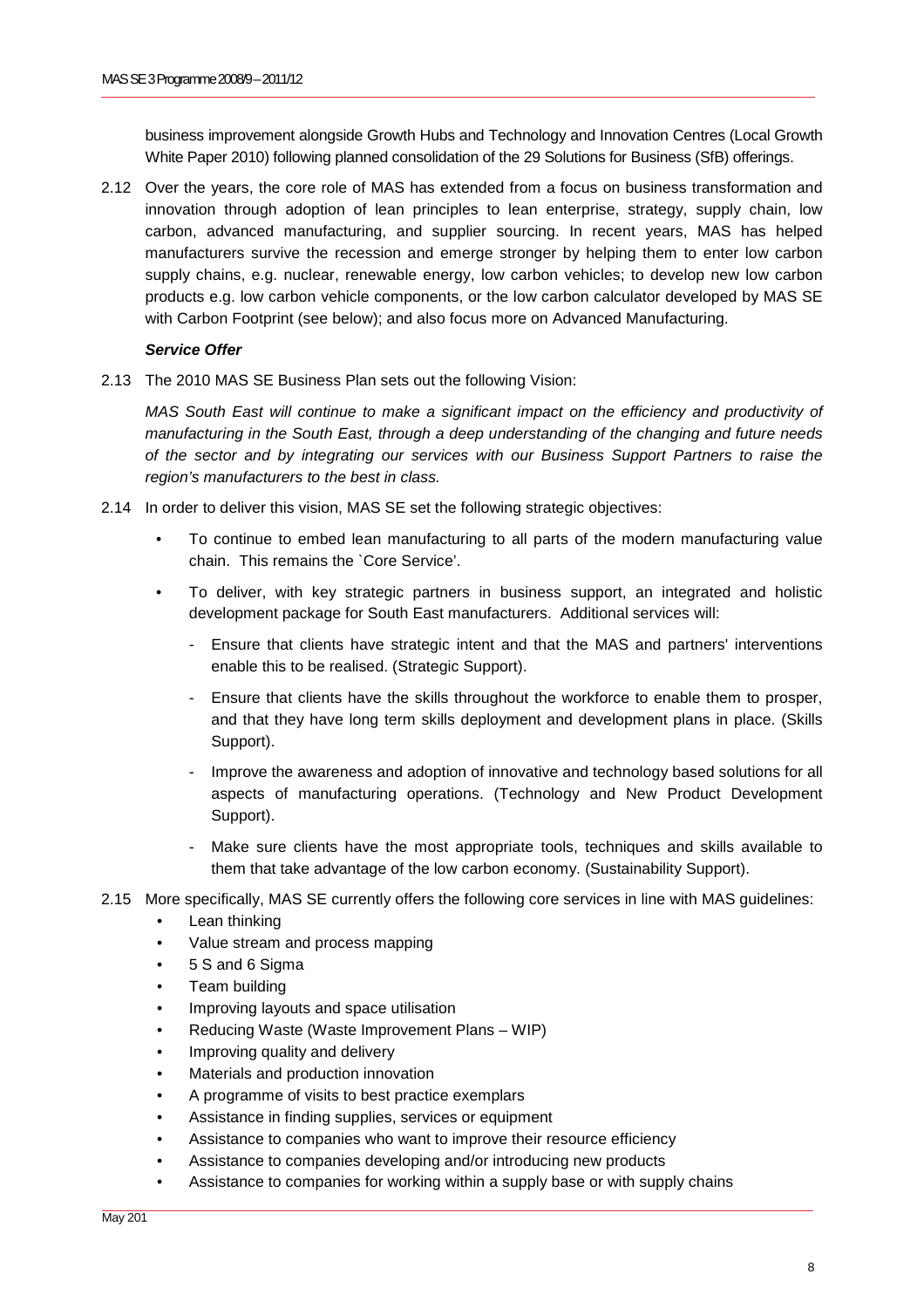- Assistance in developing a medium to long term manufacturing strategy
- Assistance in applying lean techniques across their whole enterprise
- 2.16 MAS SE has also been offering the following products:
	- **SC21 21st Century Supply Chains.** This is delivered by Farnborough Aerospace Consortium on behalf of MAS SE. This is an improvement/modernisation programme (supported by accreditation) targeting the supply chain in aerospace, defence and security industries. This key programme is overseen by A $|D|S^6$ .
	- **Observatory Function.** This product would involve provision of sector related intelligence and information to SEEDA but also companies seeking supply partnerships or even new sales opportunities, capitalising on MAS established regional company knowledge and data and CRM activities. However, this function was put on hold and has not been delivered due to a Marketing Edict from BIS/emda (emda assumed responsibility for managing the National MAS Network in April 2008 with the role of coordinating, promoting, reporting and developing MAS across the regions on behalf of BIS).
	- **Low Carbon & Advanced Manufacturing**. Support provided under this banner of activities stems from the Low Carbon Industrial Strategy announced on the 15<sup>th</sup> July 2009 and the Advanced Manufacturing announced on the  $28<sup>th</sup>$  July 2009, (but it is also in line with the coalition Government's commitment to support measures to reduce climate change including £10m funding for three low carbon vehicle R&D projects developed through the Low Carbon Vehicle Innovation Platform Integrated Delivery Programme, and the Growth Review Framework for Advanced Manufacturing published by BIS December 2010). Within the MAS guidelines, low carbon support by MAS SE has included amongst other activities, in partnership with FAC and Olive Consulting, delivery of a pilot for the aerospace and defence sector supply chain to encourage innovation in low carbon and other sustainable technologies in manufacturing, including signposting to appropriate exemplars and improvement in resource efficiency, remanufacture and reuse, including the uptake of sustainable sourcing and renewable energy; uptake of Environmental Management Systems, either to ISO14001 or BS 8555; and eco-design workshops. In its latest 2010 workplan, MAS SE has also committed to identify cost savings and increased sales for the following energy waste and efficiency measures as defined by DEFRA i.e. reduction in greenhouse gas equivalents; water conservation; virgin raw materials saved and materials diverted from landfill.
	- MAS SE also equipped its specialists with a comprehensive basic knowledge of environmental management issues in the manufacturing sector based on taking up training provided by the Institute of Environmental Management and Assessment (IEMA). The course covers environmental policy, legislation, environmental aspects of operations and includes key environmental issues such as sustainability, the greenhouse effect, ozone depletion, air pollution, water, waste and contaminated land and carbon management.
	- Advanced engineering support includes export readiness for advanced manufacturers including working closely with UKTI to help manufacturers to exploit and leverage opportunities in China and a Technology Programme in partnership with PERA.
	- **• Ambassadors.** This activity involves using sector-based advocates to promote world-class techniques within the manufacturing community including the supply chain. Ambassadors' sites are used for Best Practice Visits, and particularly those that have experience of MAS

<sup>&</sup>lt;sup>6</sup> A|D|S is the trade organisation advancing the UK Aerospace, Defence, Security and Space industries.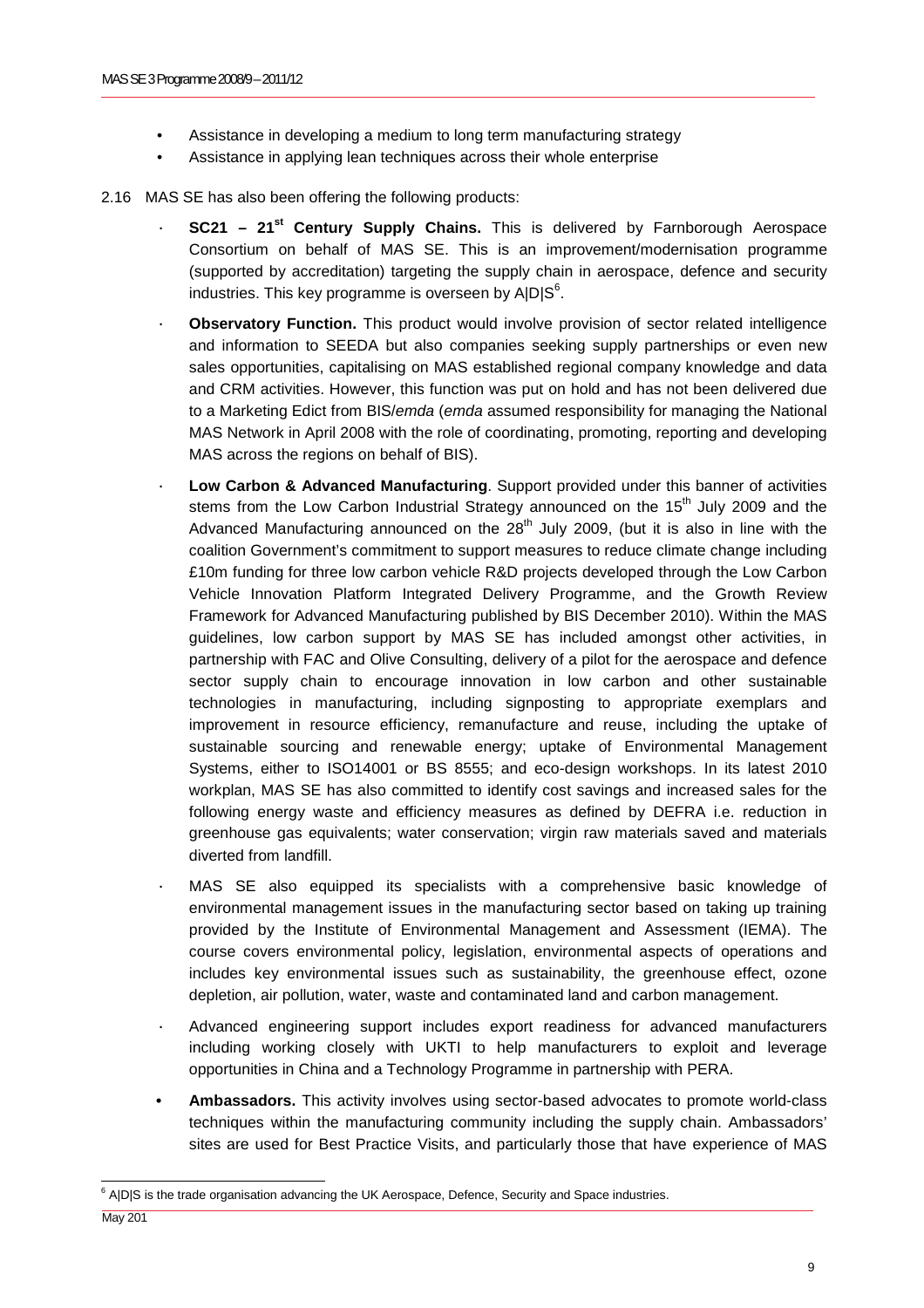SE key new services (e.g. holistic strategic review and planning, resource efficiency, skills deployment) as well as the more traditional ones.

- **• Lean Benchmarking Online.** This enables MAS SE to provide light touch support to manufacturers online and direct more resource at deeper interventions, especially with growth companies.
- 2.17 Within the national MAS guidelines, support is delivered through five levels as follows:
	- **Level 1:** Initial contact, information, advice and help. Activities include all the initial contacts and enquiries received by MAS SE. Light touch advice on technical and business matters are also provided by phone, email and internet based information and resources.
	- **Level 2:** Diagnostic analysis and review. Level 2 activity is free of charge to all SME manufacturers as part of the service provided by MAS. The core guaranteed Level 2 MAS service is up to four days, though it is expected that the majority (around 80%) of reviews will be completed within one day and this is what all Regional MAS Centres tend to do. **MAS SE also limits this provision to free of charge support to 1 day although they can extend it to 2 days.**
	- **Level 3:** This level includes provision of general awareness training and networking events, including best practice factory visits.
	- **Level 4:** This level covers consultancy support with access to longer-term (consultancy/research) assistance. **Under the terms of the SME block exemption (under which MAS is registered), the service can be subsidised at a rate of 50% for SMEs which means that manufacturers are covering the remaining 50%.** Non-SMEs pay a full commercial rate for services (except as allowed by de minimis subject to the discretion and approval of the contracting RDA). Regional MAS Centres vary in the way they apply this guideline. MAS SE charges SMEs anything from £300 per day up to £500 and non-SMEs £500-£1,000 per day based on the specialists/advisors assessment of the company's ability to afford a certain charge. A strict 50% reduction is, however, applied to provision of services by a third party/broker organisation i.e. organisations that are sub-contracted to deliver specific support services.
	- **• Level 5:** This level of support includes signposting and referrals to other services.

#### **Targeting of Companies**

- 2.18 MAS SE Business support targets two main groups as follows:
	- **Group 1:** (Core Market) i.e. a `service for all' but focused on the process improvement and development needs of SME manufacturers in the South East.
	- **Group 2:** Those companies that:
		- Produce innovative, yet responsibly produced goods
		- Are part of, or moving into, the high value parts of the modern manufacturing value chain
		- Move into new global markets, especially those associated with the low carbon economy
		- Can influence others to engage with MAS and business support (through their supply chains, brand, location etc.)
		- Apply for Supply Chain 21 support
		- Are growth or growth-potential companies
- 2.19 One key area that MAS SE has aimed to strengthen its offering is around technology and has sought to target manufacturers who are in the high value /advanced manufacturing technology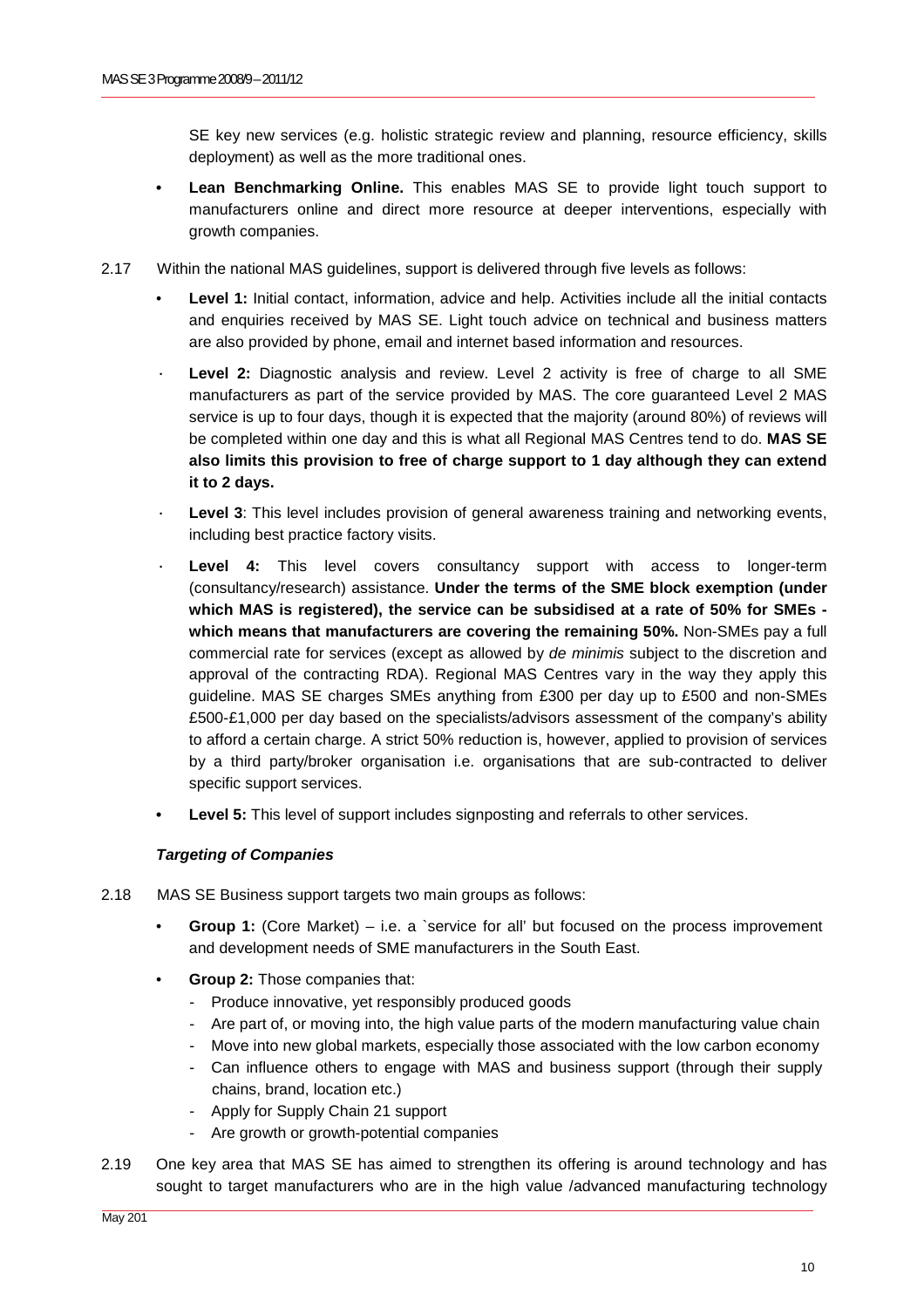groups such as aerospace, motor sport, marine, bio-tech and healthcare, to develop and exploit world class R&D capability focused on creating globally competitive innovative, high value products. Targeting also focuses on traditional sectors but the ones that can improve through the use of technology. The industries covered include:

Aircraft and spacecraft (Aerospace) Pharmaceuticals Office, accounting & computing equipment ladio, TV & communications equipment Medical, precision and optical ligh-tech total Medium-high technology Electrical machinery and apparatus Motor vehicles :hemicals Rail/transport equipment not boats) Other machinery and equipment nec Medium-high tech total

- 2.20 This approach also matches SEEDA's (South East England Development Agency) manufacturing strategy of 2008 which highlighted a range of new industrial technologies in manufacturing in which strong UK capabilities should be a priority for support.<sup>7</sup> For example, priority areas for SEEDA were identified as:
	- Low carbon developments in aerospace, engine and wing design, and manufacture.
	- The shift from metal to composite materials and applications in the automotive, marine, aerospace, wind and wave, construction, oil and gas, and medical equipment sectors.
	- In the industrial biotechnology sector the shift from a chemical industry based on oil to one based on renewable and biological substances.
	- Developing plastic electronics technology will enable electronic circuits to be printed cheaply onto flexible surfaces, something impossible with conventional silicon semiconductors.
- 2.21 Feedback from EEF surveys of manufacturing businesses in the South East has also been incorporated into the 2010 MAS SE Business Plan for support to be delivered by MAS SE:
	- Competition from overseas (including lower costs and less regulation) remains but is changing as the conditions facing foreign producers (such as in China) evolve and their economies mature.
	- Lack of confidence in the education system to produce suitably skilled workers, and employers have to provide re-training as soon as people enter the business.
	- Raw materials prices (including energy) continue to rise.
	- Ageing workforce and chronic skills shortages.
	- Public procurement failing to support innovation.
	- An excess of regulation and taxation that affects competitiveness in comparison to less developed countries.
	- Poor infrastructure some companies complain of a lack of or inefficient public transport or too much congestion.
	- Sustaining improvements in the long-term achieved through business improvement techniques such as Lean.

 $\overline{a}$ 

<sup>&</sup>lt;sup>7</sup> http://www.mas-se.org.uk/news/advanced-manufacturing-advance-and-be-recognised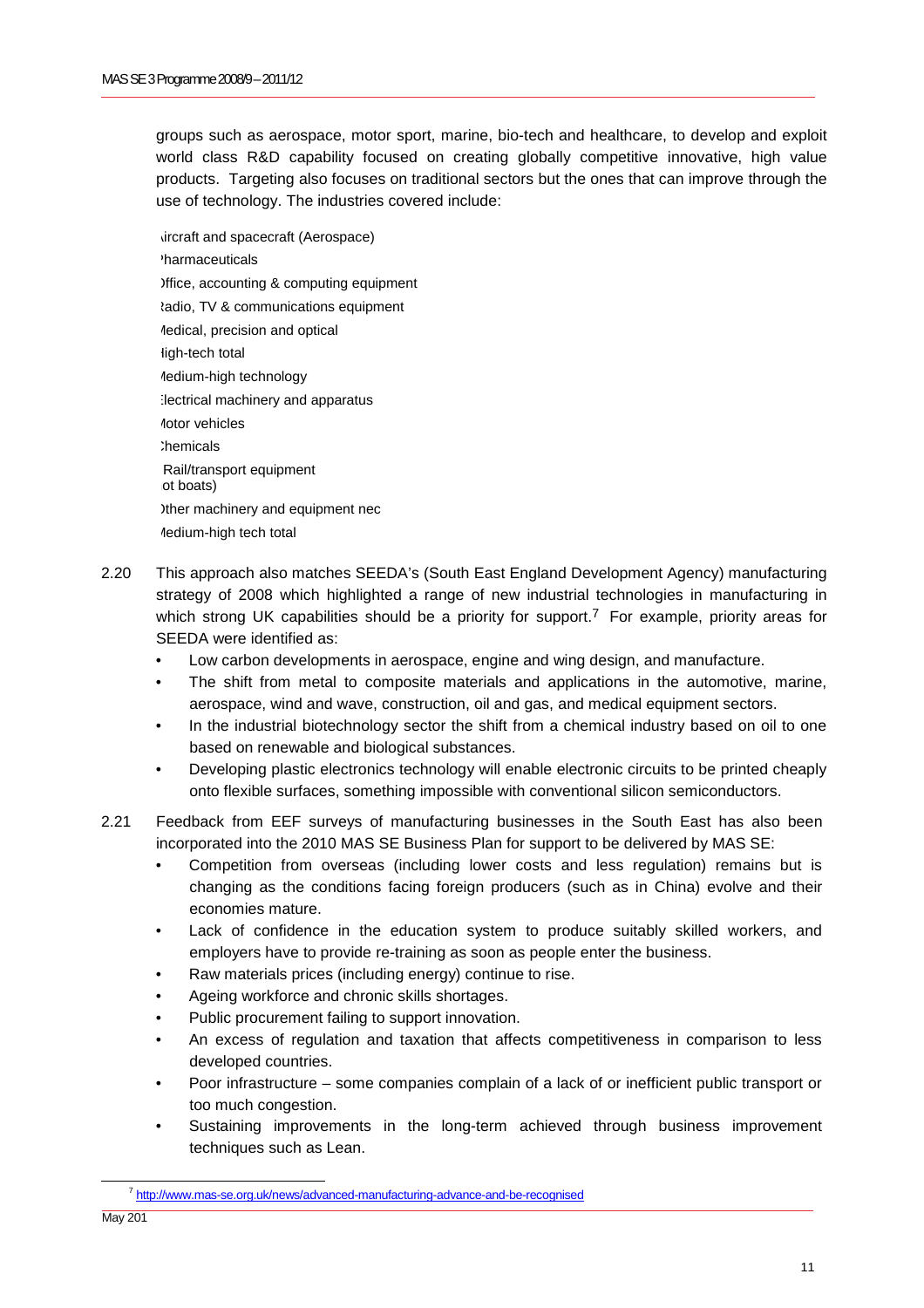Taking advantage of opportunities such as the lower carbon economy.

#### **Delivery Model and Resources**

- 2.22 MAS has been delivered by the EEF, The Manufacturers Organisation, in the South East since 2002. The current contract is in its third iteration and was awarded to EEF following procurement through an OJEU process. The contract runs from April 2009 – March 2012 and is delivered by EEF though a core team of advisors. For the provision of specialist advice e.g. low carbon and environmental technologies or targeting of specific sectors, MAS SE has its own specialists and has also been supported (through sub-contracting arrangements) by third parties including Olive Consulting, the Farnborough Aerospace Consortium, Giraffe Innovation and Bang Creations.
- 2.23 Figure 2.8 presents allocation of resources since the previous contract. Resource and expenditure issues are discussed in more detail in the next section.

| <b>Job Position</b>               | 2008/9 Positions | 2009/10 Position |
|-----------------------------------|------------------|------------------|
| lead of MAS                       | 0.5              | 0.5              |
| 'rogramme Manager                 | 1.0              | 1.0              |
| 'artner Manager                   | 0.5              | 0                |
| <i>Aarketing Manager</i>          | 0.5              | 0                |
| letwork Manager                   | 0.5              | 0                |
| 'rincipal Specialist              | 1                | 1                |
| <b>Senior Specialist</b>          | 2                | $\overline{2}$   |
| <b>Manufacturing Specialists</b>  | 10               | 10               |
| <b><i>Aarketing Executive</i></b> | 1                |                  |
| <b>Manufacturing Advisor</b>      | 1                | 1                |
| eam Co-ordinator                  | 1                |                  |
| 'roject Co-ordinator              | 0.5              | O                |
| inance Co-ordinator               | 0.5              | 0                |
| 'otal                             | 19.5             | 17.0             |

#### **Figure 2.8: MAS SE Resources**

## **Feedback on MAS SE Delivery and Processes by Business and Stakeholders**

- 2.24 The survey of businesses shows that only 10% of all respondents believe that the outcomes from MAS SE assistance did not meet their expectations. 82% of respondents believe that their expectations have been met or exceeded (28% believe that the outcomes exceeded their expectations and 54% that say their expectations have been met). The remaining 7.5% feel it is still too early to say. The breakdown of satisfaction by level of business support is provided below:
	- **Level 2** 50% of Level 2 respondents say their expectations have been met; while 40% say outcomes from MAS fell short of their expectations. The remaining 10% believe it is too early to say.
	- **Level 4 2007/08** Satisfaction amongst Level 4 participants in 2007/08 was much higher with 60% of respondents finding MAS outcomes met their expectations, while 30% found the outcomes exceeded their expectations. Only 10% claim that outcomes fell short of their expectations.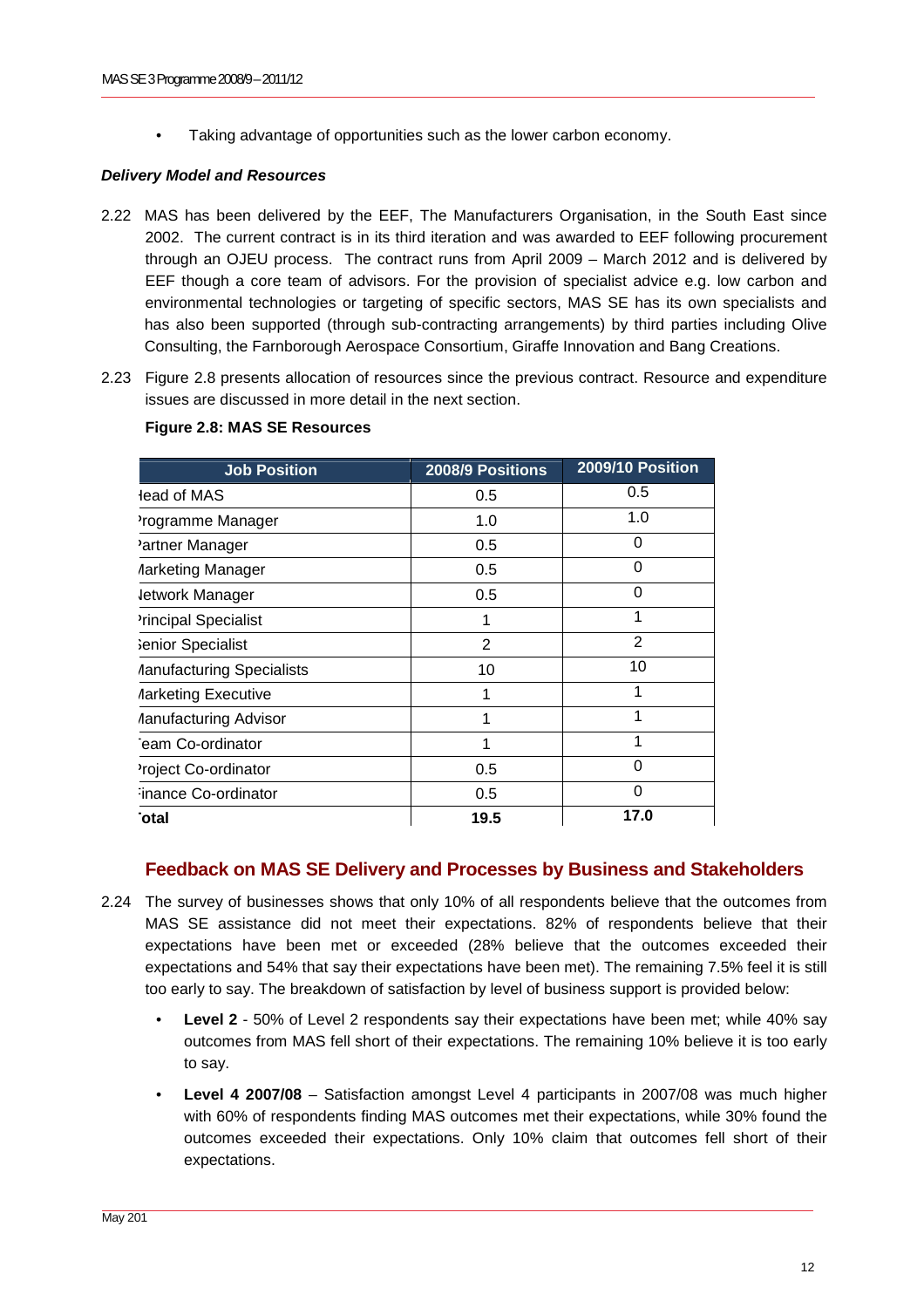- **Level 4 2008/09 and 2011** Similarly 54% of Level 4 participants in 2008/09 and 2011 found that MAS outcomes met their expectations, with 31% finding their expectations had been exceeded – an overall positive response therefore by 85% of respondents. Only 7% found that outcomes had fallen short of their expectations, while 8% believe it is too early to say.
- 2.25 The survey results indicate that **company expectations are much more likely to be met and exceeded for those that have received Level 4 support.**
- 2.26 The survey also found that overall, considering all of the support received from MAS SE, 60% of businesses were very satisfied. This compares with a national average of approximately 85% (based on review of business feedback presented in the regional evaluation reports reviewed as part of the 2010 National Review of the Manufacturing Advisory Service and Research to Support the Business Case for Continuing and Developing the Manufacturing Advisory Service, for BIS/ emda).



#### **Figure 2.9: Overall Levels of Satisfaction with MAS Support Received**

2.27 As figure 2.10 indicates, competence of advisors and consultants is more likely to produce satisfied businesses than any other category of support. It needs to be noted that the quality and competence of MAS SE advisors was also highly commended by all stakeholders. On the other hand, value for money is the area that is more likely to have a 'not at all satisfied' business. This is in contrast with the national figure that indicates that 90.5% of respondents believe that MAS offers good value for money (MAS Customer Satisfaction Survey, emda/BIS, September 2010).



**Figure 2.10: Levels of Satisfaction by Category of Support/Assistance** 

The first stack of columns, 'Base', refers to the overall satisfaction levels.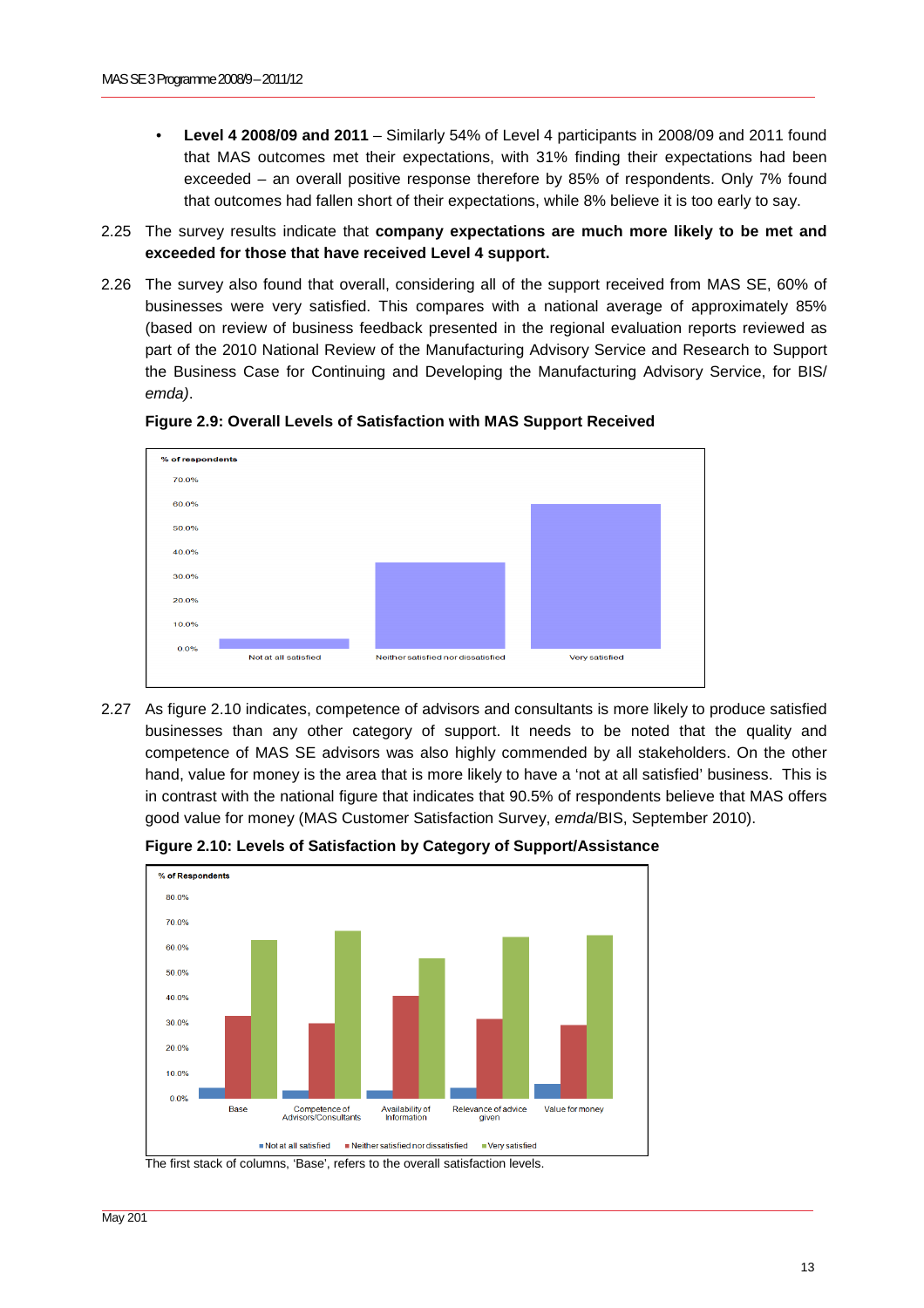2.28 The table below shows the uplift in satisfaction levels for Level 4 recipients compared to Level 2 recipients. For the most recent Level 4 recipients, the greatest levels of satisfaction relate to competence of advisors, with 72% of businesses very satisfied. In fact, 'availability of information' is the only area where significantly less than 70% of respondents report they are very satisfied. On the other hand, it needs to be noted that overall there has been a decline in satisfaction with Level 4 between 2007/08 and the current contract. The reasons for this decline have not been explored with businesses and they should be further investigated and monitored in the future as they could relate to changes in MAS delivery mechanisms/approaches/tools including changes in personnel and third parties involved in delivery but also the changing nature of expectations of businesses in the current economic environment e.g. unrealistic expectations in the first place that MAS could be the panacea to all business and operational matters in a tough economic environment.

|                                                     | <b>Level 2</b>                                                              | Level 4                                                         |                                                                                            |  |  |
|-----------------------------------------------------|-----------------------------------------------------------------------------|-----------------------------------------------------------------|--------------------------------------------------------------------------------------------|--|--|
|                                                     |                                                                             | 2007/08                                                         | 2008/09 and 2011                                                                           |  |  |
| <b>∶ompetence of</b><br><b>Idvisors/Consultants</b> | 80% neither<br>satisfied nor<br>dissatisfied<br>20% not at all<br>satisfied | 80% Very Satisfied<br>20% neither satisfied<br>nor dissatisfied | 72% Very Satisfied<br>26% neither satisfied<br>nor dissatisfied<br>2% not at all satisfied |  |  |
| wailability of<br>nformation                        | 80% neither<br>satisfied nor<br>dissatisfied<br>20% not at all<br>satisfied | 80% Very Satisfied<br>20% neither satisfied<br>nor dissatisfied | 59% Very Satisfied<br>39% neither satisfied<br>nor dissatisfied<br>2% not at all satisfied |  |  |
| <b>Relevance of advice</b><br>∣iven                 | 80% neither<br>satisfied nor<br>dissatisfied<br>20% not at all<br>satisfied | 80% Very Satisfied<br>20% neither satisfied<br>nor dissatisfied | 69% Very Satisfied<br>28% neither satisfied<br>nor dissatisfied<br>3% not at all satisfied |  |  |
| 'alue for Money                                     | 80% neither<br>satisfied nor<br>dissatisfied<br>20% not at all<br>satisfied | 80% Very Satisfied<br>20% neither satisfied<br>nor dissatisfied | 70% Very Satisfied<br>26% neither satisfied<br>nor dissatisfied<br>4% not at all satisfied |  |  |

#### **Figure 2.11: Satisfaction by Level of Support Received**

- 2.29 The survey has also shown that the price businesses would be willing to pay for the support received per day ranged from £0 - £2,000. Level 2 respondents would be unwilling to pay for the service, while Level 4 recipients would be willing to pay a range of £0-250 per day (for those that received support in 2007/08); and £0 - 2,000 for those that received Level 4 support in 2008/09 and 2011.
- 2.30 In the business survey undertaken as part of the 2010 National Review of the Manufacturing Advisory Service respondents stated that they were not generally willing to pay more than £500 a day or £1500 in total for MAS advice. It needs to be noted that this evidence is not supported by the review of the FIS information held by the regional MAS centres, which indicates that companies are prepared to pay more than this, and they do so.
- 2.31 Amongst respondents 91.7% would recommend MAS to others the equivalent national figure was 91.8% in the second quarter of 2010<sup>8</sup>, while 8.3% would not. This varies by Level, with 60% of Level 2 recipients saying they would recommend MAS; compared to 100% of those that received Level 4 support in 2007/8; and 94% of those that received Level 4 support in 2008/09 and 2011.

 8 MAS Customer Satisfaction Survey (CSS, National Totals), emda/BIS, September 2010.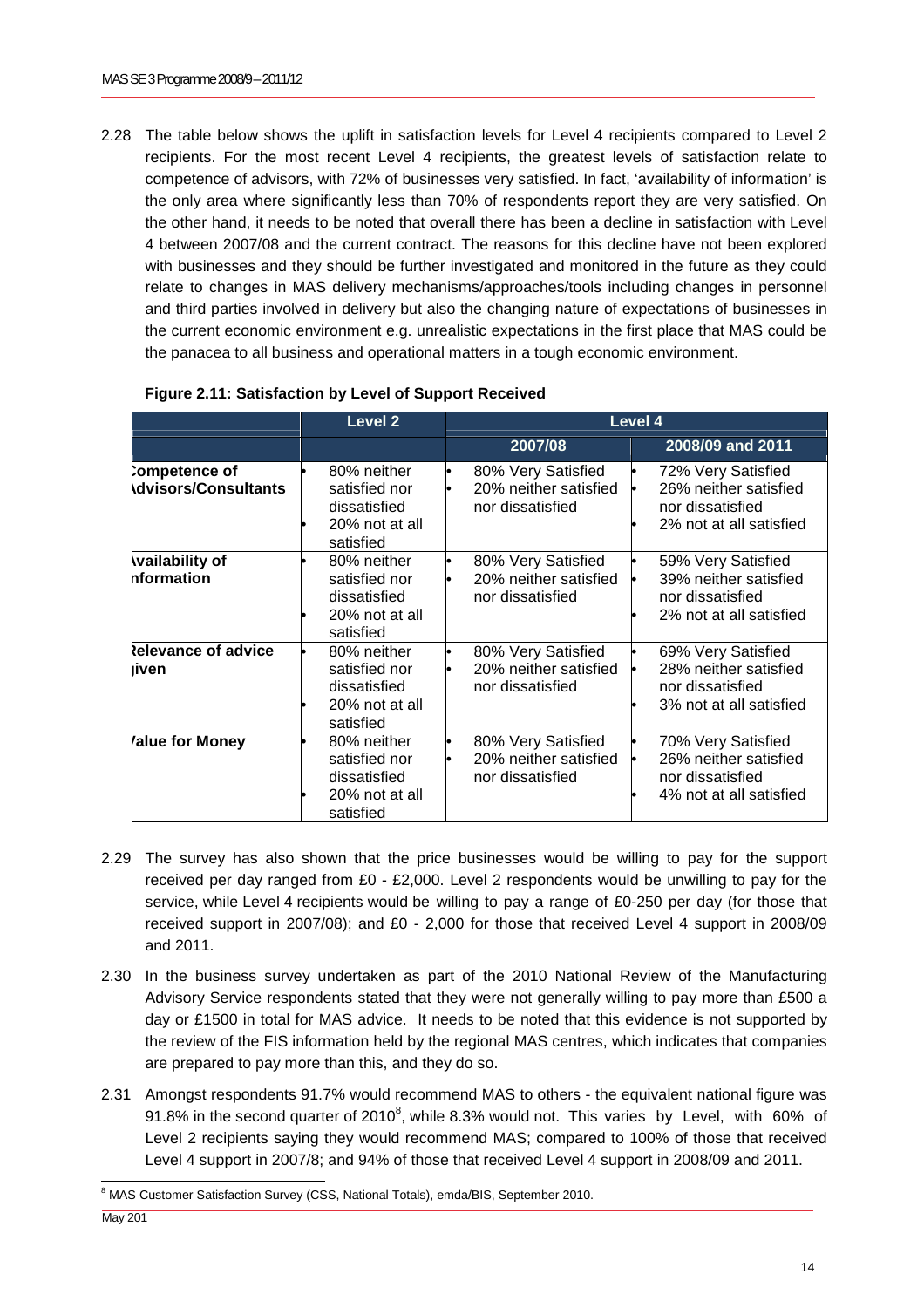- 2.32 In terms of the delivery model adopted, previous work undertaken<sup>9</sup> indicates that the approaches adopted by the MAS Regional Centres vary and any comparisons between approaches could be misleading in the absence of comprehensive and compatible management and financial information for each Centre. Therefore, no comparisons of the MAS SE delivery model with other Centres can be made at this stage.
- 2.33 On the other hand, feedback from third party delivery organisations provides useful information on the delivery approach of MAS SE and is summarised below:
	- There is a well-established and good working relationship between third parties and MAS SE teams (management, administration, marketing and delivery i.e. MAS SE own advisors).
	- Third parties reported that improved management and administration processes have been put in place by MAS SE since the last contract e.g. third parties have reported more transparency and clarity in relation to contractual arrangements and expected outputs.
	- All stakeholders and third party organisations also reported that information and networking events by MAS SE are well organised, relevant and provide very ground for networking.
	- On the other hand, third party deliverers reported that timing for delivery of contract targets has been relatively short. This refers to both: volume i.e. number of companies to be assisted within the contract timescale, and the impact to be achieved. The latter in fact seems to be out of the control of the MAS delivery organisations as support is limited to advice and recommendations; businesses may choose not to implement these.
	- Third parties also believe that they offer extremely good value for money and think that they should probably negotiate higher value contracts.
	- There seems to be complementarity of skills between the MAS SE own advisors and third party specialists but also some overlaps (that could potentially lead to chasing the same markets when for example, businesses would require further support with implementation of the advice and recommendations made through MAS support). This is inevitable in competitive markets; however, early discussions between MAS SE and third parties and agreement in relation to responsibilities for ongoing support for businesses and ownership of tools to be used post-MAS intervention would help regular collaboration.
- 2.34 The wide range of specialisms covered by the MAS offer has enabled and required MAS to engage with and sub-contract delivery of services to a wide range of organisations in order to bring the best of skills and excellence within a closer reach to manufacturers. It needs, however, to be recognised that a delivery model involving sub-contracting may offer flexibility and efficiency but inevitably, it involves reliance of delivery on another business's operations and resources and it means that delivery of outputs is outside the immediate control of the lead organisation. To mitigate this, the MAS Centre may introduce a number of measures to ensure effective programme delivery and client responsiveness whilst being careful to maintain a close and trusted working relationship with the sub-contracted third parties.
- 2.35 Finally in terms of delivery and processes, feedback is also provided by a Financial, Appraisal and Monitoring Audit of MAS SE was undertaken with the agreement of MAS SE and SEEDA by Effective Contracting in March 2010. The Audit had concluded that at the centre of MAS SE is a robust and high value intervention delivered by experts, but the organisational infrastructure within which the delivery of MAS SE sits was in need of some revision to ensure that all policies and

 9 The National MAS Evaluation for DTI (Jan 2006) and the Review of the Manufacturing Advisory Service and Research to Support the Business Case for Continuing and Developing the Manufacturing Advisory Service, for emda/BIS (December 2010), both authored by G.Siora for DTZ Consulting.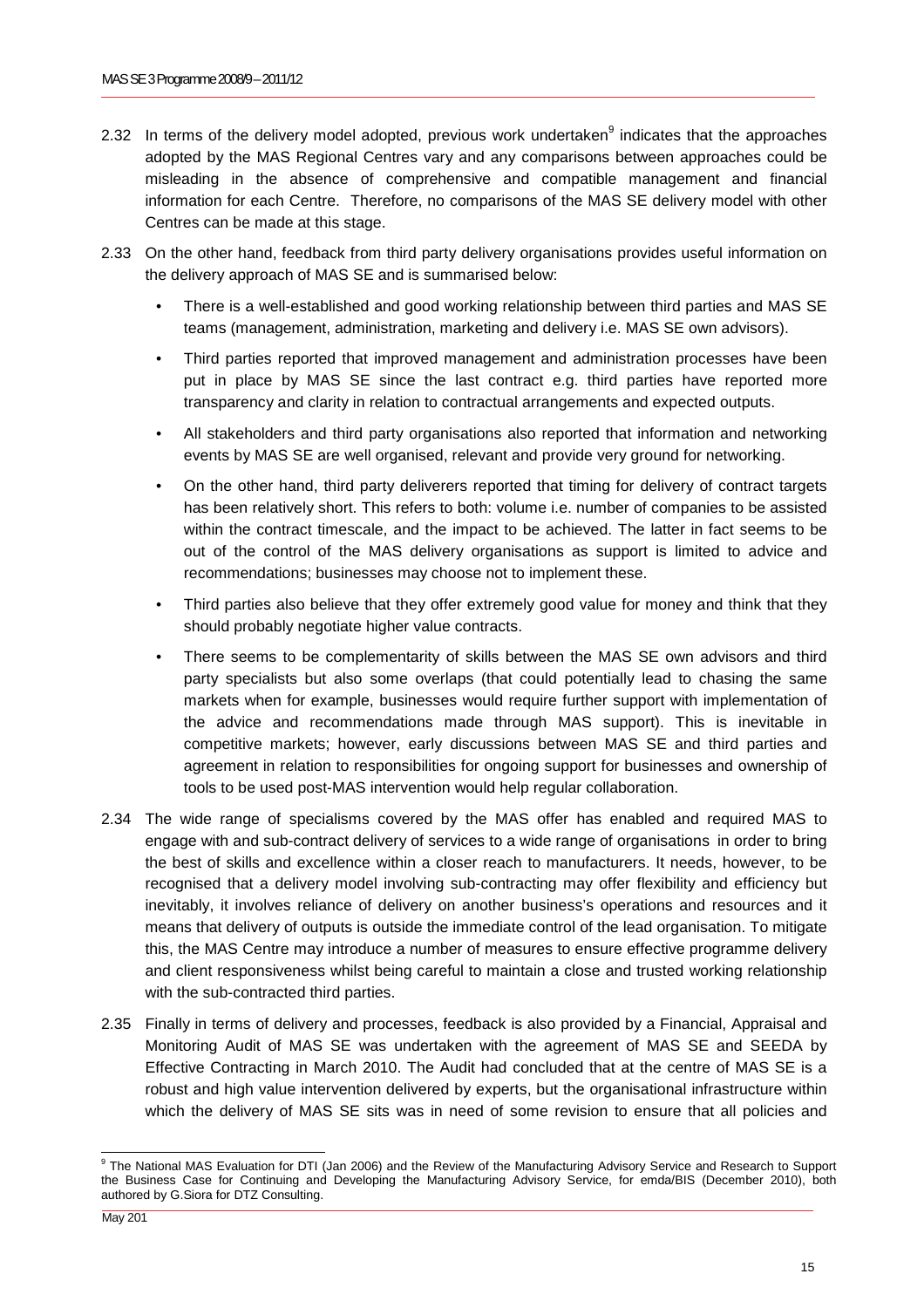procedures have been recently checked and updated to reflect the various changes in structure at EEF, changes in the demands of MAS and changes within the third Grant Framework Agreement from SEEDA. Discussions with the MAS SE and SEEDA teams indicate that some changes have taken place to reflect recommendations made.

## **CONCLUSIONS**

The South East is one of the largest manufacturing regions in the UK – employing 260,000 workers. The region is home to important manufacturing technologies such as aerospace, motor sport, marine, and healthcare as well as an extensive regional supplier infrastructure.

According to the latest ONS data, in 2008, manufacturing was the third largest contributing sector to workplace based GVA in the South East with £18,422m, behind real estate/renting/business activities (£51,915m) and wholesale/retail/motor repair (£24,293m). According to the same data, manufacturing GVA is higher in the SE than in all other regions except the North West.

The region's manufacturing sector is dominated by SMEs - the majority of manufacturing businesses in the South East (81%) employ less than 10 employees. Out of all the regions only London has a greater proportion of its manufacturing base employing less than 10 people. SMEs face specific issues and challenges in the global markets including access to knowledge and resources to help them develop new products, access new markets and adopt new technologies including low carbon technologies. Research undertaken by EEF in the South East has also shown that companies are also finding it challenging to sustain in the long-term improvement achievements through business techniques such as Lean.

MAS SE has been delivering a series of products such as lean thinking, value stream and process mapping, 6 Sigma, improving layouts and space utilisation, reducing Waste (Waste Improvement Plans – WIP) in line with the national MAS guidelines to address some of these issues but also SEEDA's priorities and the Government's agendas for Low Carbon and Advanced Manufacturing. Additional activities include  $SC21 - 21<sup>st</sup>$  Century Supply Chains – specifically targeting the aerospace and defence industries, export readiness for advanced manufacturers including working closely with UKTI to help manufacturers to exploit and leverage opportunities in China, the Ambassadors programme and training for own staff on environmental management issues.

MAS SE would offer support to all but it has been focusing on innovative, with high growth potential companies and companies keen to learn from and adopt new technologies including companies in traditional sectors but also high value /advanced manufacturing technology groups such as aerospace, motor sport, marine, bio-tech and healthcare. The purpose of this is to achieve lasting impact and transformational change.

MAS SE is delivered by EEF though a core team of advisors, finance, marketing and administrative support. For the provision of specialist advice e.g. low carbon and environmental technologies or targeting of specific sectors, MAS SE has its own specialists has also been supported (through subcontracting arrangements) by third parties including Olive Consulting, the Farnborough Aerospace Consortium, Giraffe Innovation and Bang Creations.

It is worth noting that MAS SE programme management costs have been reduced by 3% since 2008 (from 19.5 posts down to 17) in order to ensure that more resources are dedicated to projects and therefore reach the end beneficiaries i.e. businesses.

The delivery approach seems to be delivering in general with some areas improving since the last contract. For example:

- 82% of businesses surveyed believe that their expectations have been met or exceeded - only 10% of all respondents believe that MAS SE assistance did not meet their expectations. The previous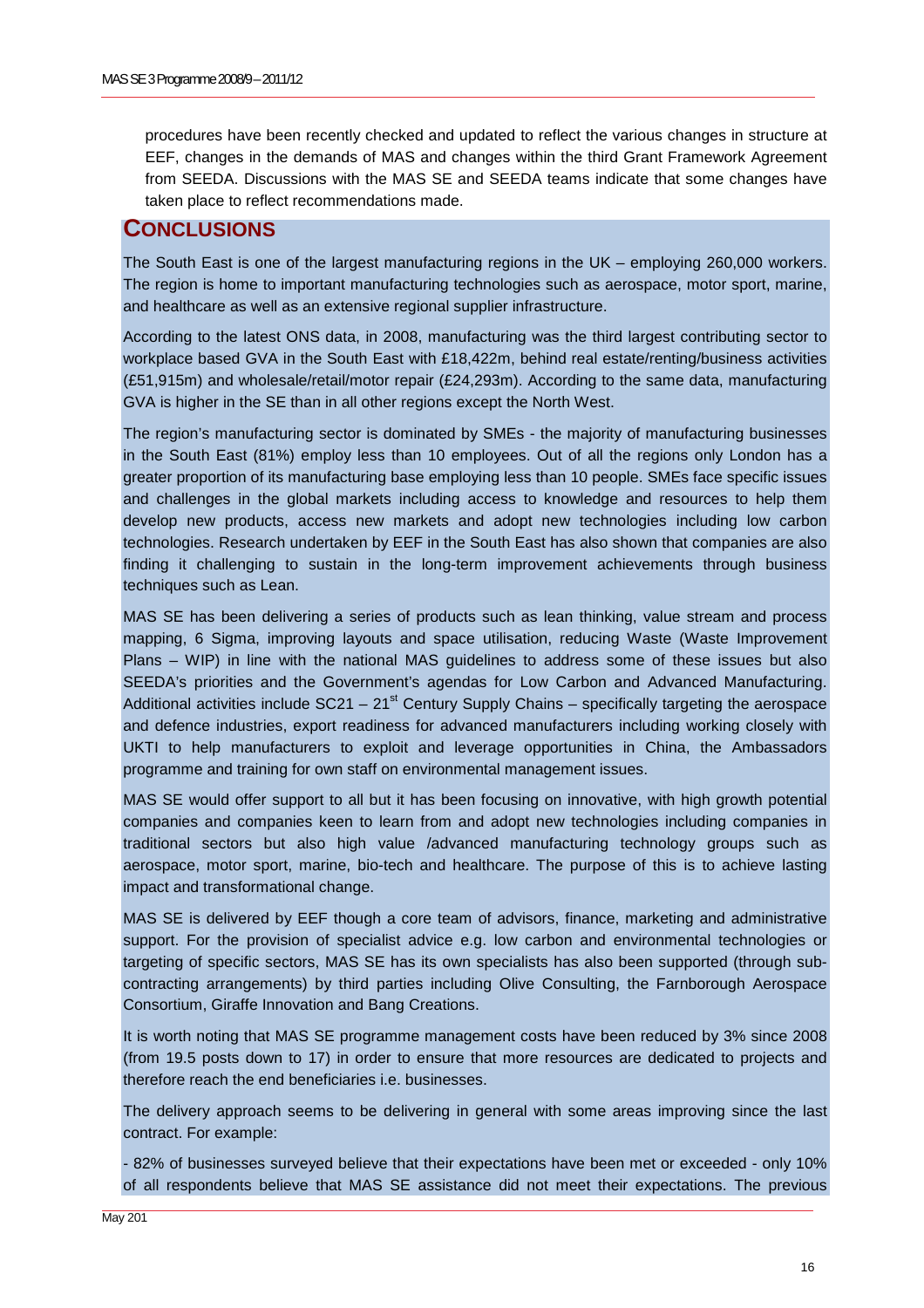evaluation of MAS SE (for 2005-07 contract showed that 82% said they were either satisfied or very satisfied with support received and 90% rated as good or excellent the effectiveness of the intervention in meeting company needs.

- The current evaluation has also shown that company expectations are much more likely to be met and exceeded for those that have received Level 4 support.

- The competence of advisors is a key factor in driving up levels of business satisfaction from MAS SE.

- Amongst respondents 91.7% would recommend MAS to others, only 8.3% would not. The last evaluation showed that 80% would recommend MAS to another business.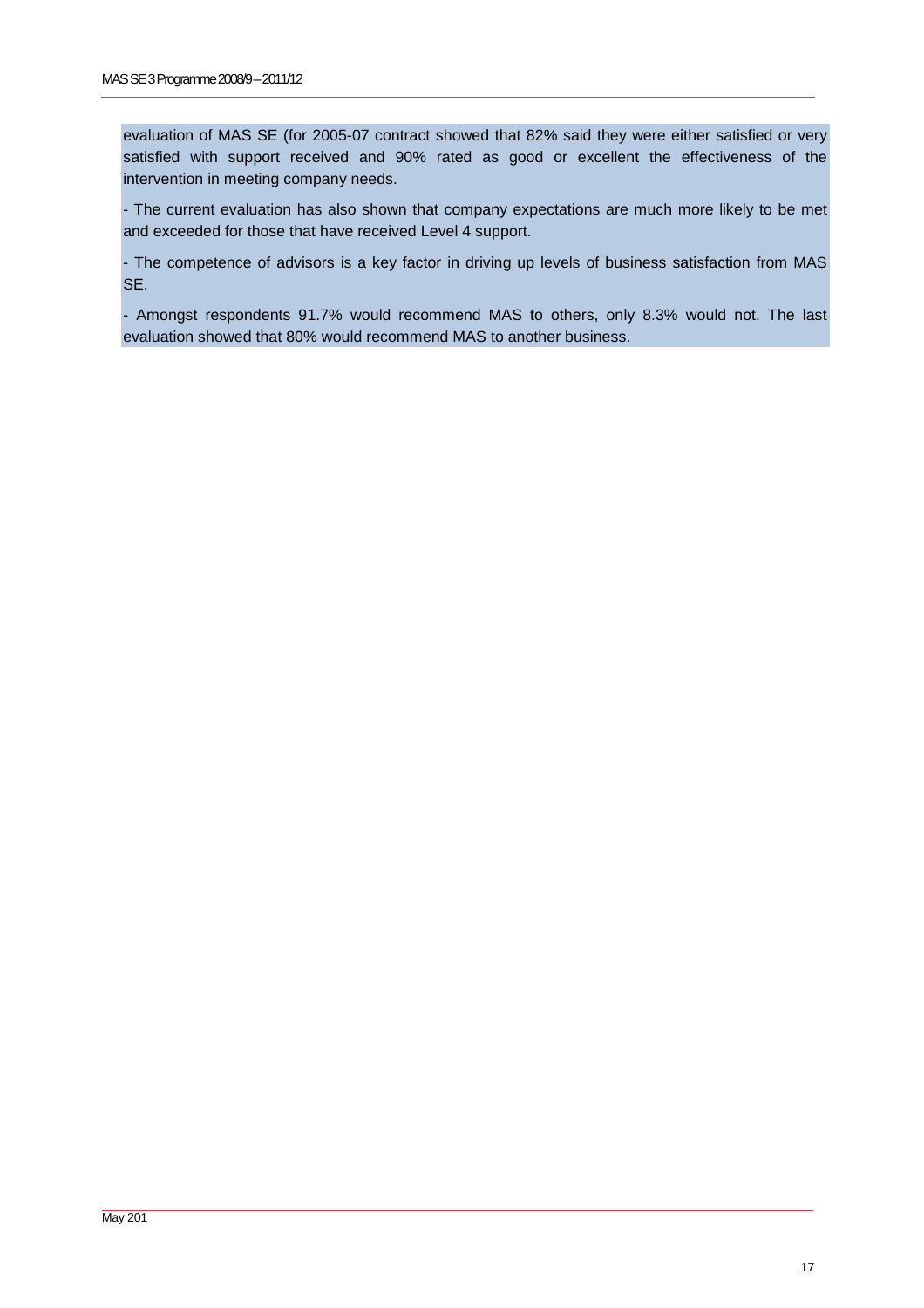## **3. MAS III Profile – Expenditure and Outputs**

- 3.1 SEEDA has invested £6m on the MAS SE III through a 3-year contract (2009 2012), primarily for providing support over this period to 3,600 manufacturers in order to generate £300m of value added to the manufacturing region. In addition to this, a Grant of £538,260 was awarded to MAS SE (through BIS via SEEDA) in order to extend the services it offers to manufacturers in the region in response to the Low Carbon Industrial Strategy and Advanced Manufacturing packages.
- 3.2 This section provides an overview of MAS SE III performance covering:
	- Financial Performance;
	- Reported achievement of outputs/outcomes actual versus target; and,
	- Observations and analysis of financial information.

## **Financial Performance**

- 3.3 At the time of the evaluation, SEEDA and MAS SE were discussing figures for year 3 of the contract. No major financial issue/concern was reported by SEEDA or MAS SE or any of the stakeholders and sub-contracted specialists.
- 3.4 Financial reports are provided regularly to SEEDA summarising progress of spend against forecast figures. The latest available summary report reviewed for the purposes of the evaluation (March 2011) states that owing to shortage in third party delivery still not closing gap, an accrual (of approximately £56K) was expected into Year 3.



#### **Figure 3.1: Actual vs Forecast Expenditure Year 2 (2010/11)**

3.5 Figure 3.2 indicates that the emphasis of this contract is on more on programme delivery. Since the last contract programme delivery costs have increased despite the reduction in the number of resources (see Figure 2.8 in the previous section). This could be explained by efforts and expenditure to meet intervention targets in a challenging environment. On the other hand, any costs associated with management and administration activities have been reduced significantly.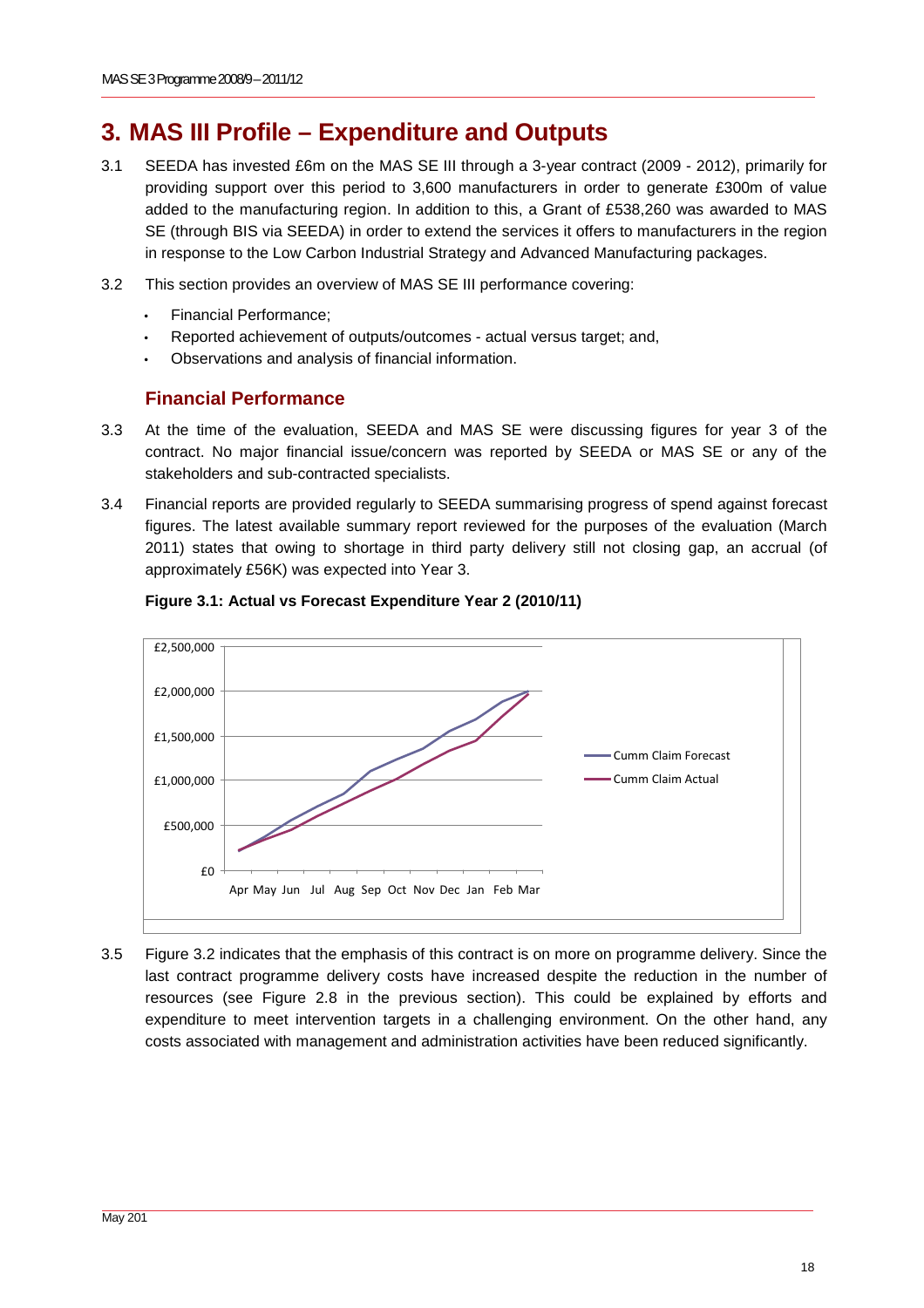| <b>ACTIVITY</b>                                               | <b>Total MAS II</b><br><b>July 2005-March 2008</b> | <b>Total MAS III</b><br><b>April 2009-March 2011</b> |  |
|---------------------------------------------------------------|----------------------------------------------------|------------------------------------------------------|--|
|                                                               | %                                                  | %                                                    |  |
| Programme delivery costs                                      |                                                    |                                                      |  |
| Staff salaries plus running<br>costs                          | 42.6%                                              | 50.7%                                                |  |
| Supporting costs associated<br>with programme delivery        | 21.5%                                              | 24.0%                                                |  |
| Sub total                                                     | 64.1%                                              | 74.7%                                                |  |
| Other programme costs                                         |                                                    |                                                      |  |
| Programme management<br>(incl. management fee)                | 14.5%                                              | 15.3%                                                |  |
| Other supporting costs<br>primarily for marketing, PR<br>etc. | 9.8%                                               | 6.0%                                                 |  |
| Programme development                                         | 6.0%                                               | 0.0%                                                 |  |
| Recruitment/set-up<br>replacement                             | 5.6%                                               | 4.0%                                                 |  |
| Sub total                                                     | 35.9%                                              | 25.3%                                                |  |

#### **Figure 3.2: Allocation of Expenditure**

## **Outputs**

- 3.6 A series of key deliverables/targets against the SEEDA investment were set out for the MAS III contract – the 36-month period from April 2009 to March 2012. These include:
	- Numbers of businesses assisted to improve their performance: The 3-year target is to support 3600 unique companies. For Year 1 (April 2009-March 2010), the bar is set to supporting 1500 business and a target of supporting 1050 business in each year for years 2 and 3.
	- Numbers of people assisted with their skills development: 600 individuals to receive more than 6 hours of training in Year 1. 800 individuals to receive training in Year 2.
	- Client businesses' improvement in value added (including turnover): £100 million in Year 1.
- 3.7 It is important to note that the definition of outputs has changed since MAS II. Business support was previously counted at each level of intervention. For example, if a business had gone through from Level 1-4, it would have counted as 4 separate points of intervention. The change in the definition means that a single company can only be counted once, even if they use the service for a number of interventions. This explains the reduction in the number of businesses targeted to 3,600 (from 7,000 in the previous contract). It is also important to note that due to the evolving policy environment and the economic conditions, targets and finance are reviewed and negotiated on an annual basis.
- 3.8 An outputs/outcomes performance summary to date at Level 2, 4 and all key interventions is shown in Figure 3.3. It shows the actual performance for MAS III from April 2009 to January 2011, the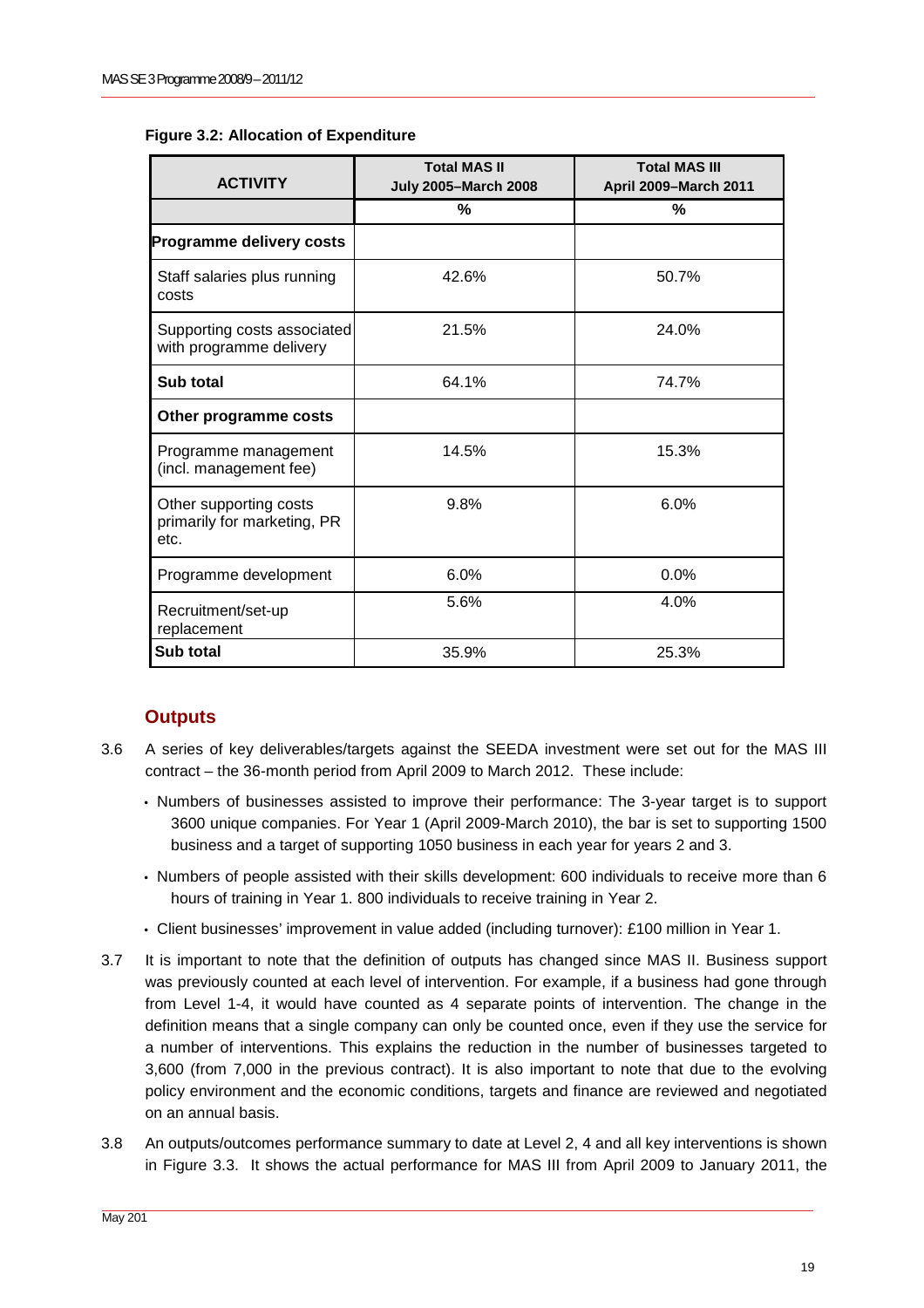targets for the same period and performance variance. As shown in the figure, of the five key performance indicators, MAS III is only behind in relation to Level 4 assists<sup>10</sup>.

|                                                   | <b>April 2009-March 2011</b> |               |                 | <b>April 2011 to Dec 2011</b> |               |                 |
|---------------------------------------------------|------------------------------|---------------|-----------------|-------------------------------|---------------|-----------------|
| <b>Indicator</b>                                  | <b>Actual</b>                | <b>Target</b> | <b>Variance</b> | <b>Forecast</b>               | <b>Target</b> | <b>Variance</b> |
| Level 2: nos. of business<br>reviews              | 1415                         | 1246          | 13.6%           | 365                           | 365           | 0%              |
| Level 4: nos. of intensive<br>assists             | 720                          | 769           | $-6.4\%$        | 164                           | 164           | $0\%$           |
| <b>Total businesses</b><br>supported (Levels 1-4) | 2748                         | 2400          | 14.5%           | 750                           | 1200          | $-3.75%$        |
| >6 hours skills                                   | 2505                         | 1205          | 100.4%          | 750                           | 750           | 0%              |
| Improvement in value<br>added (£m)                | £232                         | £203          | 14.3%           | 81.3                          | 100           | $-18.7%$        |

**Figure 3.3: Contracted Outputs and Outcome Performance April 2009 to March 2011** 

- 3.9 One of the issues that may need addressing in discussion with BIS in the future is, in reporting of outputs whereby outputs reflect number of companies rather than interventions. Therefore a company is claimed once in the contract period irrespective of the levels of support received.
- 3.10 Examples of activities undertaken by MAS SE to support delivery of outputs are recorded in the annual reports produced by MAS SE and include:
	- A series of workshops such as a 'website optimisation' workshop held at ABB Robotics in Milton Keynes and 'Profit from Waste – Green Waste Stream Management' (ran in Buckinghamshire with four companies immediately requesting ongoing support from MAS South East)
	- Six Sigma Green Belt courses
	- Lean Facilitator open courses
	- The launch of the Carbon Footprint Calculator

## **MAS Key Performance Indicators**

- 3.11 In addition, to SEEDA outputs MAS SE reports against Key Performance Indicators (KPIs) in line with MAS guidelines for regional MAS Centres. Figure 3.4 summarises performance in relation to these indicators for years 1 and 2 of this contract (2009/10 and 2010/11) and also 2008/09. Areas highlighted in green indicate 10% or more outputs above the highest national average.
- 3.12 Some observations from reading of these KPIs are listed below:
	- The number of new enquiries has increased by 2.5 times from year to year. Unless the definition of 'enquiries' has changed over time, this trend could indicate the increasing need of business for some advice and/or support in challenging economic times.
	- Unsurprisingly, due to the re-organisation of the business support infrastructure that has impacted upon Business Links, referrals to and from the Business Link has declined dramatically over the last two years.
	- In the last year, MAS SE has undertaken 255 seminars/events/workshops/best practice visits (attended on average by 14 participants). This represents 62 more similar events in the year

May 201  $\overline{a}$ <sup>10</sup> These figures include Low Carbon and Advanced Manufacturing Strategic Investment Fund (LCAM SiF) outputs as well as core.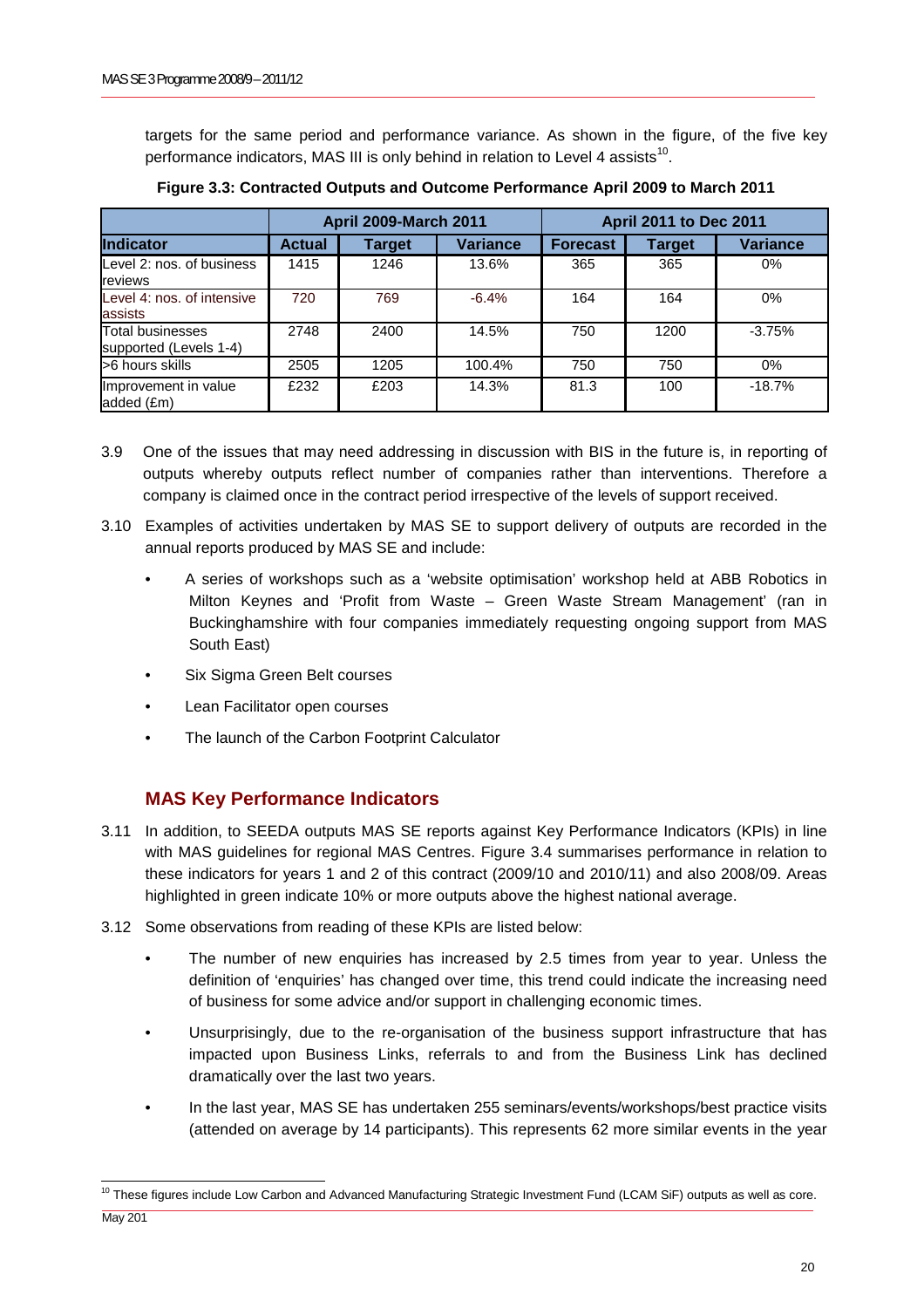than the average of the two highest MAS Centres. This performance could be partly attributed to the Best Practice Network programme.

- The number of Manufacturing Reviews has increased overtime, albeit by a modest 13.8% in the last year (in comparison with the 46.7% in the year before). The number of new scope interventions also appears to have increased – albeit less so in the last year. On the other hand, the number of completed interventions has declined from 387 in 2009/10 to 333 in 2010/11. This could be explained by a number of reasons including less companies taking up the programme, less companies completing the programme or more complex and/or lengthier interventions. Nevertheless, the overall client income increased by £26,937 from 2009/10 to 2010/11.
- Impact (gross impact) equivalent to £60,616,134 has also been reported for 2010/11 and £68,180,434 in 2009/10 i.e. a total of £125,796,568 to date. Against the public spend of £2,179,349 for 2010/11 and £1,926,507 in 2009/10 i.e. a total of £4,108,856; this represents a 31:1 return. Estimated impact includes estimated increases in turnover and Quality, Cost and Delivery (QCD). If estimated increase accounts only for QCD impact and no increase in turnover, impact equivalent to approximately £50m in total has been generated to date (since April 2009), representing a 12:1 return. This compares with 6:1 return reported in the previous evaluation report covering the 2005/2007 contract.

|      | <b>Key Performance Indicators</b>                       |            | <b>Financial Year</b> | <b>Advanced Manufacturing and</b><br>Low Carbon as % of total<br>$(2009 - 2011)$ |                      |                   |
|------|---------------------------------------------------------|------------|-----------------------|----------------------------------------------------------------------------------|----------------------|-------------------|
|      |                                                         | 2010/11    | 2009/10               | 2008/09                                                                          | <b>Advanced</b>      | <b>Low Carbon</b> |
|      |                                                         |            |                       |                                                                                  | <b>Manufacturing</b> |                   |
| 1.0  | Number of Enquiries                                     | 9.307      | 2,501                 | 653                                                                              | 1%                   | 1%                |
| 1.1  | Number of New Enquiries                                 | 3.723      | 1,475                 | 567                                                                              |                      |                   |
| 1.2  | Number of Repeat Inquiries                              | 5,584      | 1,026                 | 86                                                                               |                      |                   |
| 1.3  | Number of Inquiries from Business Link                  | 56         | 104                   | 78                                                                               |                      |                   |
| 2.0  | Number of Manufacturing Reviews                         | 774        | 680                   | 463                                                                              | 16%                  | 12%               |
| 3.0  | Number of Seminars/Workshops/Event/Best Practice Visits | 255        | 202                   | 195                                                                              | 10%                  | 3%                |
| 3.3  | Number of attendees at seminars/workshops.best practice | 3.783      | 2,136                 | 2,320                                                                            |                      |                   |
| 4.0  | Number of Completed Interventions                       | 333        | 387                   | 216                                                                              | 8%                   | 17%               |
| 4.3  | Number of Completed 'New Scope' Interventions           | 219        | 165                   | 45                                                                               | 7%                   | 17%               |
| 5.0  | Number of Referrals                                     | 123        | 209                   | 150                                                                              | 0%                   | 0%                |
| 5.1  | Number of Referrals to Business Link                    | 32         | 63                    | 31                                                                               | 0%                   | 0%                |
| 6.0  | <b>Total penetration</b>                                | 1.303      | 1,152                 | 1,137                                                                            | 0%                   | 0%                |
| 7.0  | Customer Satisfaction - measure of quality of delivery  | 8.1        |                       |                                                                                  |                      |                   |
| 8.0  | £ Impact                                                | 60,616,134 | 65,180,434            | 46,221,289                                                                       | 8%                   | 4%                |
| 10.0 | £ Impact - GVA                                          | 0          | 103,000               | 292,093                                                                          |                      |                   |
| 11.0 | <b>Total Public Funding</b>                             | 2,179,349  | 1,929,507             | 1,971,000                                                                        |                      |                   |
|      | 11.4 Client Income                                      | 422.867    | 395,930               | 241,721                                                                          | 4%                   | 9%                |
|      | MAS Centre funding (inc client income)                  | 2,602,216  | 2,325,437             | 2,212,721                                                                        |                      |                   |
|      | Leverage - client income to public investment           | 16.25%     | 17.03%                | 10.92%                                                                           | 0%                   | 0%                |

#### **Figure 3.4: MAS KPIs**

- 3.13 Figure 3.4 presents additional financial indicators relating to gross unit costs and benefits. A few observations are listed below.
	- Looking at the number of completed interventions and value of impact, it could be argued that estimated impact/turnover per completed intervention was higher in 2008/9 than in 2010/11 (£213,987 in 2008/9 compared with £168,425 in 2009/10 and £182,030 in 2010/11). The reasons for this were not explored during the evaluation and it is recognised that this would be the result of a combination of reasons. Realistically there may be a time lag between completed intervention and actual impact on business turnover. Furthermore, an improvement in business process brought about by MAS interventions (or other business improvement techniques) may first result to deteriorating financial indicators before the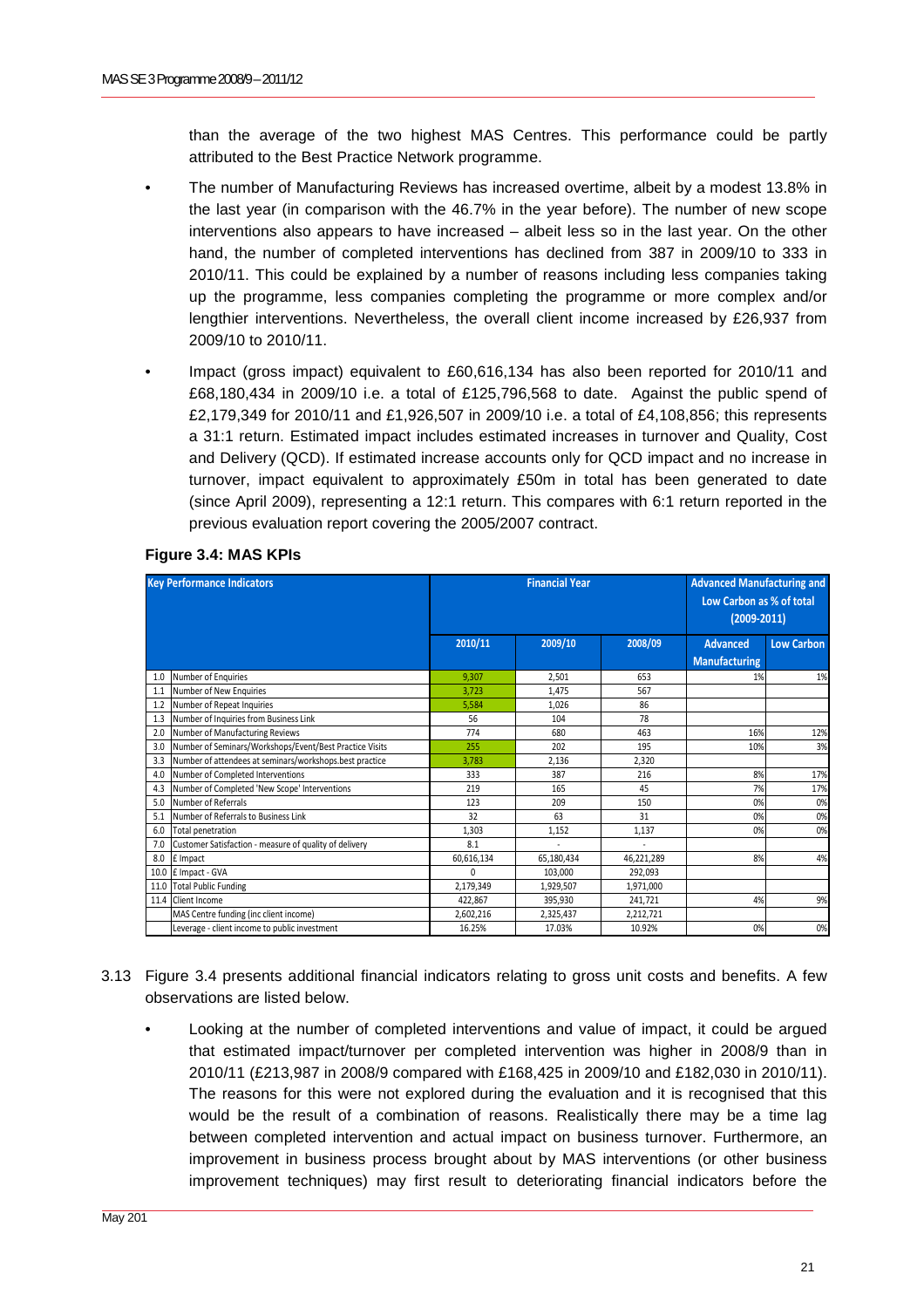positive impact starts manifesting itself. Companies targeted in the recent years may also be smaller than in the earlier years of the intervention.

- As shown in the figure below, the public cost per assistance declined significantly in 2009/10 (in comparison with 2008/09), and it has gone up only slightly in 2010/11.
- The overall client income increased in  $2010/11 -$  and income generated per intervention (completed interventions only) is estimated to be £1,270. This represents 64.5% of the cost per assistance. Estimated income generated per assistance in 2009/10 seemed to cover 56.6% of the estimated cost per assistance.

|                                                                                                                                          | 2011/10    | 2009/10    | 2008/09    |
|------------------------------------------------------------------------------------------------------------------------------------------|------------|------------|------------|
| Manufacturing<br><b>Reviews</b>                                                                                                          | 774        | 680        | 463        |
| Completed<br>Interventions                                                                                                               | 333        | 387        | 216        |
| Total (reviews<br>and<br>interventions)                                                                                                  | 1107       |            | 679        |
| Public Funding                                                                                                                           | £2,179,349 | £1,929,507 | £1,971,000 |
| Average cost<br>per assistance<br>(reviews and<br>interventions)                                                                         | £1,969     | £1,808     | £2,902     |
| Client income                                                                                                                            | £422,868   | £395,930   | £241,721   |
| Estimated<br>income<br>generated per<br>completed<br>intervention<br>(client<br>income/divided<br>by no of<br>completed<br>interventions | £1,270     | £1,023     | £1,119     |

## **CONCLUSIONS**

SEEDA has invested £6m on the MAS SE III through a 3 year contract (2009 - 2012), primarily for providing support to 3,600 manufacturers over this period in order to generate £300m of value add to the manufacturing region. A Grant of £538,260 has also been added to this investment to offer businesses in the region support in response to the Low Carbon Industrial Strategy and Advanced Manufacturing packages. To date approximately 68% of this public funding has been used:

- To support 2,748 businesses, representing 76.4% of the original target; 720 of these have received Level 4 support, indicating that some business process and performance indicators have improved or are expected to improve in the future;

- To upskill over 2500 individuals – 100.4% over the original target;

- To leverage client income of £818,797 – 19.9% of the public investment up to this stage; and,

May 201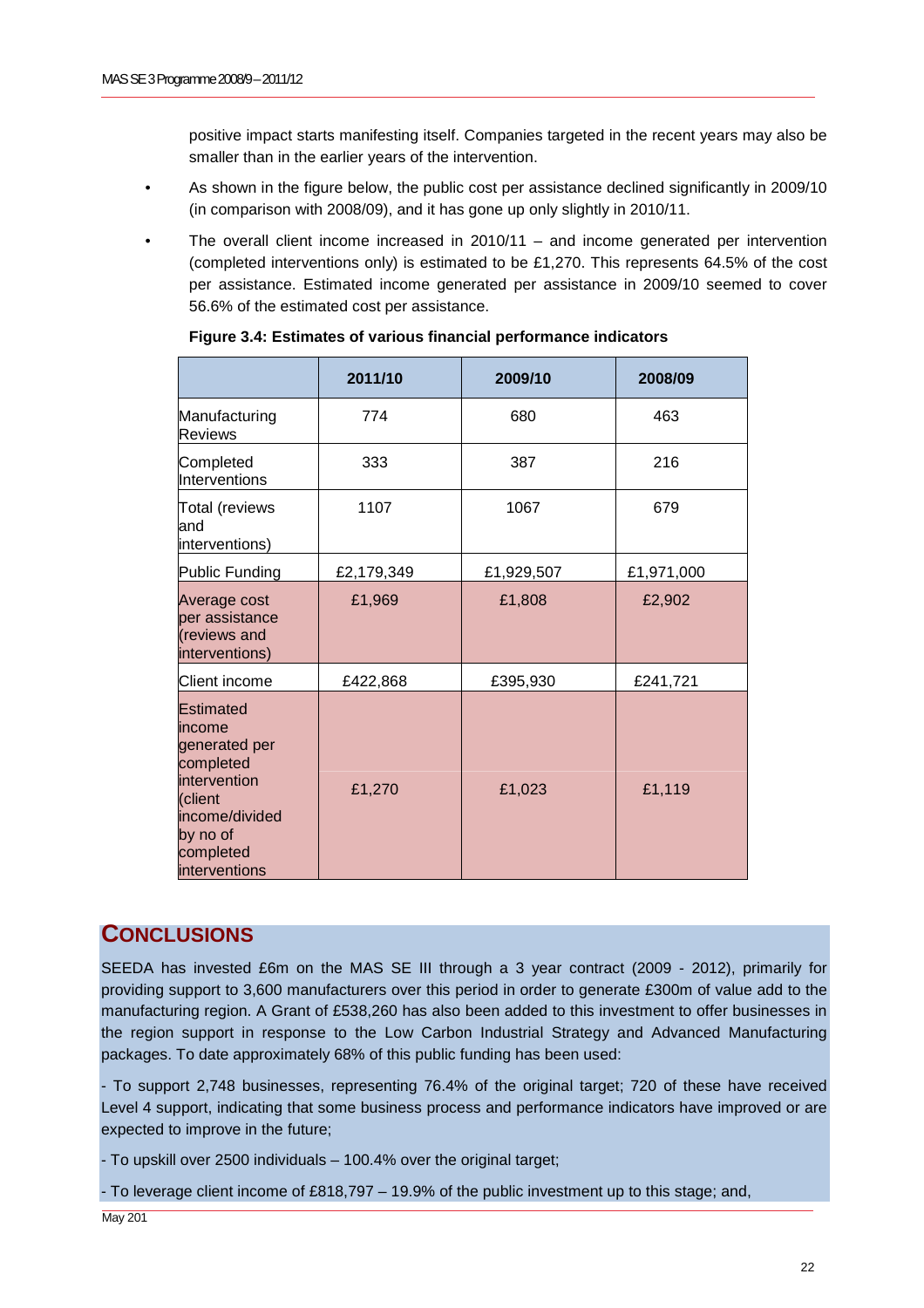- To generate approximately £232million of value added to date.

In comparison with the previous contract, resources of this contract have been focused on programme delivery – expenditure on PR and marketing have been reduced significantly.

Gross impact of £125,796,568 has been reported to date. Against public spend of £4,108,856 to date this represents a 31:1 return. If estimated increase in impact accounts only for QCD impact and no increase in turnover, impact equivalent to approximately £50m in total has been generated to date (since April 2009), representing a 12:1 return. This compares with 6:1 return reported in the previous evaluation report covering the 2005/2007 contract.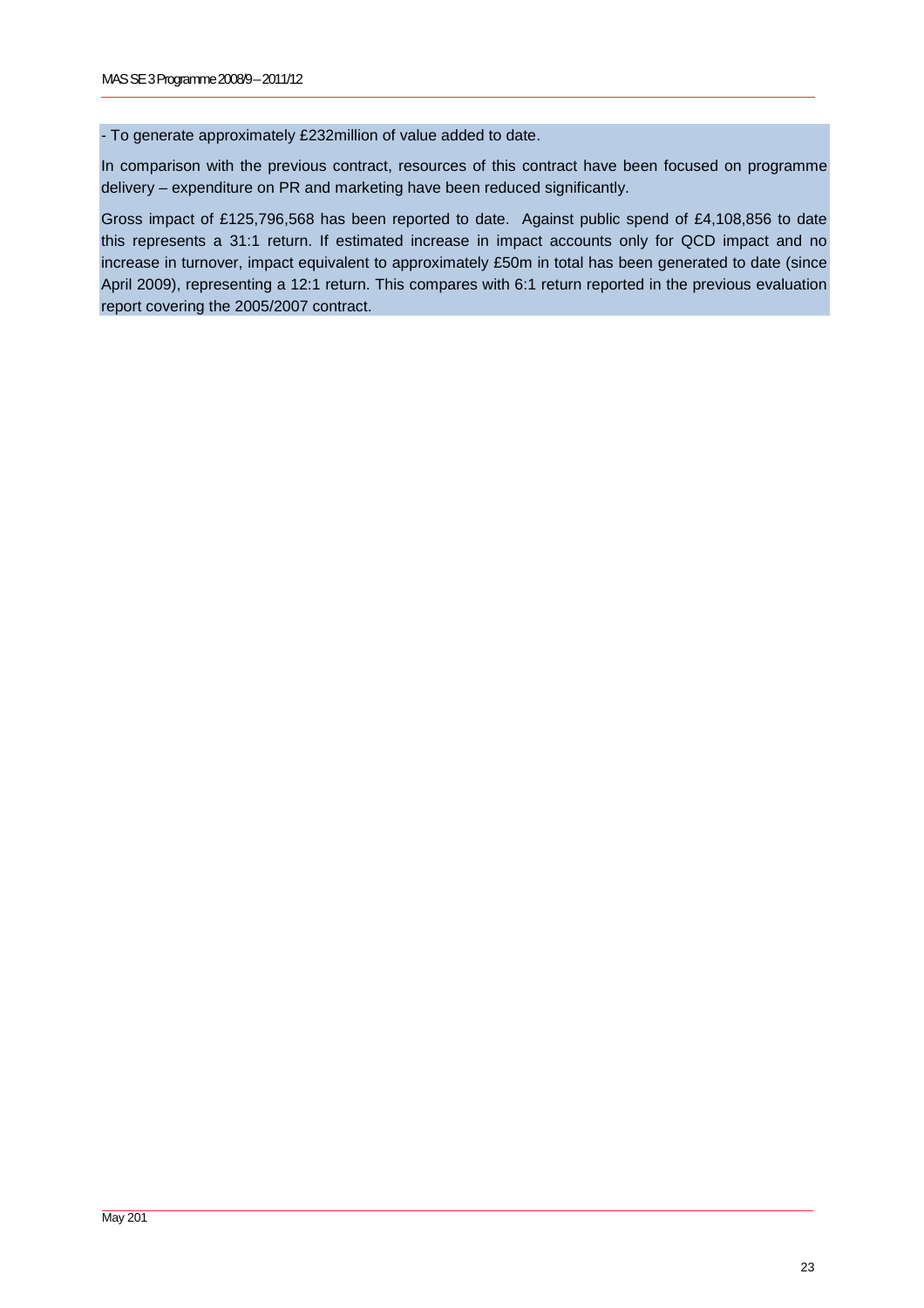## **4. Business Benefits and Impact**

4.1 This section presents benefits generated for businesses by MAS and draws entirely upon the business survey findings and case study material.

## **Profile of Survey Respondents**

4.2 The survey was completed by 120 businesses that participated in telephone interviews, with 90% being businesses controlled from within the UK. As agreed with the project steering group, the majority (83.3%) of businesses consulted had received Level 4 support in 2008/09 and 2011. The remainder consisted of those that had received Level 2 support (8.3%) and those that had received Level 4 support in 2007/08 (8.3%).



#### **Figure 4.1: Level of Support received by businesses (All Businesses)**

4.3 The majority of respondents (79%) had received advice from MAS South East over a period of time (Level 4), compared to 19% who had received a 1 day visit from a MAS South East advisor and 9% of businesses that had participated in an event – reflecting the focus of the survey on Level 4 businesses.



#### **Figure 4.2: Level of Support Received from MAS South East**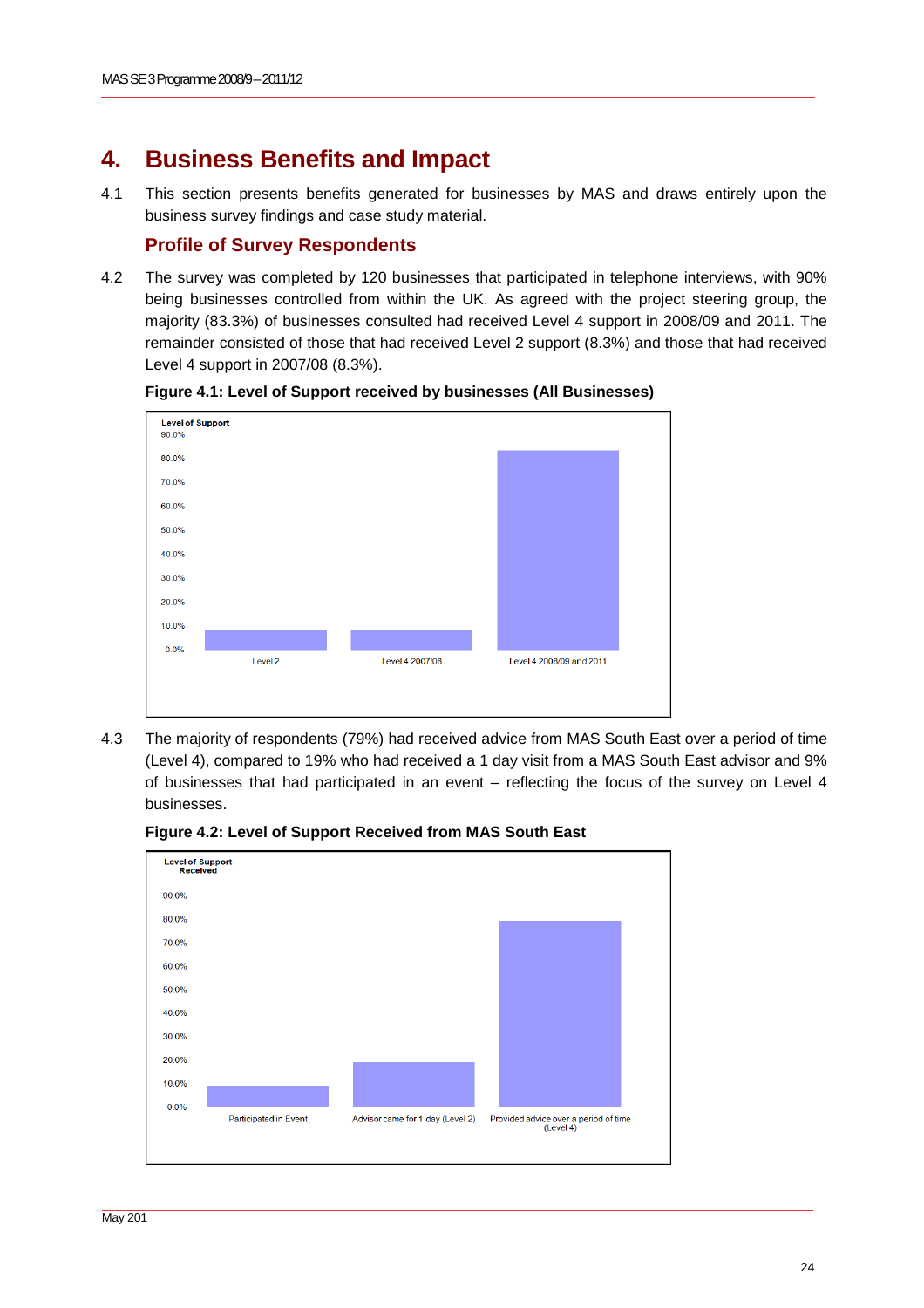## **Engagement with Business Support and MAS SE**

4.4 In addition to MAS, the source of business advice used most frequently by respondents was Business Link (28.3%). Other sources include Management Consultants (7.5%), Trade Associations (5%) and Chamber of Commerce (4.2%). 6.7% responded that they use MAS, which indicates MAS is the only source of business advice they frequently use. Over a quarter (28.3%) of respondents do not use business support, while 17.5% of respondents claim that they use other sources of business advice, including: the Federation of Small Businesses, Sussex Enterprise, Brighton University and Oxford Innovation and Growth.





4.5 The chart below shows that Business Link was used across all levels of MAS support as were Trade Associations, but a significant proportion at each level had not accessed any other sources of support. The use of Management Consultants appears reserved for Level 4 interventions with 8%-10% of businesses that received Level 4 support accessing support from Management Consultants.



**Figure 4.4: Sources of Frequent Business Advice (by level of MAS support)**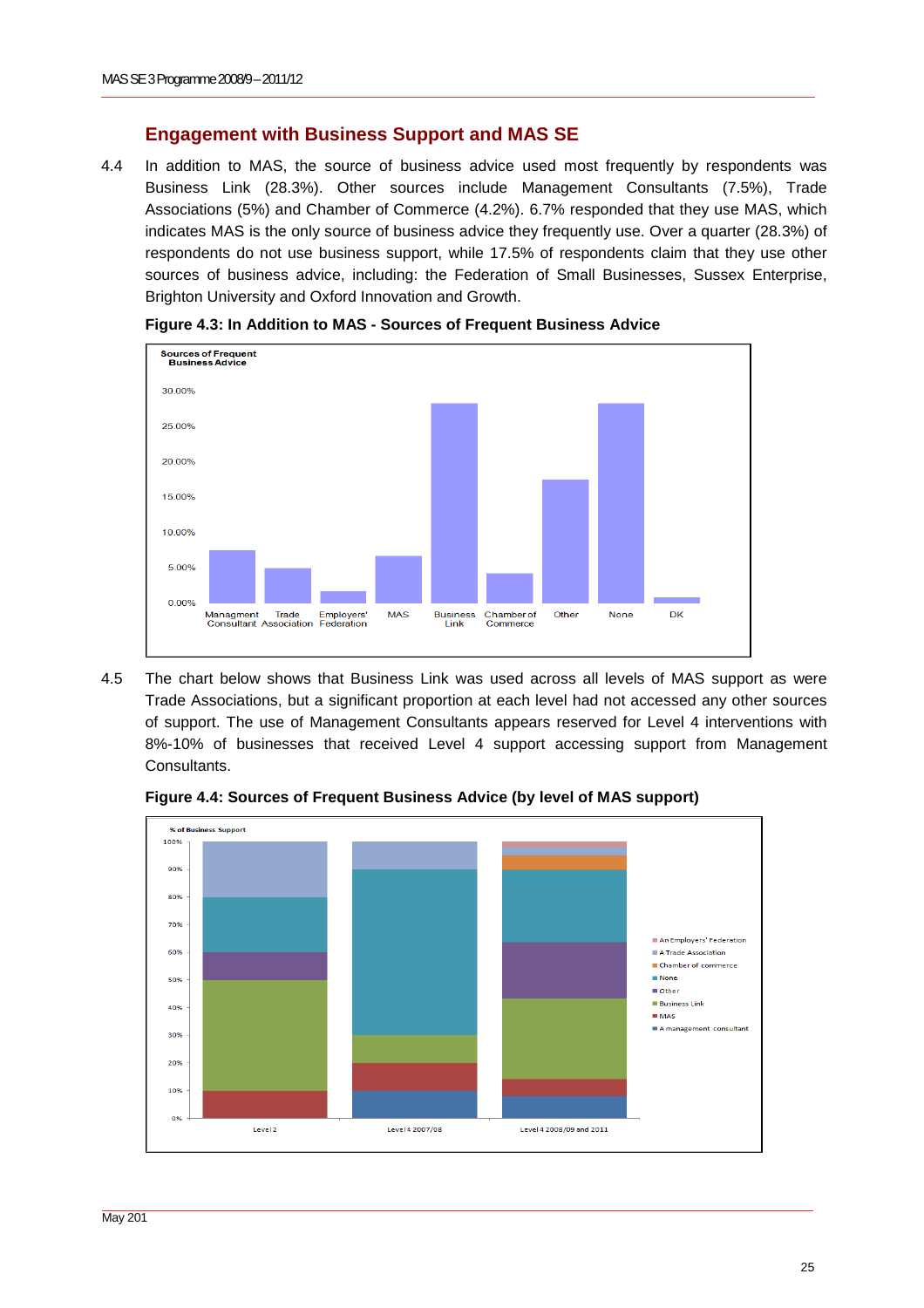4.6 Over a quarter (26.7%) of all survey participants report they initially became involved with MAS having been contacted by MAS SE, with a further 20.8% getting involved having been contacted by Business Link, which suggests that MAS SE but also other business support services have been proactive in approaching businesses in need of support. 16.7% contacted MAS as they were aware of the project and 9.2% had been recommended the service by a contact/colleague/friend/relation. Other respondents had met MAS representatives at a seminar /event or courses.





4.7 The chart below shows that 60% of respondents that had accessed Level 2 support were contacted by MAS SE; compared to around 30% of those that had accessed Level 4 support in 2007/08; and 23% of those that received Level 4 support in 2008/09 and 2011. Around 20% of Level 4 recipients (in both periods) knew of the project and made contact with MAS, with a quarter of the most recent Level 4 recipients been contacted by Business Link. Generally, and perhaps unsurprisingly, Level 4 recipients were more aware of the MAS offer.



**Figure 4.6: Initiation of Involvement with MAS (by level of MAS support)** 

4.8 For most respondents (79.2%) MAS is the only business support received from EEF/SEEDA.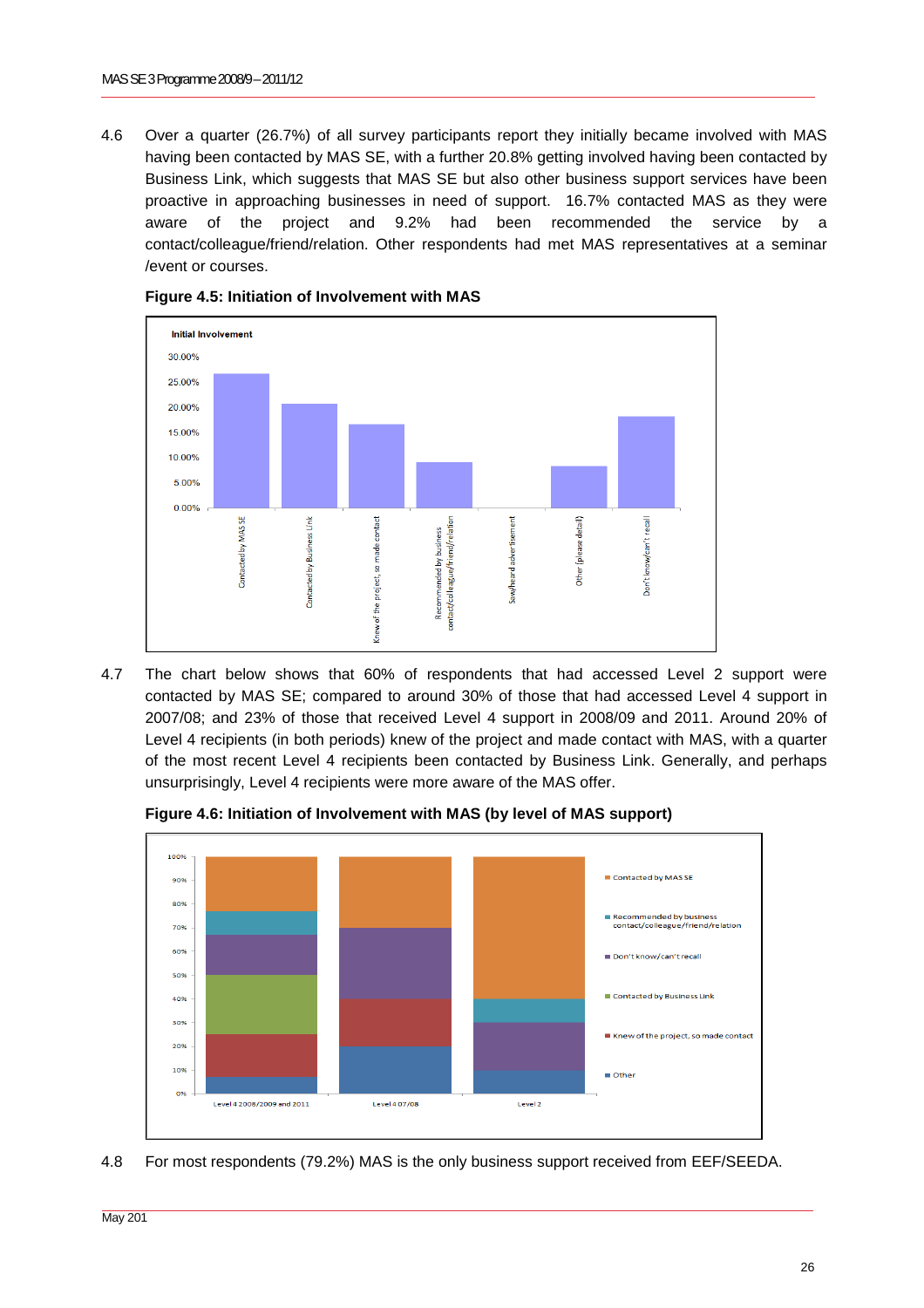4.9 The chart below shows that almost 40% of all businesses surveyed feedback that the support received from MAS is better or more effective than that received from other sources of business support; while 22.5% feel that the effectiveness of support is the same. Less than 7% of respondents indicate that MAS support is less effective than other sources.



**Figure 4.7: Effectiveness of MAS Support Compared to Other Sources of Business Support** 

4.10 The table below shows how respondents that have received different levels of support view the effectiveness of MAS support compared to other sources. The table shows that Level 4 recipients rate the effectiveness of the MAS service much more highly than Level 2 recipients.

|                             | Level 2 | <b>Level 4 2007/08</b> | Level 4<br>2008/09 and 2011 |
|-----------------------------|---------|------------------------|-----------------------------|
| Better/more effective       |         | 70%                    | 40%                         |
| The same                    | 70%     |                        | 20%                         |
| Too different to<br>compare |         | 10%                    | 13%                         |
| Worse/less effective        | 30%     |                        | 5%                          |
| <b>DK</b>                   |         |                        | 2%                          |
| No support from other       |         | 20%                    | 20%                         |

**Figure 4.8: Effectiveness of MAS Support Compared to Other Sources** 

## **Benefits and Impact**

- 4.11 As figure 4.9 indicates, the surveyed businesses have identified the following as the main impacts of MAS:
	- Development of staff skills (57.5%) and linked to this, people productivity (48.3%);
	- Adoption of lean (43.3%);
	- Improved on time/in full delivery (38.3%):
	- Improved partnerships/networks (35%);
	- Improved equipment efficiency (29.2%);
	- Reduced scrap/defect rates (28.3%);
	- New product development (15% of respondents identified this); and,
	- Opening up new markets (14.2%).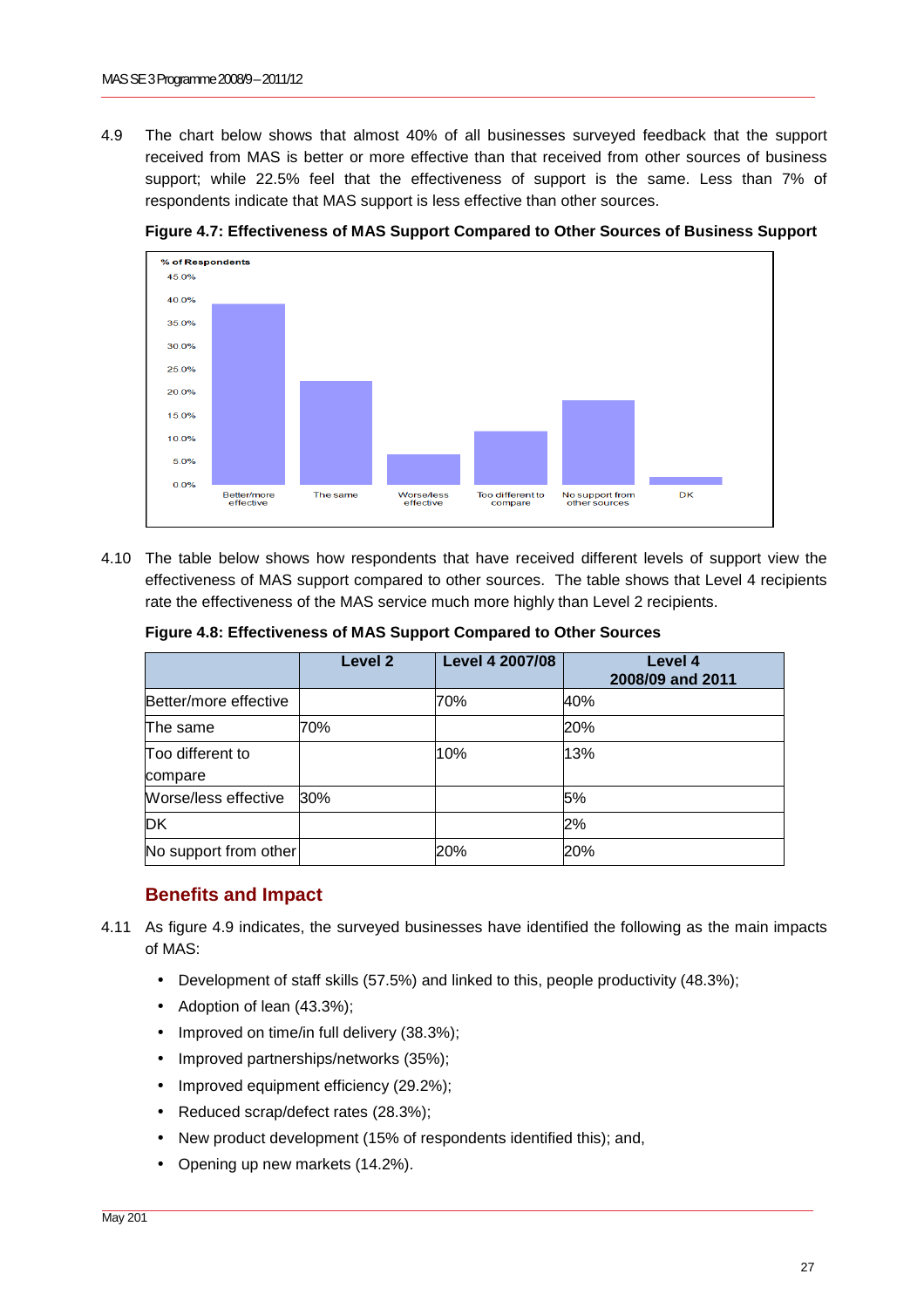**Figure 4.9: Benefits from MAS** 



4.12 It is interesting to note that development of staff skills lead to significant productivity and other benefits and the examples below demonstrate this.

#### **Skills Development a key driver of productivity and production improvements…**

#### **The Company: CPV Ltd, Romsey, Hampshire**

Founded in 1949, CPV (Chemical Pipe & Vessel) has become established as a specialist in processing thermoplastics and providing engineering pipework solutions. A manufacturer of corrosion resistant pipe systems, CPV's wealth of technology and experience enables their engineers to design systems and products for the safe containment and movement of aggressive and corrosive media. Market sectors they deliver include:

- pharmaceutical
- power generation
- hospitals
- food and beverage
- research labs
- water treatment

Following an initial assessment of the business, **MAS SE identified a need for training of 5 members of staff in polypropylene welding techniques** – bringing their skills up to the recognised standard and gaining accreditation, to help with future tendering for new projects (many civil consultants now require this accreditation for any supplier).

Results reported to date include:

- **Improved people productivity 10%**
- **Reduced scrap/defect rate 10%**
- **Improved on-time delivery 3%**
- **Created 2 new full time jobs**

#### **The Company: Roscomac Ltd, Worthing, Sussex**

Roscomac is an established specialist in high quality precision engineering, manufacturing a wide range of components and subassemblies using the latest CNC technology. Components are manufactured and supplied to customers' specifications, either as standalone parts or as subassemblies, with design and product development input from Roscomac as required.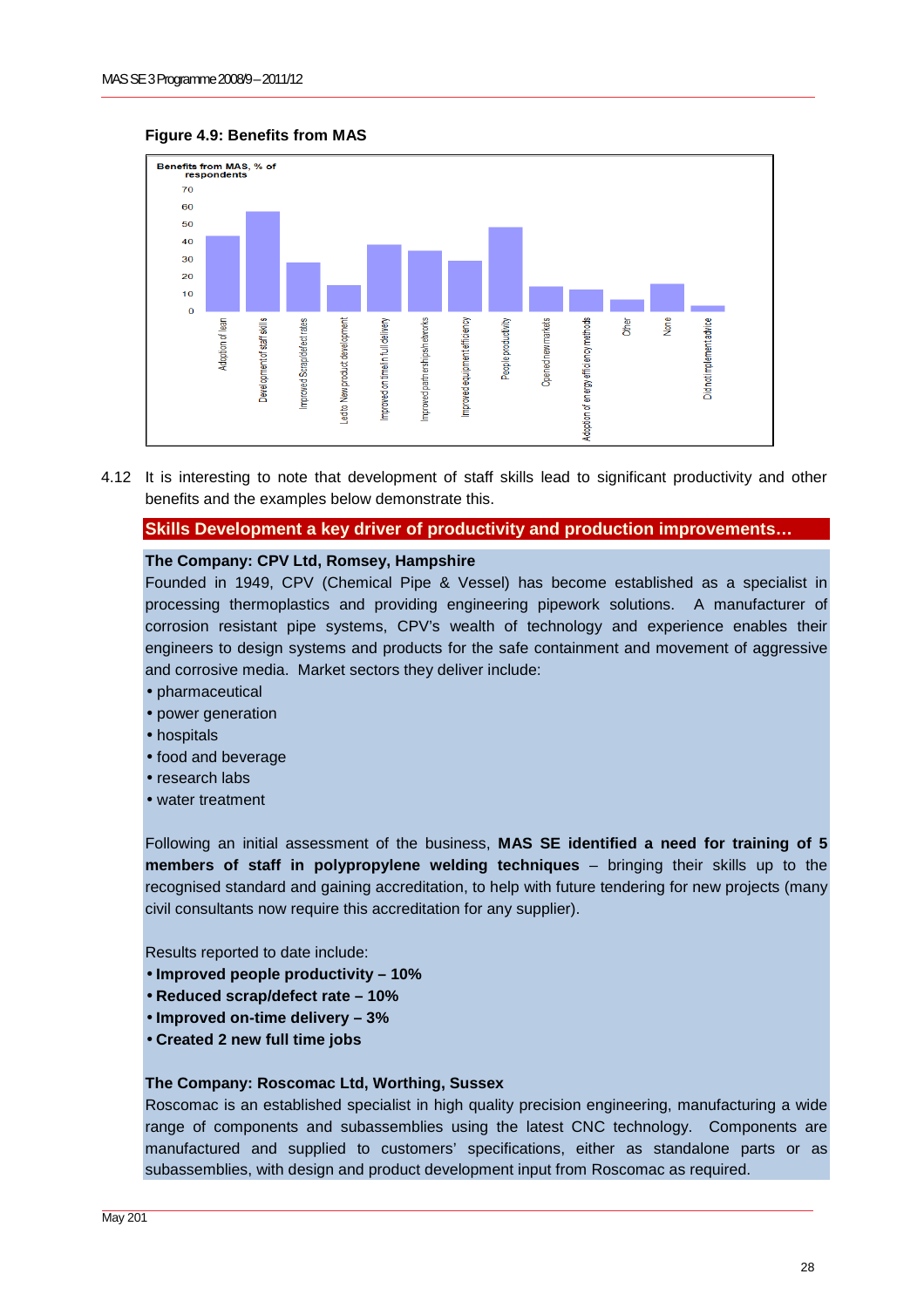Operating from its own 2 acre industrial site in Worthing, West Sussex, quality is assured with extensive inspection facilities and quality control systems supported by ISO 9001 and other industry approvals.

MAS South East **arranged training for 3 employees on Zeiss CMM**, a specialised form of an industrial robot which measures the physical geometrical characteristics of an object and tests a part or assembly against the design intent.

The immediate results to the business include:

- **Improved people productivity 15% equivalent of £8439**
- **Improved on-time delivery 5%**
- **Increased stock turns 15%**
- **Improved equipment productivity 15% £8400**
- **Increased value add per employee 5% £2800**
- **Reduced time to market 5% 208 hours**

"The help from MAS South East has given us more flexibility and ultimately means we can get through work quicker, which has had immediate results."

4.13 As the survey findings indicate, adoption of lean tops the list of key benefits of MAS and this leads to transformational change within organisations as the following example indicates.

#### **Lean leading to transformational change...**

**Company Name**: **Siemens Magnet Technology.** Siemens MR Magnet Technology is the world's leading designer and manufacturer of superconducting magnetic resonance imaging magnets for medical applications. Around 95 per cent of the magnets produced at its Oxfordshire facility are exported and the business has been awarded several Queen's Awards for export success. More than 30 per cent of the MRI scanners installed in hospitals worldwide have at their heart a superconducting magnet manufactured by Siemens MR Magnet Technology. Understanding the importance of lean manufacturing when it comes to delivering quality products to customers, Siemens Magnet Technology has been working with MAS South East for over five years on a series of lean manufacturing implementation programmes to support its ongoing commitment towards continuous improvement of both employees and production processes.

#### **MAS SE Input**

The long-term goal of Siemens Magnet Technology has been to develop an internal culture of continuous improvement and change, to completely transform the mind-set of its employees whilst striving towards a streamlined production plant. All projects have been undertaken to benefit the entire manufacturing line and ultimately the end-customer – helping the business to remain at the forefront of its industry. Each programme undertaken with MAS South East was aimed at moving Siemens Magnet Technology one step closer to its goal of a totally transformed lean manufacturing facility – examining and removing waste from its shopfloor, reorganising the shopfloor, training up lean facilitators, introducing workplace organisation and up-skilling the workforce – all while driving costs down and making significant improvements to bottom line figures. Increased efficiency, productivity and flexibility were the three goals of each and every activity performed.

Siemens Magnet Technology first worked with MAS South East on a Lean Boot Camp programme, giving the company a real taster session of what it means to be a lean manufacturer and the benefits of 'going lean'. The success of the first Lean Boot Camp was swiftly followed by another five Boot Camps led by MAS South East Specialists Roger Dyer and Chris Needham, focused on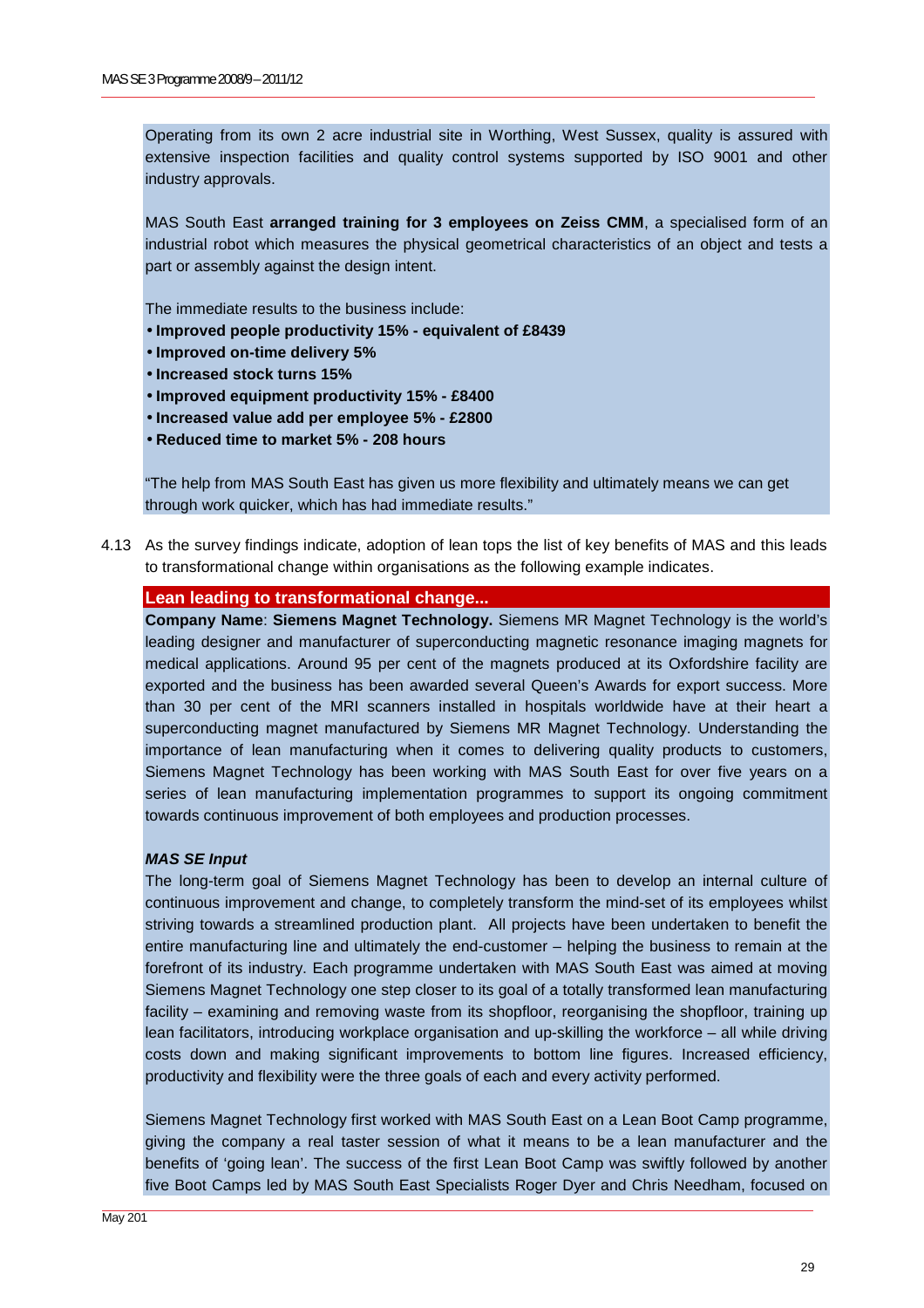streamlining the shopfloor and looking at ways to further improve manufacturing processes whilst getting more employees on board the lean train.

Siemens Magnet Technology then embarked on an ambitious programme with MAS South East to improve workplace organisation using a unique shift pattern with flexible working, changing from a 'push' to a 'pull' system in order to increase the ability to respond to flexible demands and increase labour efficiency whilst reducing overhead costs – an achievement that has been exceeded.

Shopfloor teams, supervised by new Cell Leaders, are now encouraged to head towards a 'selfmanaged team culture', to become more efficient and to adopt a policy of 'work when it is needed and go home when the job is complete'. All processes are measured to provide a standard time for efficiency and productivity – a MAS South East Cell Leader Facilitation programme enabled Cell Leaders to become trained as lean facilitators, to actively look for improvement opportunities and take ownership of moving forward with projects and engaging with team members in addition to senior production management.

5S and Kanban were then introduced across the shopfloor, improving workflow with employees being encouraged to adopt a 'self-managed team culture' – individuals now take responsibility for key aspects of the newly implemented operations. All processes are measured to provide a benchmark for efficiency and productivity.

In order for Cell Leaders to release 5S work to Lead Technicians, MAS South East ran three 5S training sessions – the technicians who were trained now meet on a quarterly basis to crossfertilise ideas for improvement.

In addition to on-going internal developments, Siemens Magnet Technology now have six Lean Champions, having sent six key staff members on the MAS South East Lean Facilitator course, a workshop designed not only to achieve significant company cost savings but to provide a training ground for chosen individuals – people that can lead change. The course concentrated on lean manufacturing tools and techniques followed by individual facilitation skills using a mixture of training, real-life examples, discussion, group exercises and simulations.

#### **Key benefits:**

- Internal culture of continuous improvement and change
- Lean Manufacturing Facility
- Six Lean Champions
- Increased efficiency and productivity
- Adoption of unique shift pattern with flexible working
- Cell Leaders and Lead Technicians trained in 5S
- Self-managed team culture

#### **According to Siemens:**

"Without doubt MAS South East has been instrumental in our drive towards a completely lean manufacturing facility. Over the past five years we have worked closely with a number of MAS South East Specialists and we truly feel that they are an extended addition to our workforce. UK manufacturing businesses are shrinking – we want to still be here in 10 years time and the day we stop improving is the day we are finished. Our policy is 'lean to grow, lean to survive'."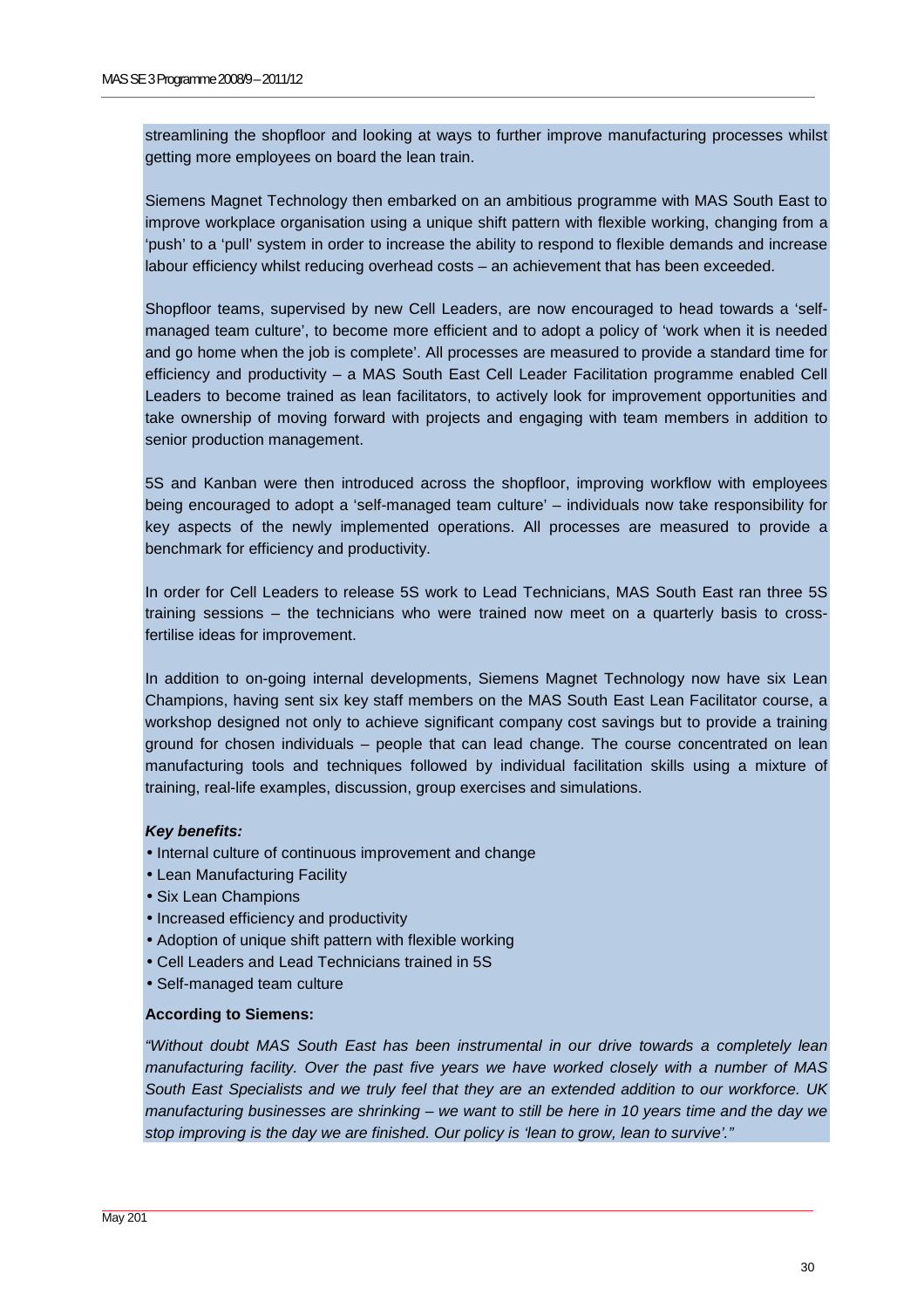4.14 As the following example also indicates the benefits for the companies tend to be multiple and cover outcomes as described above but also improvements in financial indicators.

#### **Benefits – More than one positive result...**

**Company Profile: Kittiwake Developments – Oil Condition Monitoring.** 51 employees, £8m turnover. Established in 1993, Kittiwake Developments, an expert in machinery condition monitoring, fuel and lube oil analysis and water testing, has grown into a leading global provider of monitoring and testing technology solutions. Kittiwake research, create and develop innovative technology solutions for condition monitoring that offer consistent results for its customers – clients include Shell Marine Products, ExxonMobil and Wilhelmsen Ship Services.

Following an introduction to MAS South East through the SMARTA programme, Kittiwake underwent a complimentary workshop on lean manufacturing. Impressed with what could be achieved using basic lean tools and techniques, MAS South East were called back in to train key staff as part of a Lean Implementation Programme aimed at the manufacture of its primary product, the DigiCell - in order to improve overall bottom line benefits, productivity levels, process flow, shopfloor organisation and overall workplace satisfaction.

#### **MAS SE Input**

Stuart Wood, MAS South East Senior Specialist, worked closely with the senior manufacturing team at Kittiwake and facilitated a 1 day Lean Implementation Programme. Basic training on lean manufacturing tools and techniques was followed by a guided paper mapping exercise and waste identification.

A proposed solution in the form of a one-piece-flow cell with Kanban replenishment triggers from order receipt to material supply was tested. Kanban replenishment triggers enabled the team to understand what to produce, when to produce it and how much to produce. Each process was timed and the work content balanced around the longest process, which required equipment and benching to be rearranged and software modifications introduced. The management of raw material was reviewed and Kanban triggers introduced.

The cell was then run over a four week period and evaluated. Finished goods and work in progress levels reduced significantly but replacement from stores proved a constraint so a milk-round was introduced. Staff were eager to make carefully evaluated improvements, for example, building in batches of ten and one at a time were times, proving that one-piece-flow really was more efficient, rather than taking suggested changes at face value.

#### **Key Benefits**

- **· 92% reduction in distance travelled across the shopfloor**
- **· 89% reduction in lead times**
- **· 89% people productivity improvements**
- **· 34% increased value add per employee**
- **· Initial £2K inventory reduction**
- **· £40K of tangible benefit generated**

"We are delighted with the results of the MAS South East Lean Implementation Porgramme which are now summarised on display boards around the DigiCell shopfloor. We are now motivated to further review the production process of other products using this newly acquired knowledge and information and we will continue to identify further gains within the DigiCell production unit. Inventory levels have reduced and will continue to fall alongside reduced lead-times. We are in talks with MAS South East to review our packaging operation focusing on the links between the warehouse and dispatch functions." **Steve McKelvie, Production Manager, Kittiwake**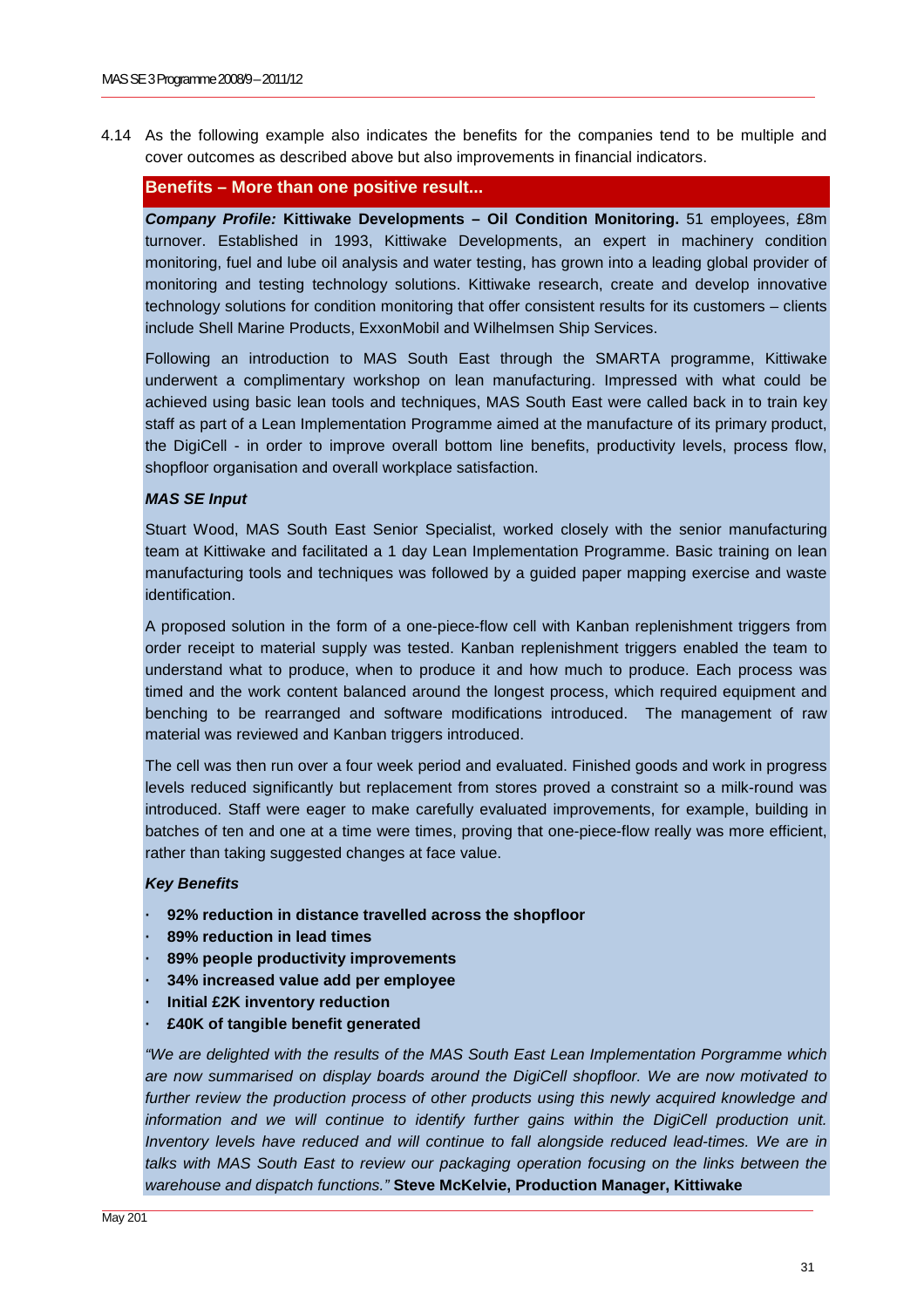4.15 Figure 4.10 shows that the benefits reported for businesses that have received Level 4 support are more pronounced compared to those that have received Level 2 support. Furthermore, Level 4 recipients of the MAS support are more likely to involve their supply chain in the programme than Level 2. For example, none of the Level 2 participants had involved their supply chain. This compares with 20% of Level 4 participants in 2007/08 who had done so and 20% of Level 4 participants in 2008/09 and 2011. **Involvement of the supply chain in the programme (e.g. Lean/Carbon), indicates further multiplier impacts**.





#### Duration of Benefits

- 4.16 The benefits identified are expected to continue for more than 5 years by 61.7% of respondents; while 3.3% expect them to last for 4-5 years; 5% for 2-3 years; and less than 1% expects them to last one year. These results are detailed below for each level of support received from MAS:
	- **Level 2** 40% of Level 2 participants expect future benefits to last more than 5 years, compared to 10% who believe they will last 2-3 years. The remaining 50% did not identify any future benefits.
	- **Level 4 2007/08** 60% of those that received Level 4 support in 2007/08 expect future benefits to last more than 5 years, while 10% believe they will last one year. The remaining 30% did not expect future benefits.
	- **Level 4 2008/09 and 2011** 64% believe benefits will last more than 5 years; while a further 4% believe they will last 4-5 years; and 5% believe they will last 2-3 years. The remaining 27% did not envisage any future benefits.
- 4.17 Generally those that received Level 4 support anticipate longer-term benefits.

#### Additionality and Deadweight

- 4.18 Businesses were asked to state what they would have done if MAS SE support was not there. Their responses are depicted in figure 4.11. In summary, in the absence of MAS support:
	- 19.2% would not have undertaken these activities (indicating full additionality of the support/advice);
	- 45% of all respondents believe they would have undertaken the same activities but at a later date (also full additionality for these business);
	- 18.3% would have undertaken the activities but quality would have suffered (partial additionality for these businesses);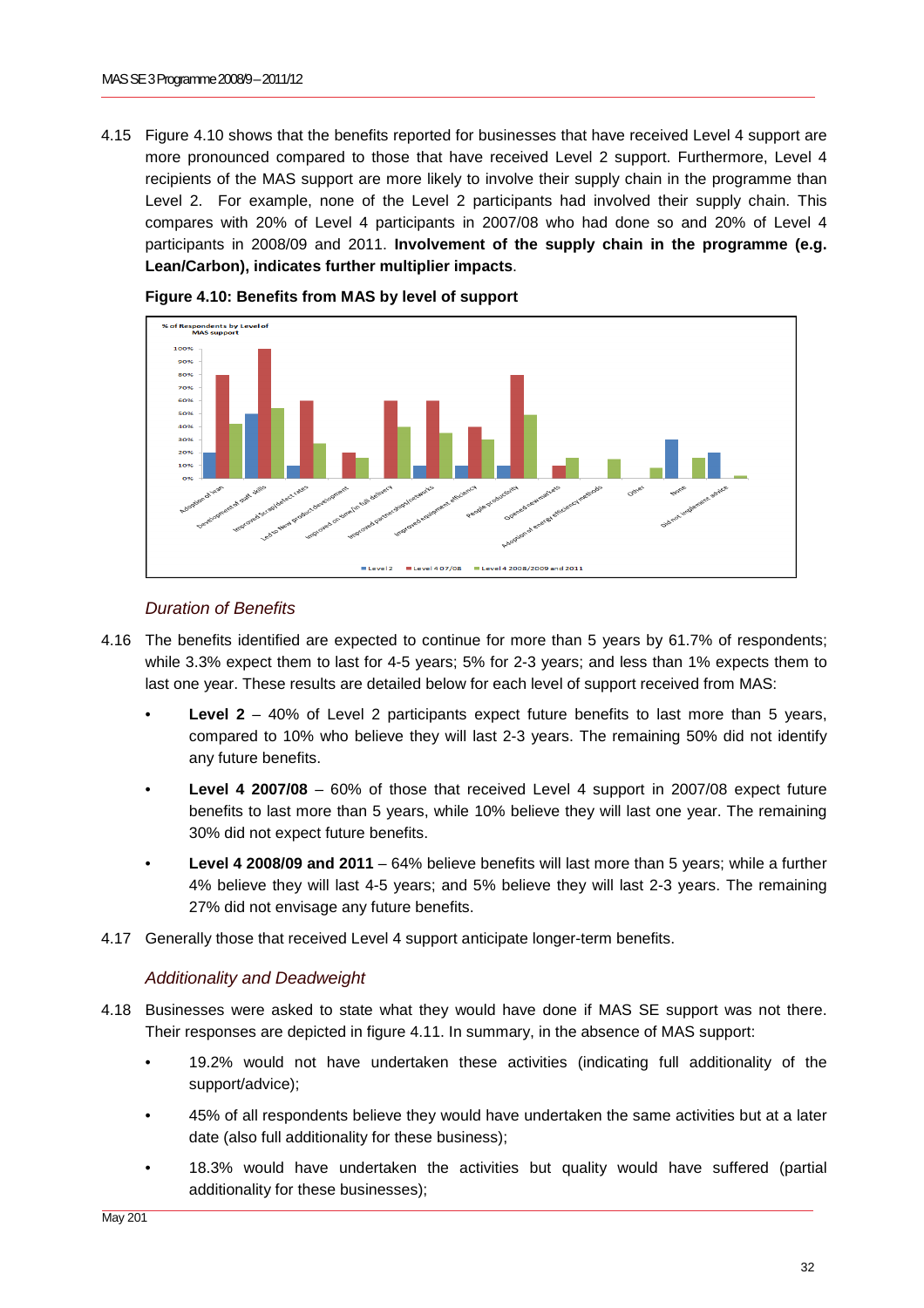- 11.7% would have undertaken the activities but on a smaller scale (also partial additionality); and,
- 23.3% claim they would have undertaken the activities over the same timeframe to the same quality and on the same scale (deadweight).
- 4.19 Estimates vary depending on level of support received as follows:

#### **Level 2**

- 60% would have undertaken the activities over the same timeframe, to same quality and on same scale (this indicates a relatively high level of deadweight in comparison with Level 4):
- 30% would have undertaken the activities, but at a later date; and
- 10% would not have undertaken these activities.

#### **Level 4 2007/08**

- 40% would have undertaken the activities, but at a later date and/or not to same scale, or the quality would have suffered;
- In total 30% said they would have undertaken activities on a smaller scale;
- 10% would not have undertaken these activities; and,
- 20% would have undertaken the activities over the same timeframe, to same quality and on same scale (this figure indicates deadweight).

#### **Level 4 2008/2009 and 2011**

- In total 58% would have undertaken the activities, but at a later date and/or the quality would have suffered, or activities would have been of a smaller scale;
- 22% would not have undertaken these activities
- 20% would have undertaken the activities over the same timeframe, to same quality and on same scale (this indicates deadweight)

### **Figure 4.11: Respondents' predictions on what would have happened without MAS support**



## **Gross Impact on Key Business Indicators Employment and Turnover**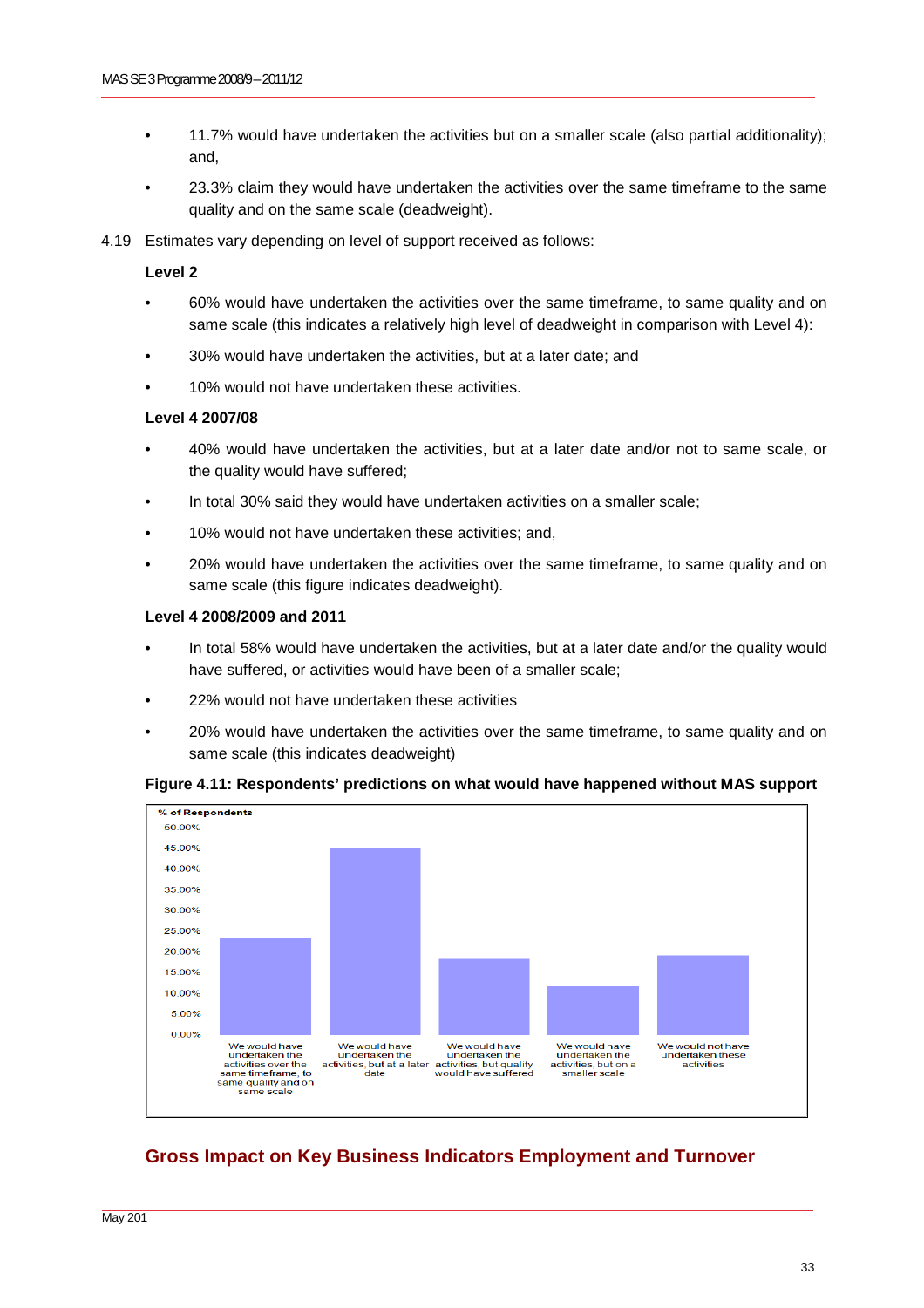4.20 Businesses were asked to estimate the impact of the support and advice received on key business performance indicators such as employment and turnover, profits and savings from the introduction of solutions provided by MAS. Their responses are summarised below:

#### Employment

- All Businesses 82.5% businesses report that there were no additional FTEs as a result of MAS support, while one respondent reports that due to productivity improvements 10 FTEs were removed. On the other hand, one business reports an increase of 9 FTEs. While 2 businesses were unable to say, the remainder of businesses (4.1% of respondents) estimate the increase in FTEs to be less than 5. (A total of 29 FTEs are estimated to have been created – if you account for the reduction of 10 at one firm).
- Level 2 All respondents say no additional FTEs have been created.
- Level 4 07/08  $-$  1 respondent (10%) says 3 FTEs have been created, the remainder say none have been created.
- Level 4 2008/2009 and 2011 80% say no FTEs have been created;  $2\%$  do not know; the remaining 18% estimate an average of 2 FTEs have been created ranging from 1-9 with the exception of one respondent reporting a reduction of 10 due to productivity improvements. Altogether this indicates 26 FTEs in the survey group as a result of MAS support.

## Jobs Safeguarded

- All Businesses 70% claim that no jobs have been safeguarded, while 4.2% do not know. A total of 387 jobs are estimated to have been safeguarded at the remaining 31 businesses (average of 12.48 jobs safeguarded, ranging from  $1 - 160$ ).
- Level 2 All respondents say no jobs have been safeguarded.
- Level 4 07/08 3 respondents (30%) say 2 jobs have been safeguarded; the remainder say no jobs have been safeguarded.
- Level 4 2008/2009 and 2011  $67\%$  say no jobs have been safeguarded; 5% do not know; the remaining 18% estimate an average of 14 jobs safeguarded ranging from  $1 - 160$ (although this is skewed by only 2 results above 20). The total number of jobs safeguarded is estimated to be 381.

## Additional Turnover to date

- All Businesses 21.7% could not give figures on additional turnover, while 72.5% estimate there has been no additional turnover. The remaining 5.8% estimate a range between £40,000 and £700,000 with an average of £167,857. Total additional turnover is estimated at £1,175,000 from those businesses surveyed.
- Level 2 90% say £0 (10% do not know)
- **Level 4 07/08 50% do not know; 40% say £0; 10% (1 respondent) say £45,000** improvement in turnover.
- Level 4 2008/2009 and 2011 19% did not know or could not give figures;  $74%$  estimate there has been no impact on turnover; the remaining 7% estimate turnover has increased by a range of £40,000 – £700,000 with an average of £188,333 (and a total increase of £1,130,000).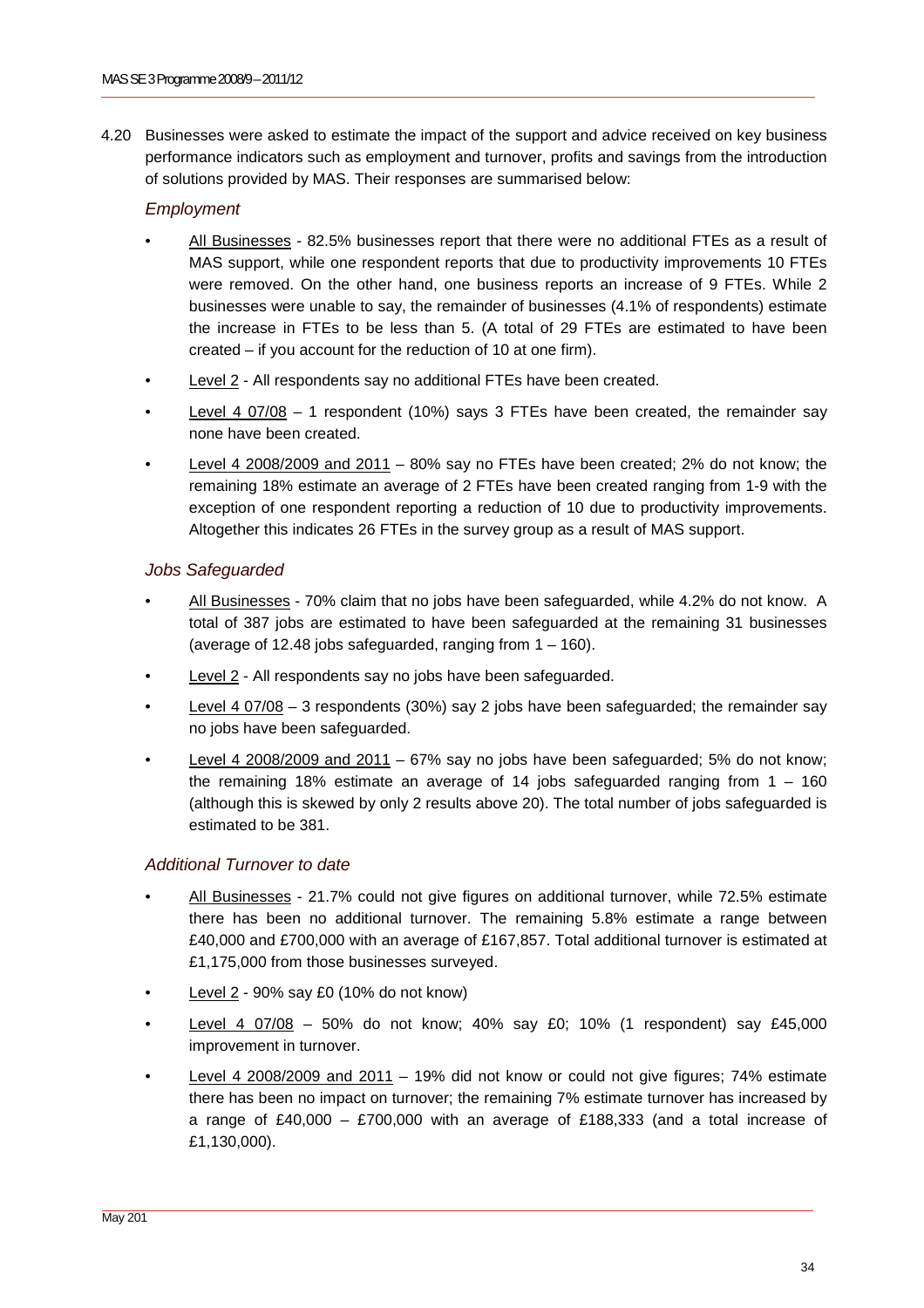It is recognized that for some intervention, impact of turnover will materialize in the future following implementation of recommendations and advice as the following example indicates.

#### **Potential Impact on Turnover**

#### **The Company: Rimor Ltd, Denmead, Hampshire**

Established in 1979, Rimor is a privately owned company, based at a showpiece 35,000 sq. ft. plant in Hampshire. Rimor operates in three distinct business areas: precision engineering, modular assembly and converting solutions. Rimor has a well-established reputation for high precision, low volume complex piece part manufacture, in demanding materials to critical levels of quality. The company is experienced at providing solutions for oil & gas, semi-conductor, energy, defence, aerospace, electronics, marine and other quality-critical industry sectors.

Recently, Rimor contacted MAS SE to discuss a new product concept. MAS SE supported them with study into the application of subsea electrical and hydraulic connection technology for use in offshore wind-farm and tidal applications. A project was rolled out to develop a unique fixture for testing vessels to store subsea electronics, in order to control oil heads in subsea oil exploration and extraction. MAS SE also worked with Rimor to develop the concept – considering water depth, distance to shore, tidal conditions, wave surge etc. and take the prototype into production, with specific consideration given to advanced materials and connection technology.

#### **As a result of this project Rimor expects to see an increase in turnover of 9% (£1m).**

#### Additional Profits to date

- All Businesses 36% are unable to give figures on profit as a result of MAS support, while 57.5% estimate there has been no additional profit. The remainder estimate a range of £10,000 - £60,000 with an average of £31,563. Total additional profit is estimated to be £252,500 from all businesses surveyed.
- Level 2 80% say £0 (20% do not know)
- Level 4 07/08 70% do don't know; 20% say £0; 10% say there has been a £10,000 improvement in profit.
- Level 4 2008/2009 and 2011 34% do not know or could not give figures;  $59%$  estimate there has been no additional profit as a result of MAS support; the remaining 7% estimate an average of £34,643 additional profit, ranging from £10,000 to £60,000 (and a total sum of £242,500).

#### Total Savings made to date

4.21 MAS SE can demonstrate examples of good practice in terms of savings as a result of new business process introduced as the following case study demonstrates.

#### **Going Greener – Impact on Business with Savings...**

#### **Company Profile**

H+H UK, is the UK's largest manufacturer of environmentally friendly aircrete blocks, using a highly efficient process which sees most waste material and energy being recycled back into the process. Winners of three Sunday Times Green awards, H+H UK works hard to reduce its energy consumption and currently holds ISO 14001 for environmental management, BES 6001-2008 Standard for the Responsible Sourcing of Construction Products, Carbon Trust Standard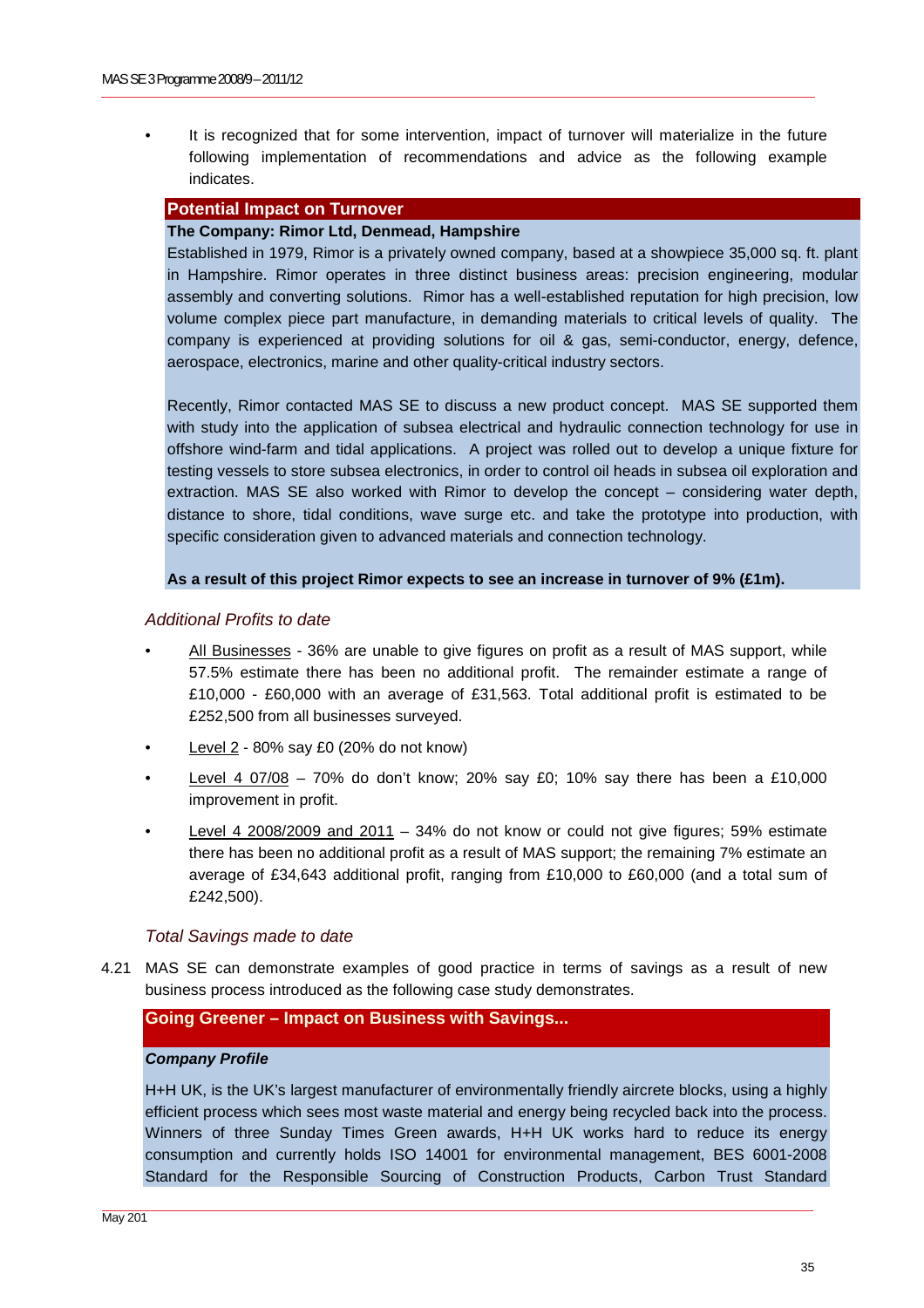certification for efforts to cut carbon emissions and was one of the first manufacturers in the country to achieve accreditation of its Integrated Management System (quality, safety, and environment) to PAS 99:2006).

#### **MAS SE Input**

In the latest project with MAS SE, the company was looking to undertake detailed process mapping in order to identify potential sources of waste, address Carbon Reduction Commitment legislation and reduce energy consumption in light of increasing costs. MAS worked with the H+H team to undertake a complete waste management exercise, identifying three key projects: Slurry Management (Six Sigma); Energy Usage (looking particularly at the autoclaves); and packaging and waste reduction (particularly for the finished product). "On-going Corporate Social Responsibility for all companies to go 'green' means that we are committed to continuous environmental improvements – our whole company is focused on minimising environmental impact – across all areas of the business. The latest waste project with MAS has highlighted a number of key areas for review that will be worked on in the near future, reinforcing our continuing carbon reduction commitment." Dr Colin Cook, Chief Scientist, H+H UK

#### **Potential savings**

- **·** Overall defects reduction
- **·** Potential 1.4% scrap reduction representing an additional £300k of saleable product.
- **·** Significant reduction in energy consumption during reprocessing
- **·** Potential 3% reduction in amount of cement required, equivalent to a reduction in CO2 of 2790te/year
- 4.22 On the other hand, the survey results indicate that a large number of businesses are unable to provide figures in savings made because of the MAS support they received. For example:
	- Amongst all businesses 40% were unable to provide figures on savings made, while 47% estimate there have been no savings as a result of MAS support. The remainder (13%) estimate a range of £1,500 - £250,000 with an average of £40,813. Therefore, total savings are estimated to be £653,000 across all businesses surveyed that recognised some savings impact as a result of MAS support.
	- Level  $2 = 80\%$  say savings impact has been £0 (20% do not know what the impact is).
	- Level 4 07/08 60% do not know; 20% say £0. The remaining 20% report an improvement: 10% of these say £150,000 savings have been made, while 10% say £10,000 savings have been made as a result.
	- Level 4 2008/2009 and 2011 40% do not know; 46% estimate there have been no savings as a result of MAS support (as yet), while the remaining 14% estimate savings at an average of £35,214, ranging from £1,500 - £250,000 (producing total estimated savings for these companies from this latest MAS contract period of £493,000).

## **Additional Benefits**

- 4.23 In addition to the above benefits, MAS SE with the support of FAC and Olive Consulting has been delivering support to implement Low Carbon and Advanced Manufacturing related activities and outcomes including:
	- Innovation in low carbon and other sustainable technologies in manufacturing, including signposting to appropriate exemplars.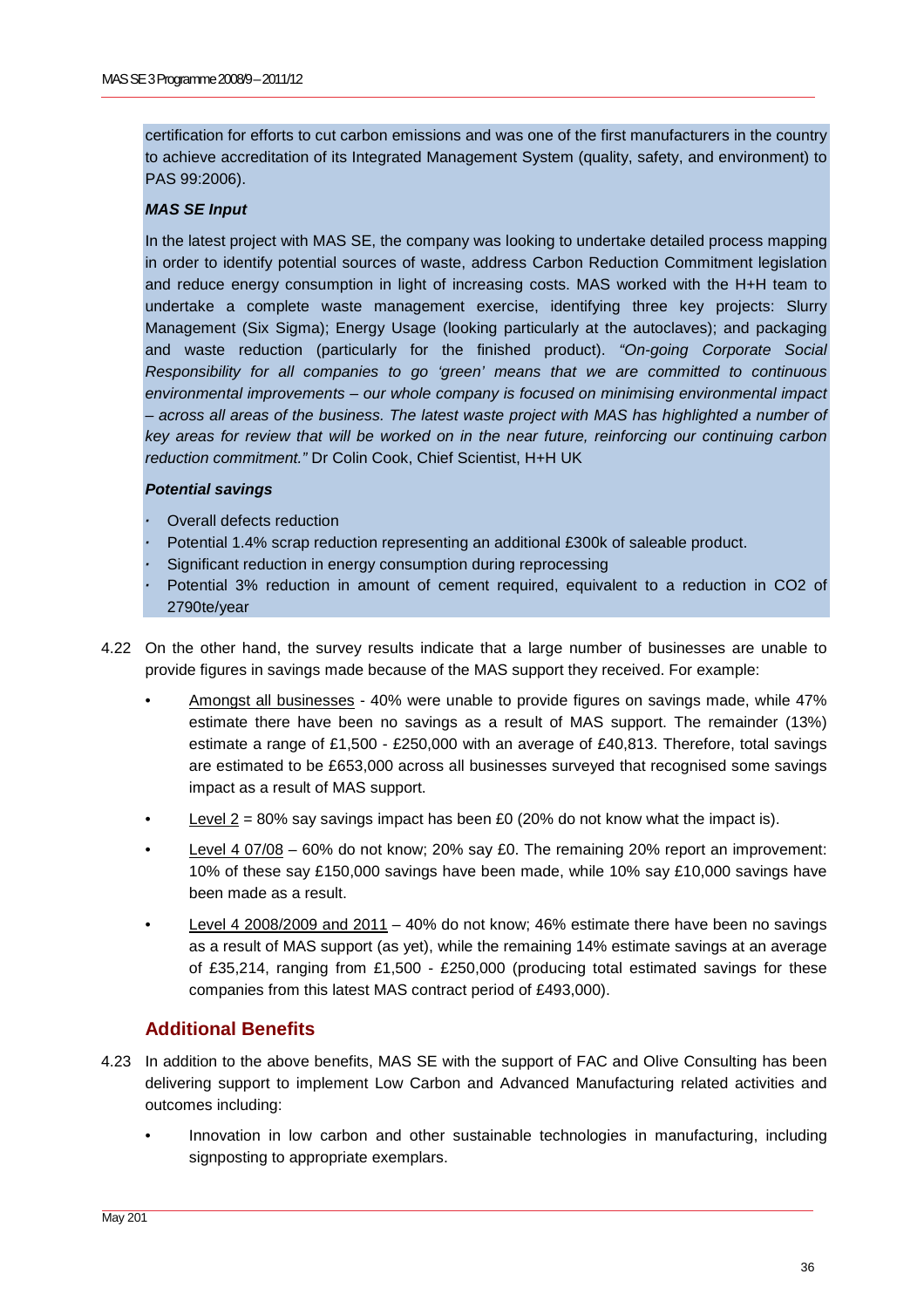- Improvement in resource efficiency, remanufacture and reuse, including the uptake of sustainable sourcing and renewable energy.
- Advice and support on new product development with respect to the Low Carbon agenda, economy and products.
- Develop a Continual Sustainable Improvement Plan (CSIP) approach to sustainable procurement in a manner that is consistent with potential future integration within the framework of SC21.
- Raising of awareness on environmental/sustainable opportunities and the transfer of appropriate skills to promote a medium to long term sustainable design, manufacturing and supply strategy.
- Competitive advantage through improved fitness to supply, for instance by being Sustainable Procurement ready and understanding and working with suppliers.
- Uptake of Environmental Management Systems, either to ISO14001 or BS 8555.
- 4.24 At this stage of the support, FAC and Olive Consulting are providing advice, support and training/raising awareness as above. However, potential estimated annual savings and impact for businesses implementing the above and recommendations made by FAC and Olive Consulting consultants would include:
	- Carbon savings  $(CO<sub>2</sub>)$
	- Energy efficiency (kWh)
	- Waste management
	- Water resource control
	- Financial savings (ranging from a few thousand pounds up to a hundred)
- 4.25 No information on these potential benefits currently exists as support is limited on advice and provision of recommendations rather than following up with implementation and recording of impact. The case study below aims to provide a brief description of advice and benefits in this area of work.

#### **Potential Benefits and Impact - Review of Environmental Management Systems**

#### **Company Profile**

Apollo Fire manufactures smoke detectors and exports to over 100 countries; it employs 366 employees and reports £65m turnover. Customers are increasingly asking for more data on environmental performance (as well as the parent company Halma PLC), so there is a need for increased data collections and analysis. Apollo fire is certified to ISO 14001:2004 and ISO 9001:2008. There is also an Environmental Committee that meets regularly to consider ways to reduce the impact of the business on the environment.

#### **MAS SE Input – Support by Olive Consulting**

The aim of the assistance is to provide advice with resource efficiency improvements and the development of systems and practices that will ensure the business is best able to achieve financial and other savings from a focus on resource use and efficient practices. The specific areas of advice by Olive Consulting included:

- **·** A full Environmental Review of the business, report, recommendations and Action Plan
- **·** A review of environmental legal compliance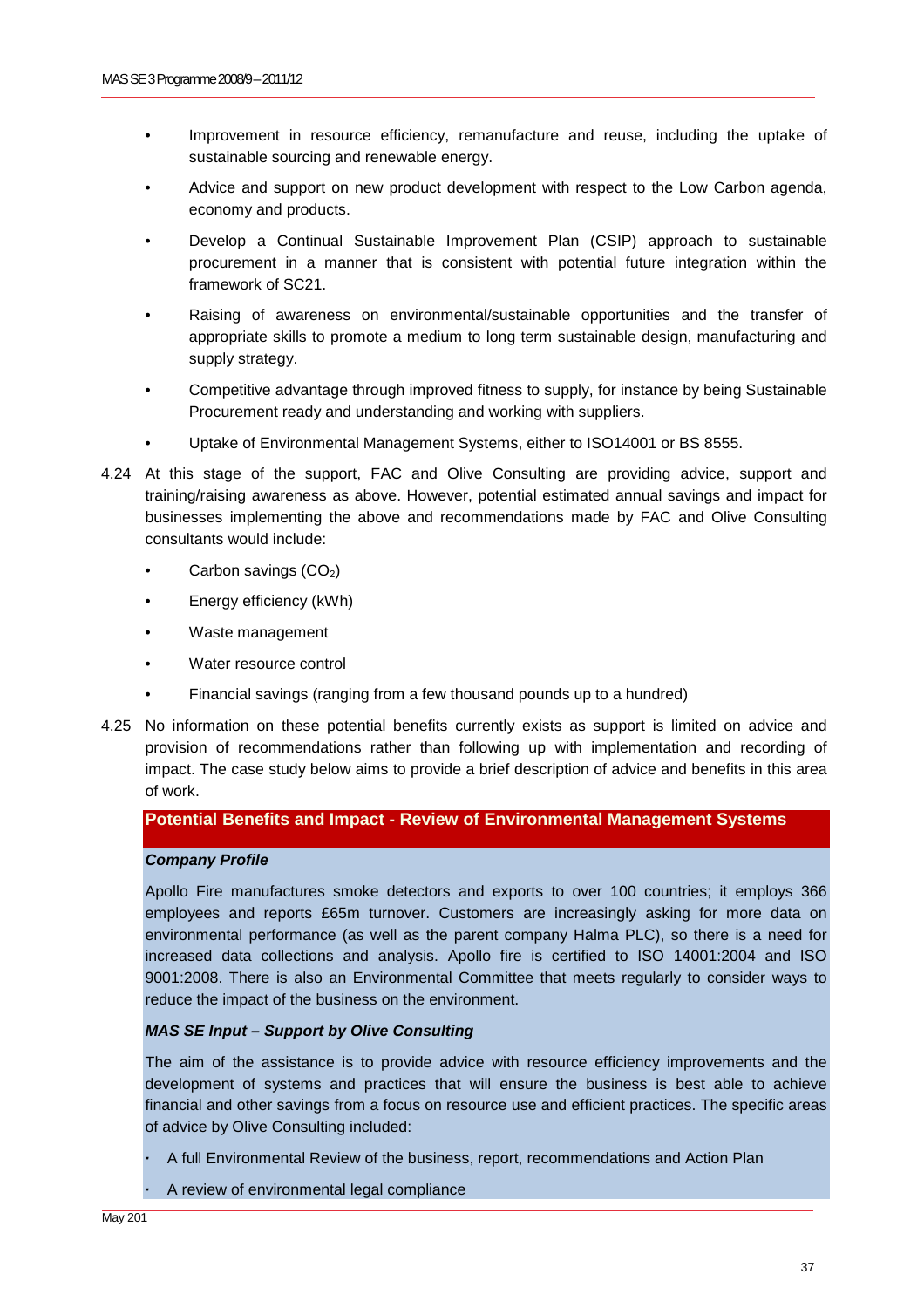- **·** Advice on an appropriate Environmental Policy
- **·** Advice on what an Environmental Management System (e.g. BS 8555 or ISO14001 )

#### **Potential savings**

Review of issues indicates that potential opportunities for savings existed for Apollo with:

- **·** Improving insulation to the ovens
- **·** Installing destratification fans in the office area
- **·** Improved monitoring and measurement of energy consumption
- **·** Consideration of developing additional on-site coverage

It is estimated that implementation of specific recommendations by Olive Consulting would lead to:

- Total Carbon savings ( $tCO_{2e}$ ): 93.806t
- Total Energy: 237,618kWh
- Total Financial savings: £12,910

## **CONCLUSIONS**

Business feedback indicates that key benefits from MAS include:

- Development of staff skills (for 57.5% of businesses)
- People productivity (48.3%)
- Adoption of lean (43.3%)
- Improved on time/in full delivery (38.3%)
- Improved partnerships/networks (35%)
- Improved equipment efficiency (29.2%)
- Reduced scrap/defect rates (28.3%)
- New product development (15%)
- Opening up new markets (14.2%)

Benefits reported for businesses that have received Level 4 support are more pronounced compared to those that have received Level 2 support. Furthermore, Level 4 recipients of the MAS support are more likely to involve their supply chain in the programme than Level 2. Almost one fifth (18.3%) of all respondents had involved their supply chain in the programme (e.g. Lean/Carbon), which indicates further multiplier impacts.

The benefits identified are expected to last for 4-5 years or more by 66% of respondents. Less than 1% expects them to last one year. Those that have received Level 4 support anticipate longer duration of benefits than Level 2.

Deadweight – businesses would have undertaken the same activities, to the same scale, time and quality without the MAS SE support is relatively low at 23%. It needs to be noted, however, that deadweight is relatively high amongst Level 2 recipients of MAS support; the number of companies interviewed is relatively small, but 6 out of the 10 say that they would have undertaken the activities over the same timeframe, to same quality and on same scale.

For approximately 75%-80% of businesses there has been no impact on turnover or jobs created and safeguarded as yet as a result of MAS intervention. However, it is estimated that for 18% of respondents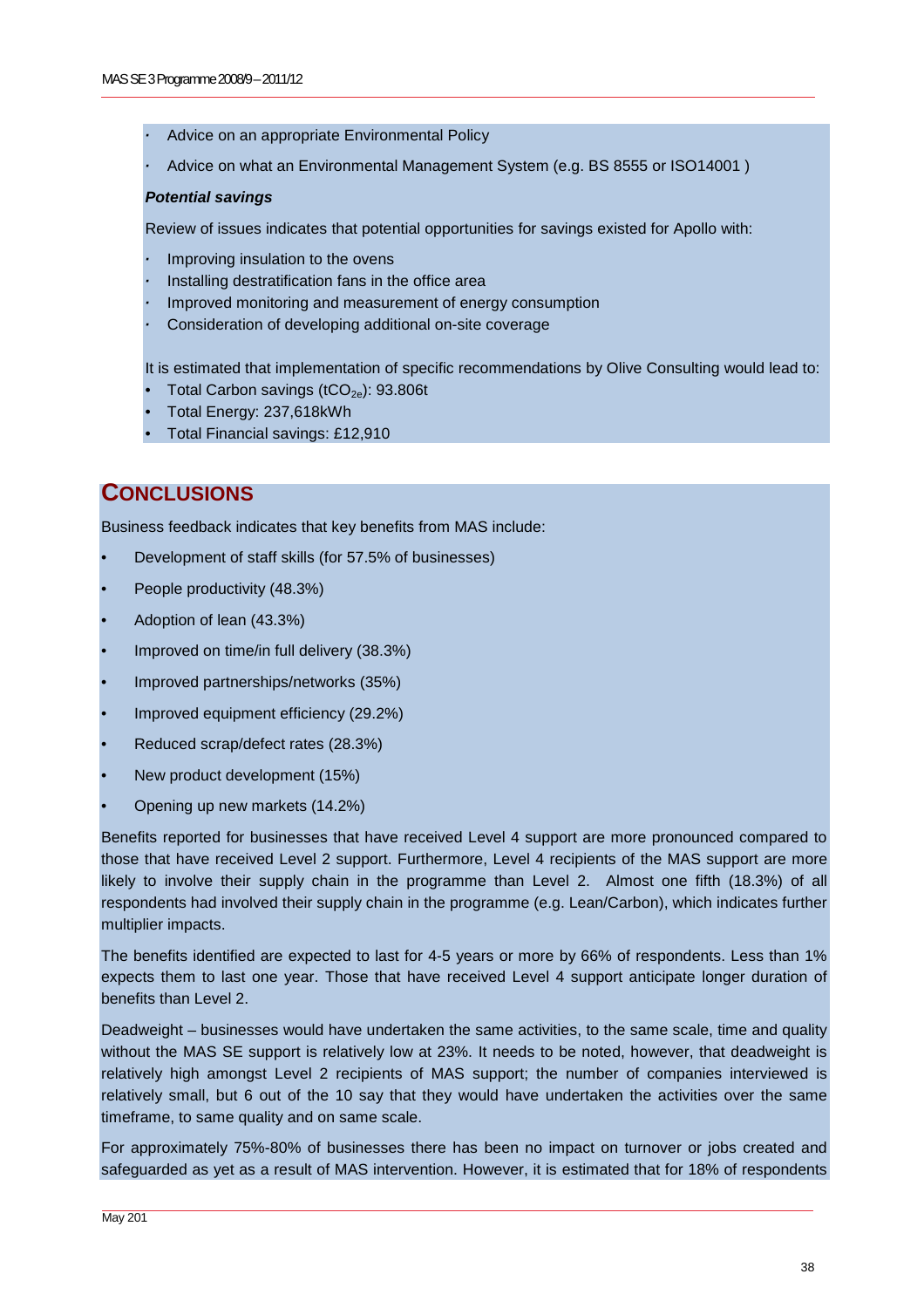an average of 2 FTEs per business have been created and 14 jobs on average have been safeguarded as a result of the MAS support.

Review of information also suggests that advice provided could yield potential estimated annual savings and impacts for businesses implementing recommendations related to environmental management issues. These would include:

- Carbon savings  $(CO<sub>2</sub>)$
- Energy efficiency (kWh)
- Waste management
- Water resource control
- Financial savings generated by the above

However, no information on these potential benefits currently exists as support is limited on advice and provision of recommendations rather than following up with implementation and recording of impact.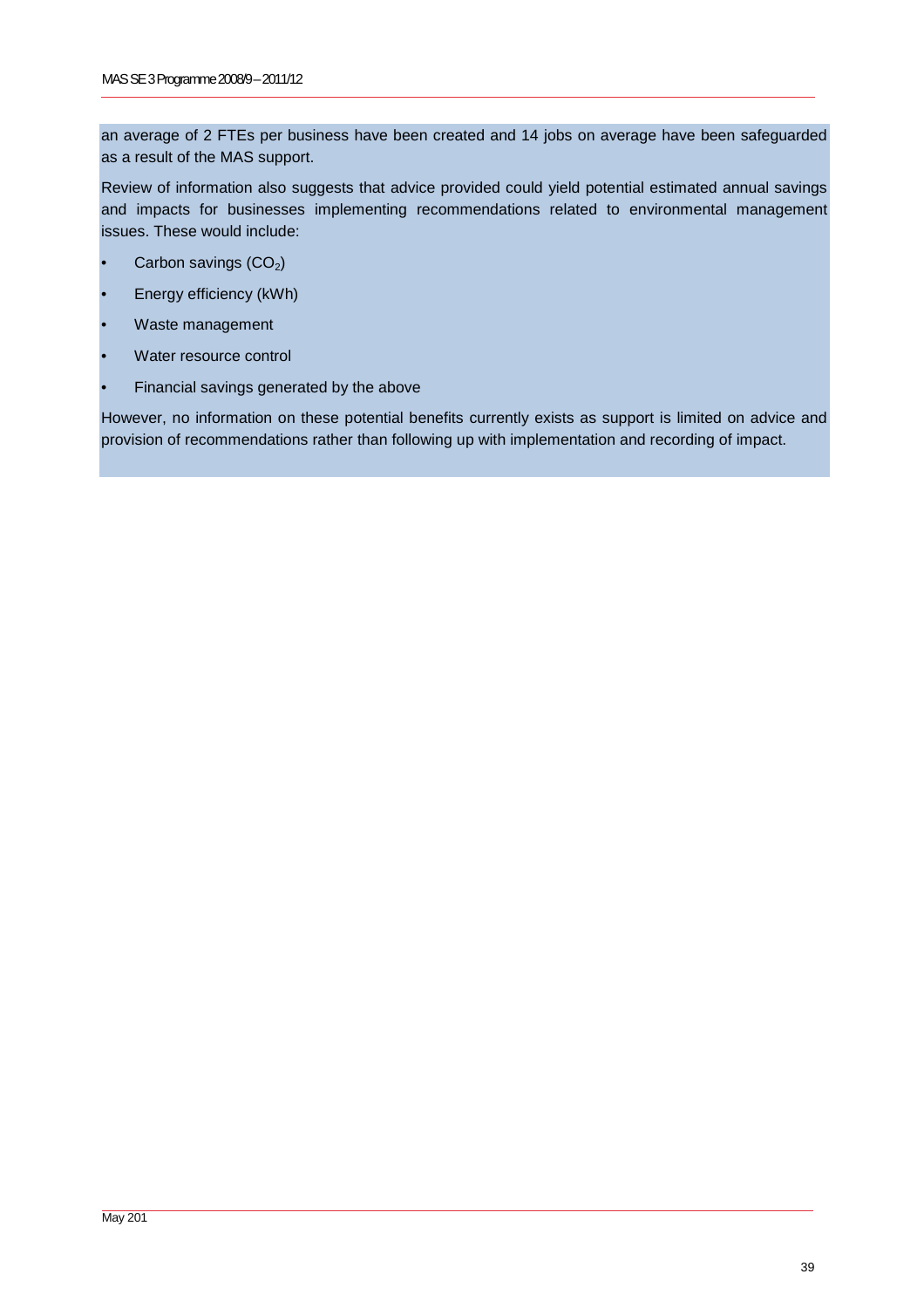## **5. Assessment of Net Economic Impact**

- 5.1 This section presents quantification and assessment of the impact of the grant in GVA terms and Net Present Value terms. Estimates of costs benefits analysis are also presented. **The contract will come to a completion in March 2012 and therefore, these estimates represent an early assessment of the net economic impact to date.**
- 5.2 Impacts and returns are calculated using the following relationships.

**Gross Additional Benefit i.e. GVA** = Gross GVA x Additionality of Support **Net additional GVA = [G x (1-D) x (1-S) x (1-L) x (1+M)], where**  G is the additional gross value added D is displacement S is substitution effects L is leakage M is the composite multiplier effect **Cost Benefit Ratio** = Net additional impact/public sector spend

- 5.3 The following assumptions have been made:
	- **Estimated gross GVA:** on the basis of the survey results, 2 FTEs have been created for 18% of businesses as a result of the MAS support. Applying these indicators to the total number of Level 4 interventions to date (i.e. 717) would mean that 129 businesses have created 2 FTEs on average each, totaling 258 FTEs. According to the latest available data<sup>11</sup>, the South East Manufacturing sector GVA per employee is £65,400.

**a) Additional Gross GVA due to employment generation** = 258 x £65,400 = £16,873,200

The estimated gross impact reported by MAS SE may be used for these calculations, on the assumption that the reported figures are consistent with the data and calculations provided by all other MAS Regional Centres and are externally verified. On this basis, it would be assumed that:

## **b) The gross impact of the MAS interventions in the SE is as reported in the MAS KPIs, i.e. £125,796,568 to date. It needs to be noted that the reported figure includes changes in both QCD and turnover.**

Calculations are undertaken using both estimates.

- Additionality of support: this is assumed at 77% (i.e. deadweight stands at 23% as indicated by the survey).
- Leakage: this has been assumed at 10%. The vast majority of benefits generated by MAS appear to benefit the region.
- Displacement: this has been assumed at 0%; there is no evidence to suggest that benefits achieved reduce benefits to other businesses in the South East.

l <sup>11</sup> GVA and COE NUTS 1 December 2010 http://www.statistics.gov.uk/statbase/Product.asp?vlnk=14650 and Business register and employment survey; https://www.nomisweb.co.uk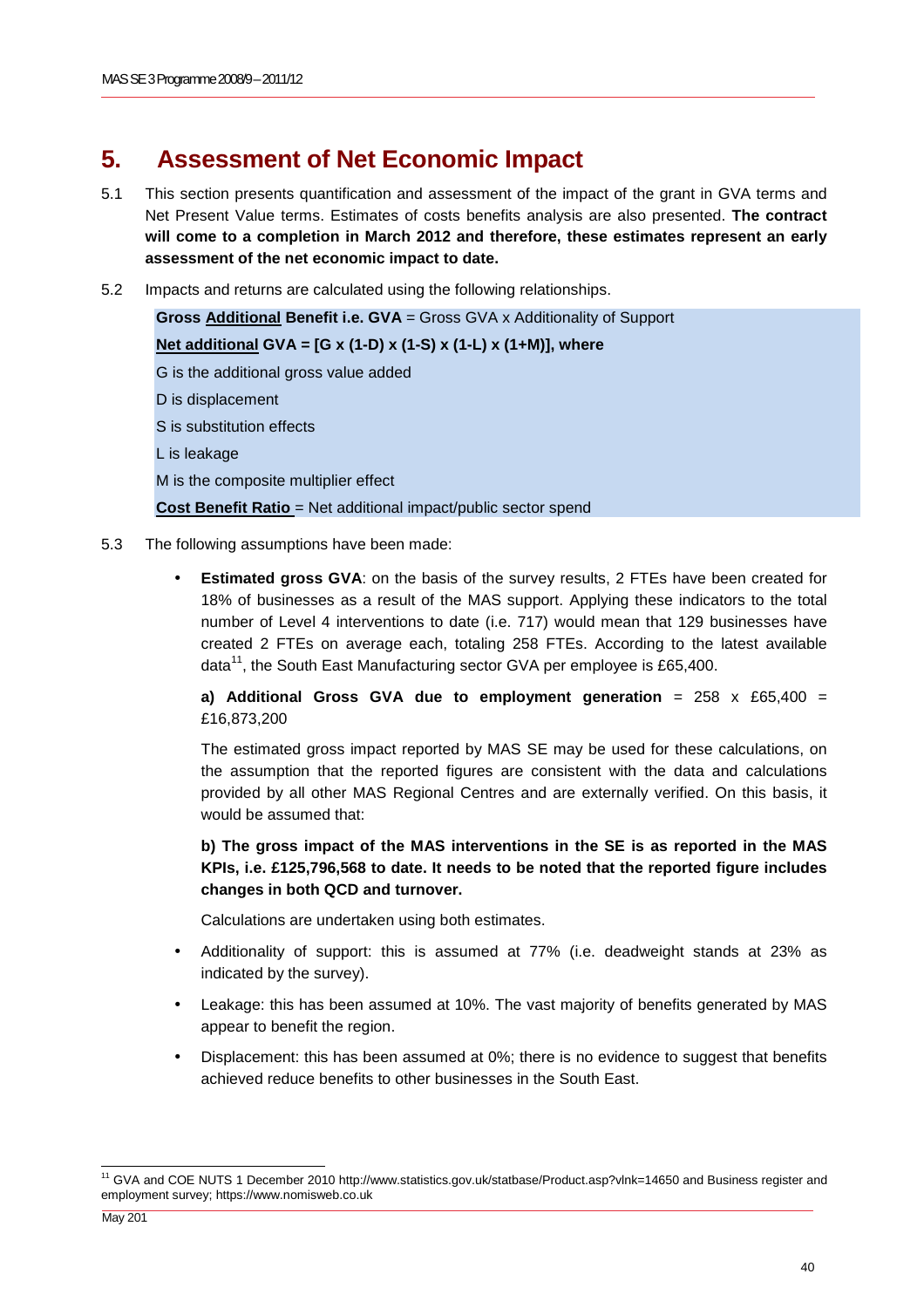- Multiplier: this has been assumed to be 1.4. In the national evaluation a multiplier of 1.4 was used (mid-point of the range recommended by the Green Book guidance for this type of business support activities).
- 5.4 On the basis of the above, the figure below presents calculations of the net GVA impact of MAS SE III to date.

|                                                                   | <b>Additional Gross to Net GVA and Overall</b><br><b>Impact</b> |                                               |  |  |
|-------------------------------------------------------------------|-----------------------------------------------------------------|-----------------------------------------------|--|--|
| <b>Indicator</b>                                                  | <b>Based on Employment</b><br><b>Generation</b>                 | <b>Based on reported</b><br><b>KPI Impact</b> |  |  |
| Gross GVA due to new employment generation                        | £16,873,200                                                     |                                               |  |  |
| Gross Impact as in MAS KPIs                                       |                                                                 | £125,796,568                                  |  |  |
| <b>Additional GVA</b>                                             | £12,992,364                                                     | £96,863,357                                   |  |  |
| Gross GVA - Leakage                                               | £11,693,128                                                     | £87,177,021                                   |  |  |
| Gross GVA - Leakage - Displacement                                | £11,693,128                                                     | £87,177,021                                   |  |  |
| Net GVA: Gross GVA - Leakage -<br>Displacement x multiplier       | £16,370,379                                                     |                                               |  |  |
| Net Impact: Gross Impact - Leakage -<br>Displacement x multiplier |                                                                 | £122, 047,829                                 |  |  |

#### **Figure 5.1: Net Impacts to date – MAS SE III**

5.5 The Cost Benefit Ratio (CBR) for public spend to date is presented below. Looking at the rate of return from SEEDA's investment, the GVA to cost ratio for MAS is 3.98. This appears to compare favourably with other SEEDA funded activities that have been part of Solutions for Business (SfB). For example, the estimated CBR for the Train to Gain brokerage service was estimated to be 1.67.

#### **Figure 5.2: Cost Benefits Ratio – Public funding to date**

|                                              | <b>Estimated Values</b>      |                        |
|----------------------------------------------|------------------------------|------------------------|
|                                              | <b>Employment Generation</b> | <b>Reported Impact</b> |
| Net additional GVA to date                   | £16,370,379                  |                        |
| Net additional impact to date                |                              | £122,047,829           |
| Estimated Public Spend (SEEDA spend) to date | £4,108,856                   | £4,108,856             |
| Cost Benefit Ratio for public spend          | 3.98                         | 29.7                   |

- 5.6 The table below presents the net present value of GVA and the Impact using the following assumptions:
	- Persistence of benefits: based on the survey responses (for 66% benefits would last for 5 years or more), we could assume that benefits will persist for at least another 7.5 years.<sup>12</sup>
	- Present value of GVA and other impacts are estimated using a discount rate of 3.5% with a base year a year after the start year of the intervention – therefore 2010/11 and for the duration of benefits estimates i.e. up to 2018.

#### **Figure 5.3: Net Present Value of GVA**

|                               |            | Net Present Value of GVA and Impact |  |
|-------------------------------|------------|-------------------------------------|--|
| <b>Indicator</b>              | <b>GVA</b> | <b>Reported Impact</b>              |  |
|                               |            |                                     |  |
| Estimated Net GVA per year    | £8,185,190 |                                     |  |
| Estimated Net Impact per year |            | £61,023,914                         |  |

 $\overline{a}$  $12$  PwC Assumptions for IEF Compliant methodology.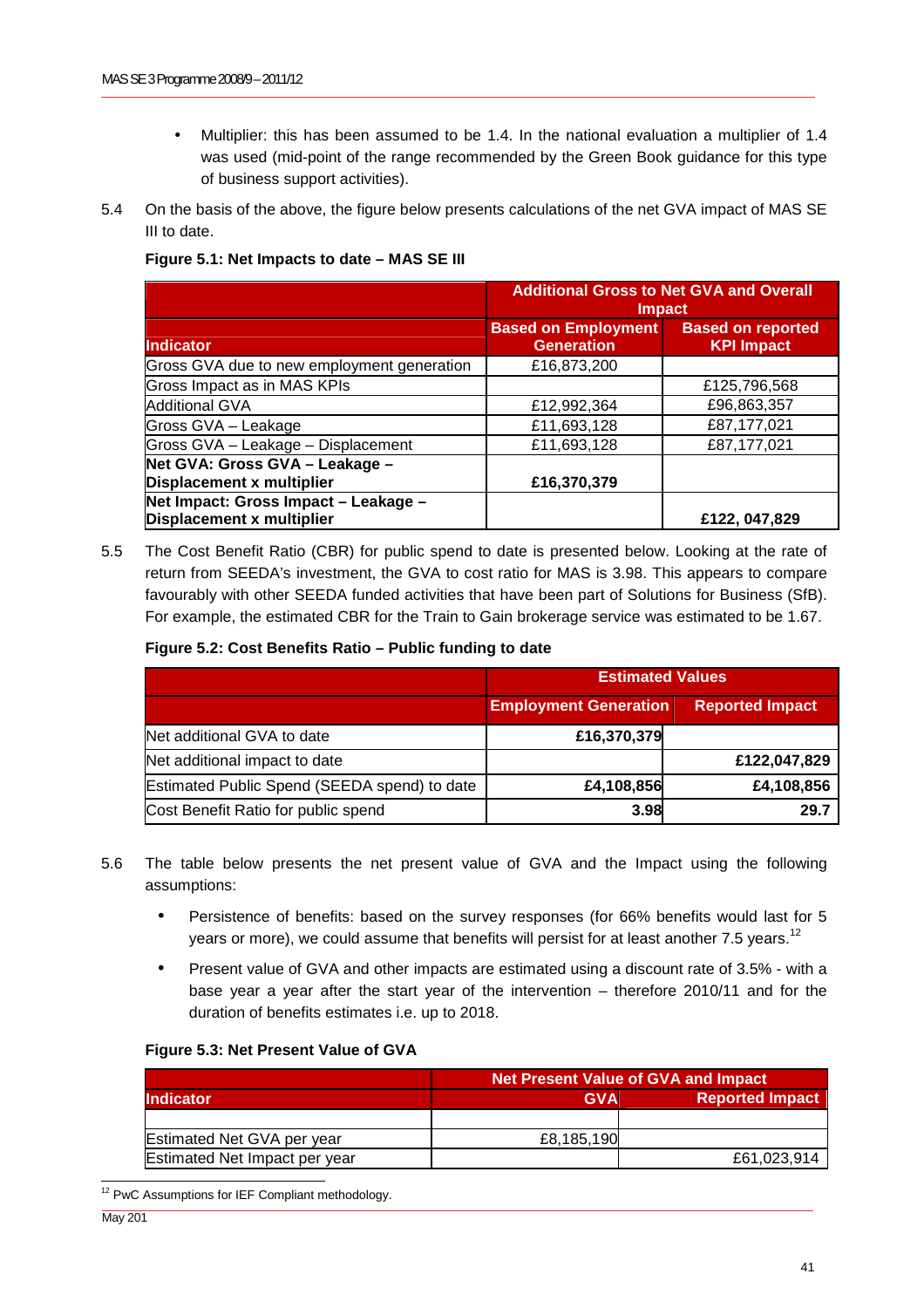| Estimated Net Present Value (8.5 years |         |               |
|----------------------------------------|---------|---------------|
| benefits)                              | £61.3ml | £475,328, 453 |

## **6. Conclusions and Recommendations**

- 6.1 The South East is one of the largest manufacturing regions in the UK and home to important manufacturing technologies such as aerospace, motor sport, marine, and healthcare as well as an extensive regional supplier infrastructure. The region's manufacturing sector is dominated by SMEs – nevertheless in 2008, manufacturing was the third largest contributing sector to the region's GVA contributing approximately £18.5billion.
- 6.2 In terms of business support services, although 1 in 4 businesses do not use any external business support (according to the survey for this evaluation), in addition to MAS, businesses appear to have access and draw support from a wide range of organisations including Chambers of Commerce, Trade Associations, the Federation of Small Businesses, Universities (such as the University of Brighton) but also private sector Management Consultants such as Oxford Innovation.
- 6.3 Within such an environment, MAS SE has been the key driver of business generation for the MAS programme in the South East attracting businesses to the programme through its previous work (i.e. reputation) and business development activities. In line with the national MAS guidelines, MAS SE has been delivering a series of products to businesses such as lean thinking, value stream and process mapping, 6 Sigma, improving layouts and space utilisation, reducing Waste (Waste Improvement Plans – WIP), and overall, only 7% of our survey respondents indicated that MAS support is less effective than other sources.
- 6.4 Previous research also showed that MAS South East has been a successful programme. For example, one of the earlier independent studies undertaken on behalf of SEERA's select Committee on SEEDA's interventions in manufacturing in the South East region (Published in March 2005), found that overall MAS in the South East achieved more than was expected of it in its first 3 years of operation, having exceeding targets after 3 years of being fully operational, with benefits from MAS interventions estimated at over 6.5 times the programme funding; and with demand for the service outstripping supply. The latest evaluation of the second phase of MAS SE (covering the period July 2005 to March 2007) i.e. MAS II, produced by Kingshurst Consulting in April 2007, also showed that 90% of MAS interventions were rated as good or excellent for their effectiveness in meeting company needs, 80% would recommend MAS to another business and 82% said they were either satisfied or very satisfied with support received.
- 6.5 In the last 3 years, MAS SE has continued to support businesses in key sectors in the region with the MAS III programme – focusing on innovation, design and research and development capability including marine technologies, health technologies, aerospace and defence and environmental technologies including specific services and advice for low carbon innovation in aerospace and defence (teamed up with Farnborough Aerospace Consortium (FAC), and the Olive Consultancy). Its delivery approach has been designed to address SEEDA's priorities and the Government's agendas for Low Carbon and Advanced Manufacturing. Additional activities include  $SC21 - 21<sup>st</sup>$ Century Supply Chains – specifically targeting the aerospace and defence industries, export readiness for advanced manufacturers including working closely with UKTI to help manufacturers to exploit and leverage opportunities in China, the Ambassadors programme and training for own staff on environmental management issues.
- 6.6 This interim evaluation of the third phase of the programme has reviewed in detail the achievements and performance of MAS since the beginning of this contract (April 2009) to date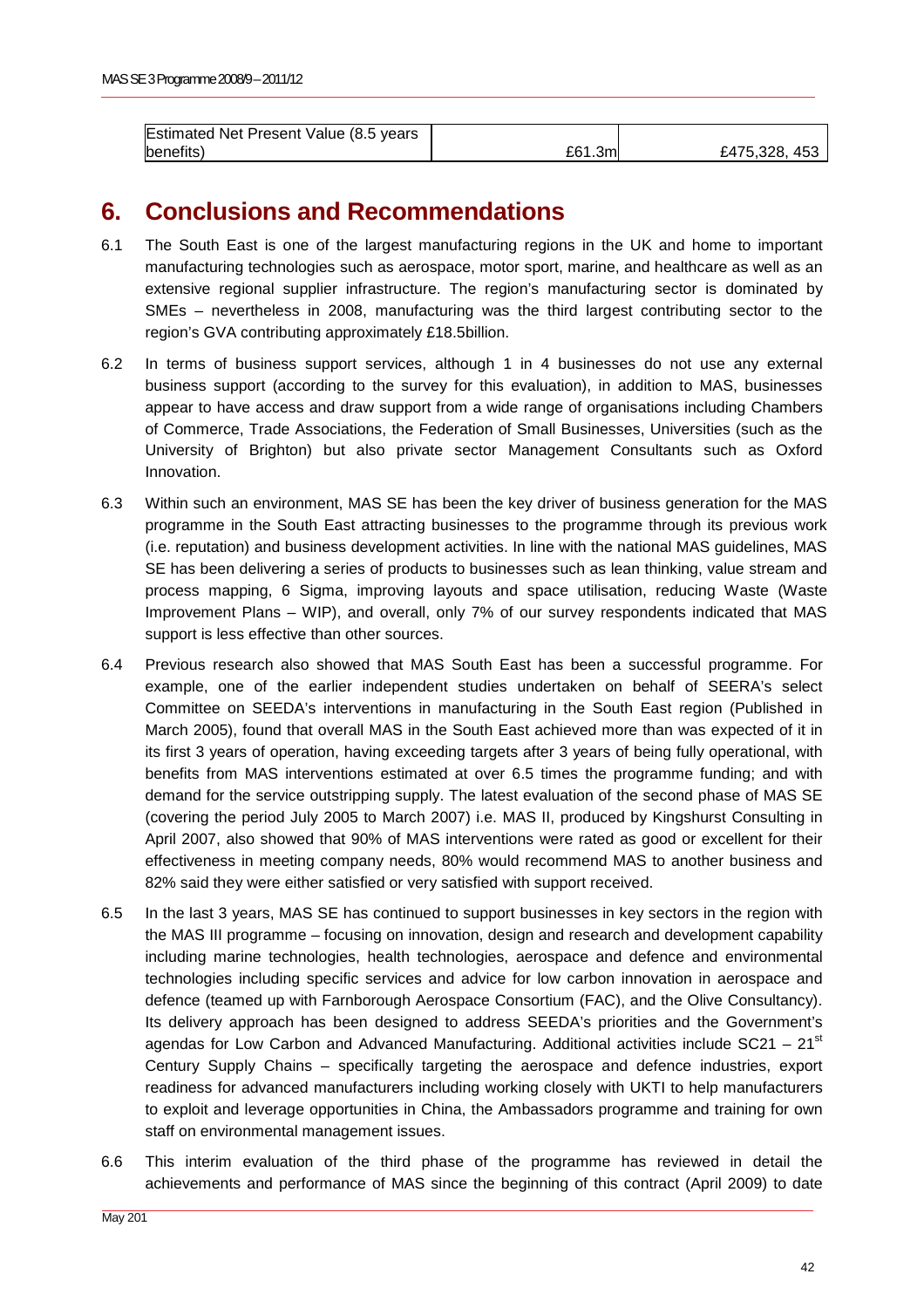and has shown that the programme has been successful in reaching the market and delivering results within a challenging economic environment and changing operational environment. For example:

- In the last year, MAS SE has undertaken 255 seminars/events/workshops/best practice visits. This represents 62 more in the year than the average of the two highest MAS Centres.
- MAS SE has also supported 2,748 businesses in the region to date, representing 76.4% of the original target for the contract period.
- The programme has also up-skilled over 2500 individuals (through provision of training of over 6 hours) and this represents 100.4% over the original target;
- The work of the MAS SE team has also generated additional income of £818K for MAS SE 19.9% of the public investment to date, and £232million of total value added for the businesses supported.
- 6.7 Benefits from all these interventions have included to date:
	- Development of staff skills (57.5%) relatively higher than the 45% equivalent national figure $13$ :
	- Adoption of lean techniques (43.3%);
	- Improved on time/in full delivery (38.3%);
	- Improved partnerships/networks (35%);
	- Improved equipment efficiency (29.2%);
	- Reduced scrap/defect rates (28.3%);
	- New product development (15% of respondents identified this); and,
	- Opening up new markets (14.2%).
	- Involvement of the supply chain in MAS related programmes e.g. Lean/Low Carbon (18%)
- 6.8 Without MAS, only 2 out of 10 businesses would have gone ahead with activities that would have resulted in these benefits.
- 6.9 Customers have also been satisfied with the service provided by MAS. For example:
	- For 82% of businesses expectations were met or had been exceeded only 10% of all respondents believe that MAS SE assistance did not meet their expectations.
	- Company expectations were much more likely to be met and exceeded for those that have received Level 4 support.
	- The competence of advisors appears to have been a key factor in driving up levels of business satisfaction from MAS SE.
	- Amongst respondents 91.7% would recommend MAS to others, only 8.3% would not.
- 6.10 Looking also at the rate of return from SEEDA's investment:
	- Gross impact of £125,796,568 has been reported to date. Against public spend of £4,108,856 to date this represents a 31:1 return. If estimated increase in impact accounts only for QCD impact and no increase in turnover, impact equivalent to approximately £50m in total has been generated to date (since April 2009), representing a 12:1 return. This compares with 6:1 return reported in the previous evaluation report covering the 2005/2007 contract.

l <sup>13</sup> BIS Business Support Cross-Product Monitoring Survey in relation to MAS (Wave 9 in May 2009) Based on interviews with 330 businesses that received Level 4 MAS and 101 businesses that received Level 2 support between April 2007 and March 2008.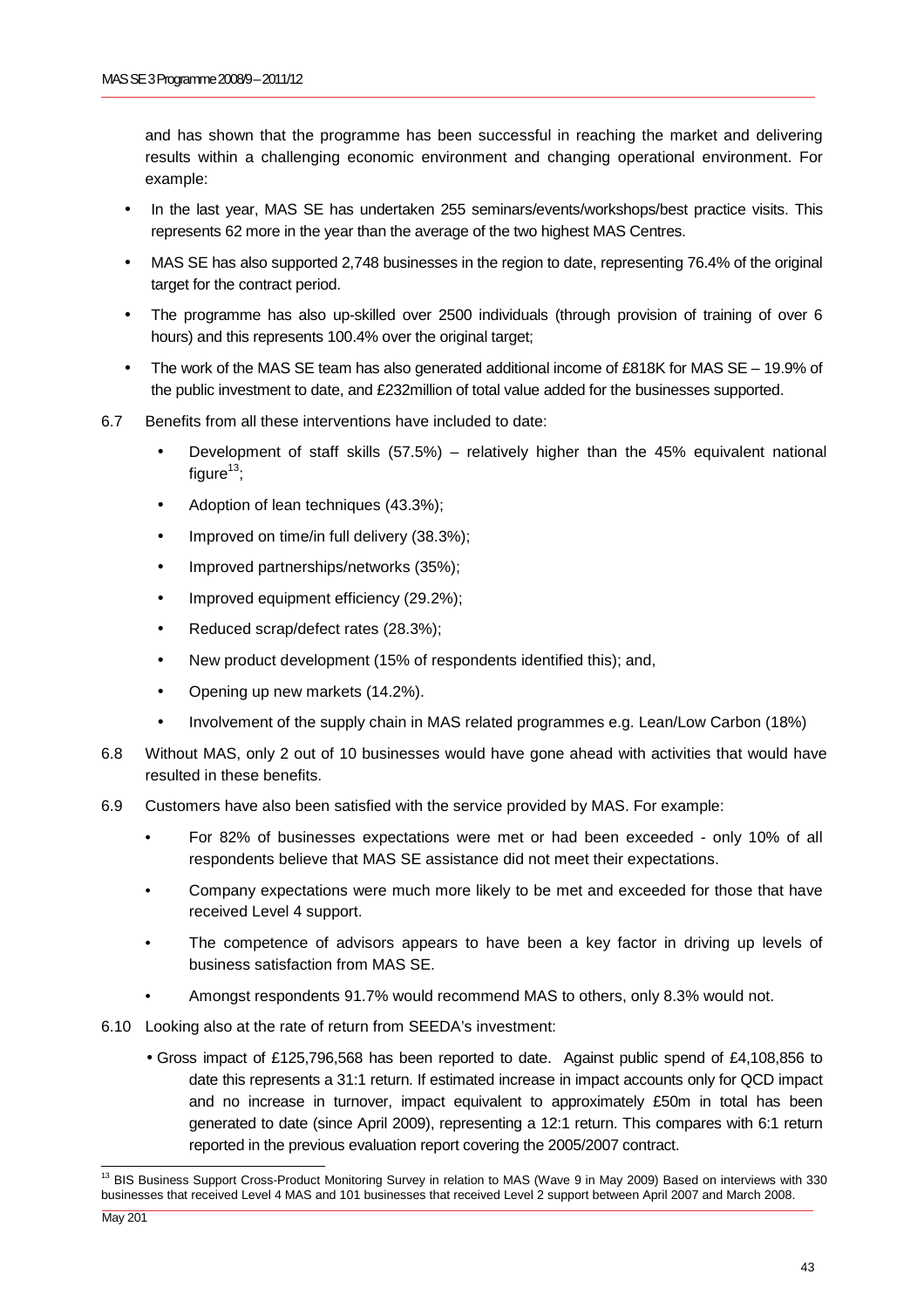- The net GVA to cost ratio for MAS is 3.98. This appears to compare favourably with other SEEDA funded activities that have been part of Solutions for Business (SfB). For example, the estimated CBR for the Train to Gain brokerage service was estimated to be 1.67.
- 6.11 On the other hand, the evaluation has identified a number of areas that need the attention of MAS SE in the future:
	- Only a quarter of the businesses supported by MAS SE to date have received Level 4 support. This is below the expected target to date. However, the survey has shown that it is Level 4 interventions that deliver more pronounced benefits (compared to those that have received Level 2 support) and are more likely to report creation/safeguarding of jobs and improved turnover. Those that have received Level 4 support also anticipate longer duration of benefits than Level 2. Level 4 recipients are also more likely to involve their supply chain in the programme than Level 2.
	- Most importantly, deadweight of the support amongst Level 4 businesses is 23% compared with 60% amongst Level 2 recipients. In addition, Level 4 recipients rate the effectiveness of the MAS service much more highly than Level 2 recipients and company expectations are much more likely to be met and exceeded for those that have received Level 4 support. Level 4 recipients are more likely to recommend the service to others and are also more likely to pay for the support they have received than Level 2.
	- It may be difficult to alter contractual arrangements, but these findings suggest that consideration should be given in the future on the allocation of resources on Level 2 and Level 4 interventions and the desired impact. Level 2 interventions are more likely to generate the volume of interventions needed to meet targets that primarily seek to 'reach' the market. On the other hand, Level 4 interventions are more likely to create lasting impact.
	- It is not clear how the target on client income was originally set and agreed (at £1.5m over the 3 year contract period). In terms of progress to date, around 54.5% of the target has been met. On the basis of this, it may be challenging to meet the target within the final year. The survey has also found that the value for money perception of businesses is not particularly high and this may drive downwards satisfaction levels with MAS SE. Within this context, there may be scope for MAS SE to review its pricing policy and delivery strategy.
	- Involvement of MAS in the Low Carbon and Advanced Manufacturing agendas means that additional benefits could be also generated in the future (and attributed to MAS) from the implementation of advice related to environmental management issues. These would include carbon savings  $(CO<sub>2</sub>)$ , energy efficiency (kWh), waste management and water resource control as well as financial savings associated with all these. However, support provided on these issues is currently limited on provision of advice and recommendations rather than assisting companies with implementation of these. It may not be possible to alter the contractual arrangements of the Grant received for support provided in these areas. However, consideration should be given in the role that MAS should play in the future in these areas given the expertise that its advisors have acquired through specific training and CPD and their in-depth knowledge of manufacturing processes.